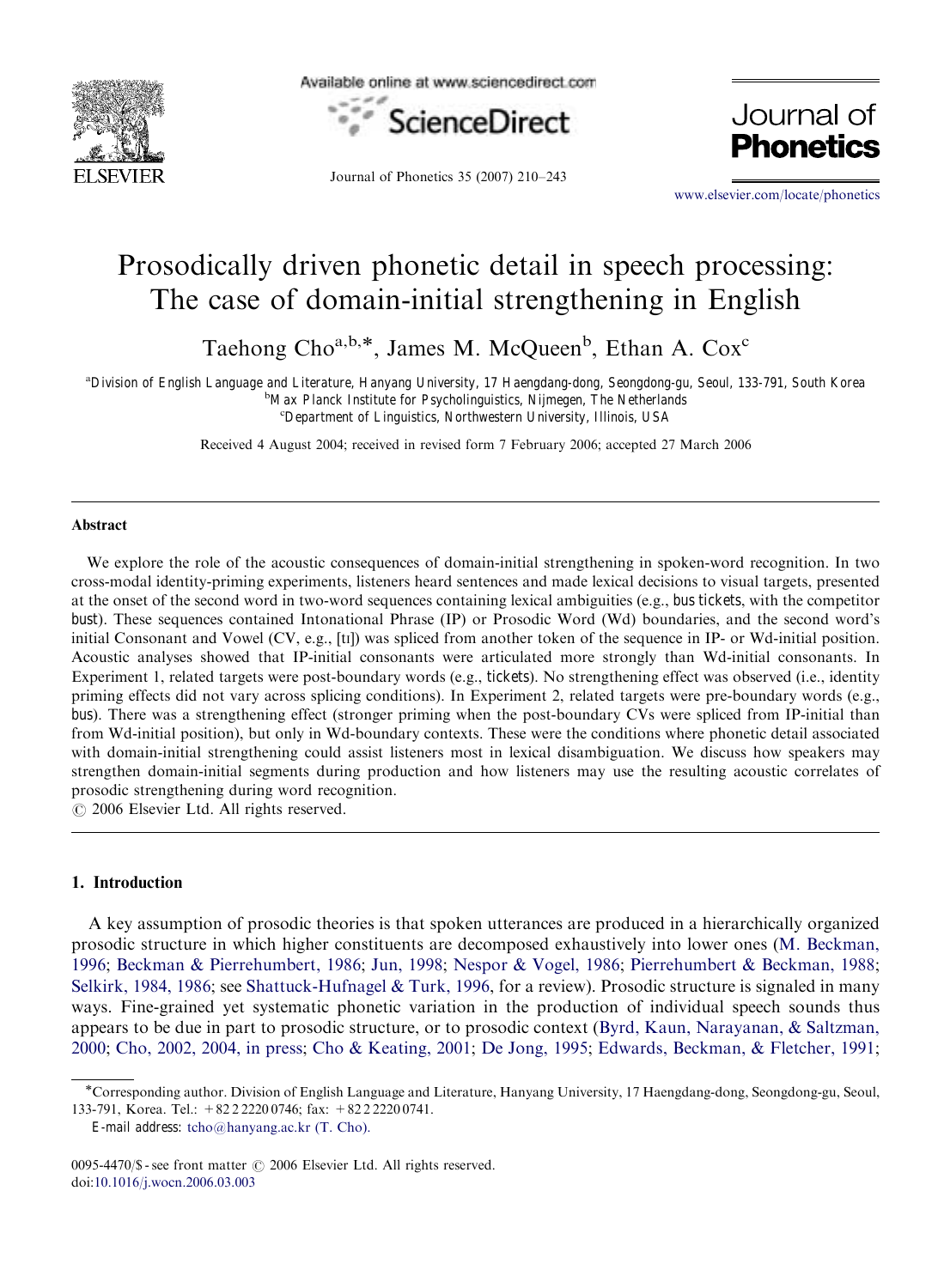[Fougeron, 2001;](#page-31-0) [Fougeron & Keating, 1997](#page-31-0); [Jun, 1993;](#page-32-0) [Keating, Cho, Fougeron, & Hsu, 2003\)](#page-32-0). Furthermore, prosodic structure has been argued to constrain the phonological shapes of segments, either by forming different domains for application of phonological rules [\(Jun, 1998;](#page-32-0) [Selkirk, 1986\)](#page-33-0), or by licensing and neutralizing phonological contrasts depending either on the strengths of different prosodic positions or on the richness of the cues associated with those positions ([Barnes, 2002;](#page-30-0) [J. Beckman, 1998](#page-30-0); [Steriade, 1999\)](#page-33-0). It has also been shown that segments at the edges of larger prosodic domains are produced so as to enhance phonological features in some phonetic dimensions ([Cho, 2005](#page-31-0); Cho & Jun, 2000). All of these studies support the view that prosodic structure is a principal organizational structure in speech production, and the view that prosody is a grammatical entity in its own right [\(Beckman, 1996\)](#page-30-0). But it is not yet clear what roles prosodic structure plays in speech comprehension. In the present study, we therefore investigated the effect of prosodically conditioned phonetic variation on spoken-word recognition, in particular, the effect on lexical segmentation of prosodically driven phonetic detail in English domain-initial consonants.

#### 1.1. Domain-initial strengthening

In their exploration of the phonetic correlates of the prosodic structure of utterances, researchers have traditionally paid particular attention to the ends (the right edges) of prosodic domains. For example, prosodic units larger than a (prosodic) word are generally defined in terms of the distribution of phrase-final intonational contrasts (e.g., [Bolinger, 1970;](#page-31-0) [Pierrehumbert, 1980;](#page-33-0) [Pierrehumbert & Beckman, 1988\)](#page-33-0) and final lengthening (e.g., [Beckman, Edwards,](#page-30-0) & [Fletcher, 1992;](#page-30-0) [Cooper & Paccia-Cooper, 1980;](#page-31-0) [Edwards et al., 1991](#page-31-0); [Klatt, 1975;](#page-32-0) [Wightman, Shattuck-Hufnagel, Ostendorf, & Price, 1992\)](#page-33-0). There are, however, also durational and tonal correlates of prosodic structure in domain-initial position. Several recent studies have shown that domain-initial segments undergo so-called prosodic strengthening. This can be defined as a spatio-temporal expansion of articulation and a coarticulatory resistance. Both of these phenomena are proportional to the strengths of prosodic boundaries or to the degree of accentuation. For example, it has been demonstrated that the lip opening gesture in ba#ba (where  $# = a$  prosodic boundary) is generally larger and longer both domaininitially and domain-finally than domain-medially ([Cho, 2002, in press](#page-31-0)); that the vocalic articulation at both edges in a sequence such as ba#bi shows greater resistance in vowel-to-vowel coarticulation spanning a larger than a smaller prosodic boundary ([Cho, 2002, 2004\)](#page-31-0); and that vowels  $\langle a, i \rangle$  are produced more peripherally before a higher prosodic boundary in a way to enhance frontedness for /i/ and backness/lowness for /a/ [\(Cho,](#page-31-0) [2005\)](#page-31-0). Such evidence suggests that hierarchically organized prosodic structure is signaled at least in part by prosodic strengthening that is graded as a function of the level of the prosodic boundary.

Prosodic strengthening specifically associated with left edges of prosodic domains has become known as domain-initial strengthening. Domain-initial consonants are more strongly articulated than domain-medial consonants, and this effect is often cumulative, in that articulation is stronger (and longer) in domain-initial positions at each level in the prosodic hierarchy (Word, Intermediate Phrase, Intonational Phase) than in domain-medial positions at that level ([Byrd et al., 2000;](#page-31-0) [Cho, 2002, in press](#page-31-0); [Cho & Keating, 2001](#page-31-0); [Choi, 2003](#page-31-0); [Cole, Choi, Kim, & Hasegawa-Johnson, 2003;](#page-31-0) [Fougeron, 2001](#page-31-0); [Fougeron](#page-31-0) & [Keating, 1997;](#page-31-0) [Jun, 1993](#page-32-0); [Keating et al., 2003;](#page-32-0) [Pierrehumbert](#page-33-0) [& Talkin, 1992](#page-33-0); [Tabain, 2003a, b](#page-33-0)). For example, voiceless aspirated stops, as in English and Korean, are generally produced with longer Voice Onset Times (VOTs) in domain-initial than in domain-medial positions [\(Cho & Jun, 2000](#page-31-0); [Choi, 2003;](#page-31-0) [Cole et al., 2003;](#page-31-0) [Cooper, 1991;](#page-31-0) [Jun, 1993](#page-32-0); [Pierrehumbert & Talkin, 1992](#page-33-0)). Furthermore, coronal consonants are produced with larger linguopalatal contact in higher domains than in lower ones, as measured by electropalatography [\(Cho](#page-31-0) [& Keating, 2001](#page-31-0); [Fougeron, 2001;](#page-31-0) [Fougeron](#page-31-0) & [Keating, 1997](#page-31-0); [Keating et al., 2003](#page-32-0)). Such evidence suggests that the prosodic hierarchy has direct phonetic correlates: the higher the prosodic constituent, the stronger the articulation of the initial segment.

#### 1.2. Spoken-word recognition

The idea that domain-initial position has a special status in speech recognition is not new: It has often been considered to be an informationally rich locus in speech processing (see, e.g., [Gow, Melvold, & Manuel, 1996](#page-32-0); [Nakatani & Dukes, 1977;](#page-32-0) [Nooteboom, 1981;](#page-32-0) Quené, 1992; [Shattuck-Hufnagel, 1986](#page-33-0)). In the Cohort model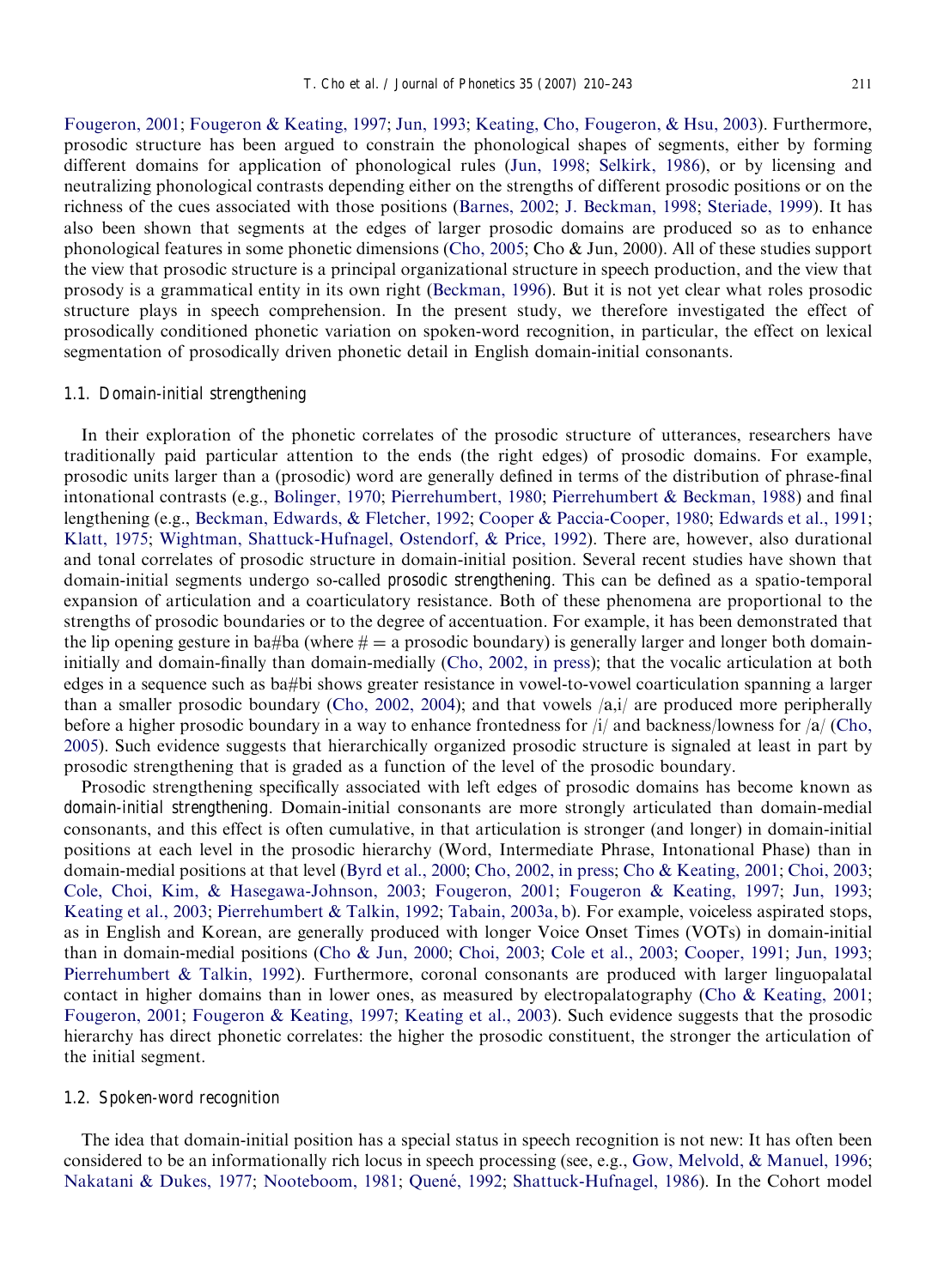([Marslen-Wilson, 1987](#page-32-0); [Marslen-Wilson](#page-32-0) [& Welsh, 1978](#page-32-0)), for instance, word onsets play a critical role in determining which words are considered: Words which begin in the same way as the input word, and only those words, are considered as alternative lexical hypotheses. The precise function of the phonetic consequences of domain-initial strengthening on word onsets in speech perception, however, has not previously been examined. Researchers who have engaged in phonetic studies of domain-initial strengthening have merely speculated on its communicative functions. The simple assumption has been that the speaker signals prosodic structure via articulatory domain-initial strengthening, and the listener makes use of the acoustic consequences of this behavior in comprehension (see, e.g., [Fougeron, 1999,](#page-31-0) for a review; Chapter 7 in [Cho, 2002;](#page-31-0) cf. [Harrington, 2003](#page-32-0)). More specifically, [Fougeron and Keating \(1997\)](#page-31-0) discussed the benefits that listeners might receive from domain-initial strengthening, including assistance with lexical segmentation. They speculated that since domain-initial strengthening entails increased articulatory contrast between segments straddling a prosodic boundary, this contrast could contribute to marking that boundary, and thus help listeners to parse the incoming speech signal into words and phrases. Likewise, [Cho and Jun \(2000\)](#page-31-0) interpreted the pattern of consonantal domain-initial strengthening that they observed as being related to the enhancement of phonological features and phonological contrasts, and hypothesized that these kinds of enhancements could ultimately facilitate word recognition by enhancing lexical distinctions.

The goal of the present study was therefore to investigate the role of domain-initial strengthening in comprehension directly. In so doing, we also provided additional acoustic data on consonantal strengthening in English from the single-speaker utterances used to make the experimental materials. More generally, we attempted to link phonetically oriented research on domain-initial strengthening with research in experimental psycholinguistics. One way of bridging this gap is to link (phonetic) models of articulatory control with (psycholinguistic) models of lexical access in speech production. In the general discussion we present an analysis of how the phonetic data on domain-initial strengthening informs theories of the relationship between phonological encoding and articulatory planning during speech production. Our primary theoretical focus, however, is on speech comprehension. While there are numerous aspects of speech comprehension that need to be explored in connection with domain-initial strengthening, we concentrated here on the role that phonetic strengthening plays in lexical segmentation. The reason for this choice was based on the fact that continuous speech lacks fully reliable cues to word boundaries (like the white spaces between written English words; see [Norris, McQueen, Cutler,](#page-33-0) [& Butterfield, 1997,](#page-33-0) for review). A central problem that listeners must thus solve during speech comprehension is that of finding discrete words in the quasi-continuous speech stream. The hypothesis that we tested here was that listeners use the acoustic correlates of domain-initial strengthening to help solve this segmentation problem. These correlates could be used to signal the location of possible word boundaries in continuous speech. Using the cross-modal identity priming task, we therefore investigated whether the acoustic-phonetic fine detail associated with a subset of domain-initial consonants in English (the voiceless fricative  $[s]$  and the voiceless stops  $[p,t,k]$  is used by listeners to segment continuous speech into words. That is, we examined not simply whether listeners are sensitive to domain-initial strengthening in general, but, more specifically, how they might use such information in decoding continuous speech.

All current models of spoken-word recognition assume that as a listener hears an utterance, the words that are consistent with the input are activated, and that these multiple candidate words compete with each other for selection (see [McQueen, 2005,](#page-32-0) for review). For instance, word candidates that begin in the same way (e.g., tickle and ticket) are activated as the initial part ([tI]) of the intended word (e.g., ticket) is being heard, and as more information becomes available over time in support of the intended word, the activation of the competitor word (e.g., tickle) is reduced until it eventually is no longer involved in the competition process. Inter-word competition through mutual inhibitory connections between word representations is a crucial component in word recognition models such as TRACE [\(McClelland & Elman, 1986](#page-32-0)) and Shortlist ([Norris,](#page-32-0) [1994](#page-32-0)). (See, e.g., [Gaskell](#page-31-0) & [Marslen-Wilson, 1997](#page-31-0), and [Luce & Pisoni, 1998](#page-32-0), for different word recognition models in which there is still a lexical competition process, but one that is not implemented via inter-word inhibitory connections.) Lexical competition, however it may be implemented, helps to solve the segmentation problem given continuous speech input: As candidate words win the competition, word boundaries are ''found'' between them.

This competition process, however, is also modulated by cues which signal likely word boundaries. Metrical and phonotactic information appears to influence lexical segmentation in this way (e.g., [McQueen, 1998;](#page-32-0)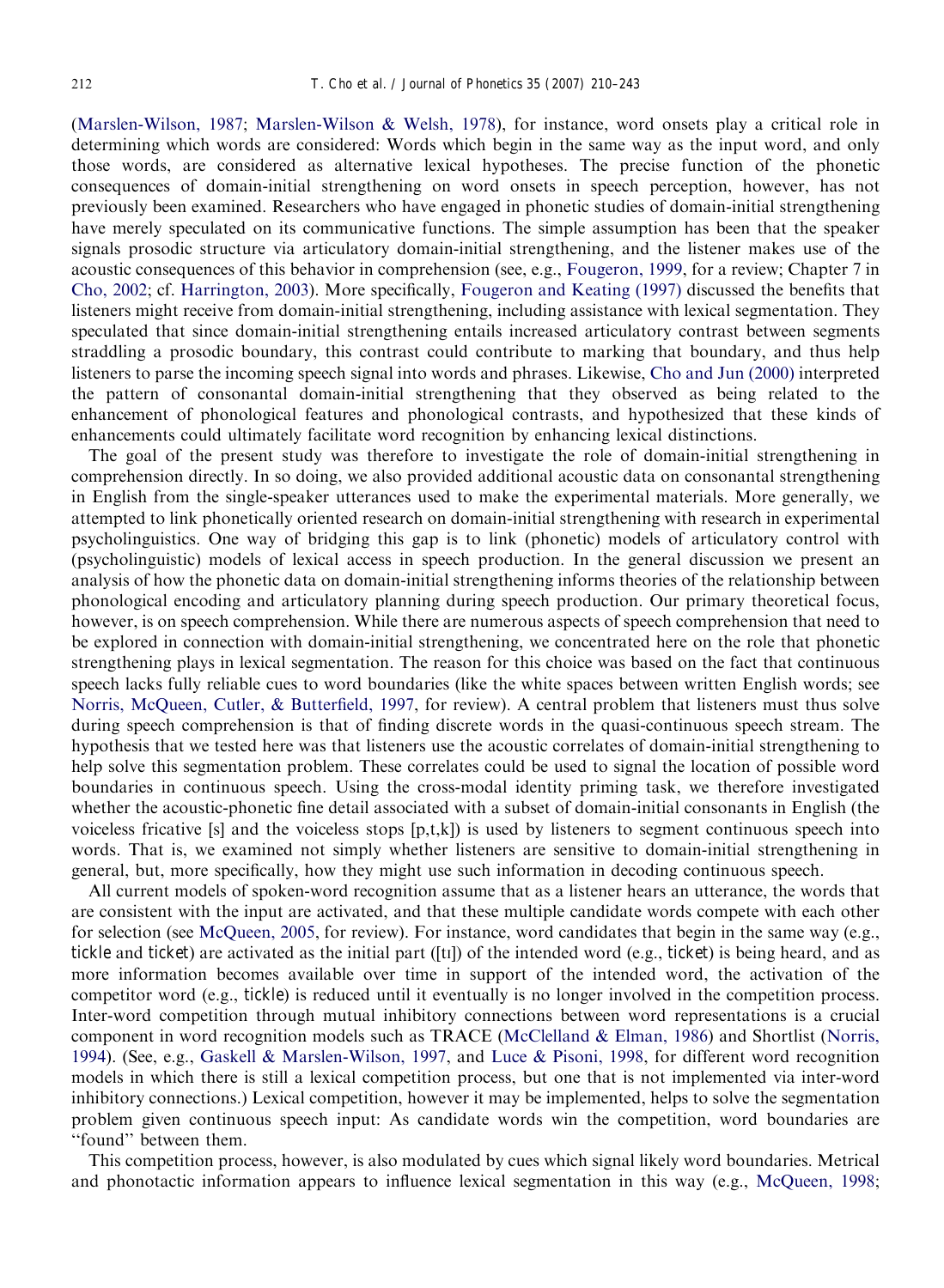[Norris, McQueen,](#page-33-0) [& Cutler, 1995](#page-33-0)). Furthermore, recent experimental results suggest that systematic, yet finegrained phonetic detail, such as the non-contrastive duration of speech sounds, modulates lexical segmentation, as shown across a range of languages and experimental tasks [\(Christophe, Peperkamp, Pallier,](#page-31-0) [Block, & Mehler, 2004](#page-31-0); [Davis, Marslen-Wilson,](#page-31-0) [& Gaskell, 2002](#page-31-0); [Gow, 2001, 2002;](#page-31-0) [Gow & Gordon, 1995](#page-32-0); Quené, 1992; [Salverda, Dahan, & McQueen, 2003;](#page-33-0) [Shatzman & McQueen, 2006;](#page-33-0) [Spinelli, McQueen,](#page-33-0) [& Cutler,](#page-33-0) [2003;](#page-33-0) [Tabossi, Collina, Mazzetti, & Zoppello, 2000\)](#page-33-0). Because acoustic cues to word boundaries are not fully reliable [\(Lehiste, 1972](#page-32-0); [Nakatani & Dukes, 1977\)](#page-32-0), however, it is necessary to postulate a default segmentation mechanism that can operate successfully when such cues are not available ([Norris et al., 1997\)](#page-33-0). Lexical competition can serve this function. We therefore assume that fine-grained phonetic cues to word boundaries, when they are available in the speech input, act to modulate the competition process. We will examine here how the acoustic correlates of domain-initial strengthening interact with lexical competition during spokenword recognition.

## 1.3. Prosody in lexical access

Several studies on the role of fine-grained acoustic–phonetic cues in comprehension have examined the effects of prosodic structures of different sizes on lexical access. [Tabossi et al. \(2000\)](#page-33-0), for example, showed that the acoustic correlates of syllabic structure influence word recognition in Italian. In a fragment priming study, responses to a word which matched the syllable structure of the prime (e.g., sil.vestre, sylvan, after the prime [sil]) were facilitated, relative to control conditions, more so than responses to a syllabically mismatching target (e.g., si.lenzio, silence). This effect reversed when the prime was [si.l]. The effect was attributed to the influence of the acoustic signature of syllabic structure (in this case, the duration of the [l]) on lexical activation.

Other studies have examined the effect of cues to prosodic word (Wd) boundaries on lexical access (e.g., [Gow](#page-32-0) & [Gordon, 1995](#page-32-0)). One particular line of enquiry has examined the case of shorter words embedded in the onset of other, longer words (e.g., cap in captain). Using the cross-modal identity-priming paradigm, [Davis et](#page-31-0) [al. \(2002\)](#page-31-0) found evidence of more activation for the shorter words (e.g., cap) when listeners heard sequences where those words were intended by the speaker (e.g., cap tucked) than when they heard sequences containing the corresponding longer words (e.g., captain). The critical sequences (e.g., [kæp]) were acoustically longer when the speaker intended the monosyllabic word. These results suggest that differential acoustic cues in embedded syllables assist listeners in distinguishing monosyllabic words from the onsets of longer words. [Salverda et al. \(2003\)](#page-33-0) argued that these acoustic cues were the consequence of a difference in prosodic structure (a Wd boundary after the monosyllabic word, but not after the first syllable of the polysyllabic word). Using an eye-tracking paradigm with cross-spliced Dutch materials, they demonstrated that activation of short words (e.g., ham, id.) in longer words (e.g., hamster, id.) was greater when the spliced first syllable had originated from the word ham than when it had originated from hamster, and showed that this effect appeared to be due to the duration of the spliced syllables. Salverda et al. therefore proposed that ''a prosodic structure is built in parallel to the lexical analysis of the utterance and that the presence of segmental lengthening favors lexical candidates whose word boundaries are aligned with the predicted prosodic boundary'' (p. 78).

[Christophe et al. \(2004\)](#page-31-0) have recently investigated the role in spoken-word recognition of a prosodic boundary larger than that of the Wd. In many models of prosodic organization (e.g., [Beckman](#page-30-0) & [Pierrehumbert, 1986;](#page-30-0) [Nespor](#page-32-0) & [Vogel, 1986;](#page-32-0) [Selkirk, 1984](#page-33-0)), there are at least two prosodic domains larger than a word: the Phonological (or Intermediate) Phrase and then, at a yet higher level, the Intonational Phrase (IP). Christophe et al. examined Phonological Phrase boundaries. In word monitoring and phoneme detection tasks in French, they found evidence that lexical access for monosyllabic words (e.g., chat, cat) was faster when these words appeared in two-word sequences (e.g., chat grincheux, lit. cat grumpy) which spanned Phonological Phrase boundaries than when the sequences occurred within Phonological Phrases. Note that these sequences were temporarily lexically ambiguous: They were locally consistent with longer words which spanned the word (and Phrase) boundaries (e.g., chagrin, sorrow). Christophe et al. argued that listeners terminate pending lexical searches when they encounter Phonological Phrase boundaries, and therefore that lexical access in continuous speech is constrained such that it operates within the domain of the Phonological Phrase.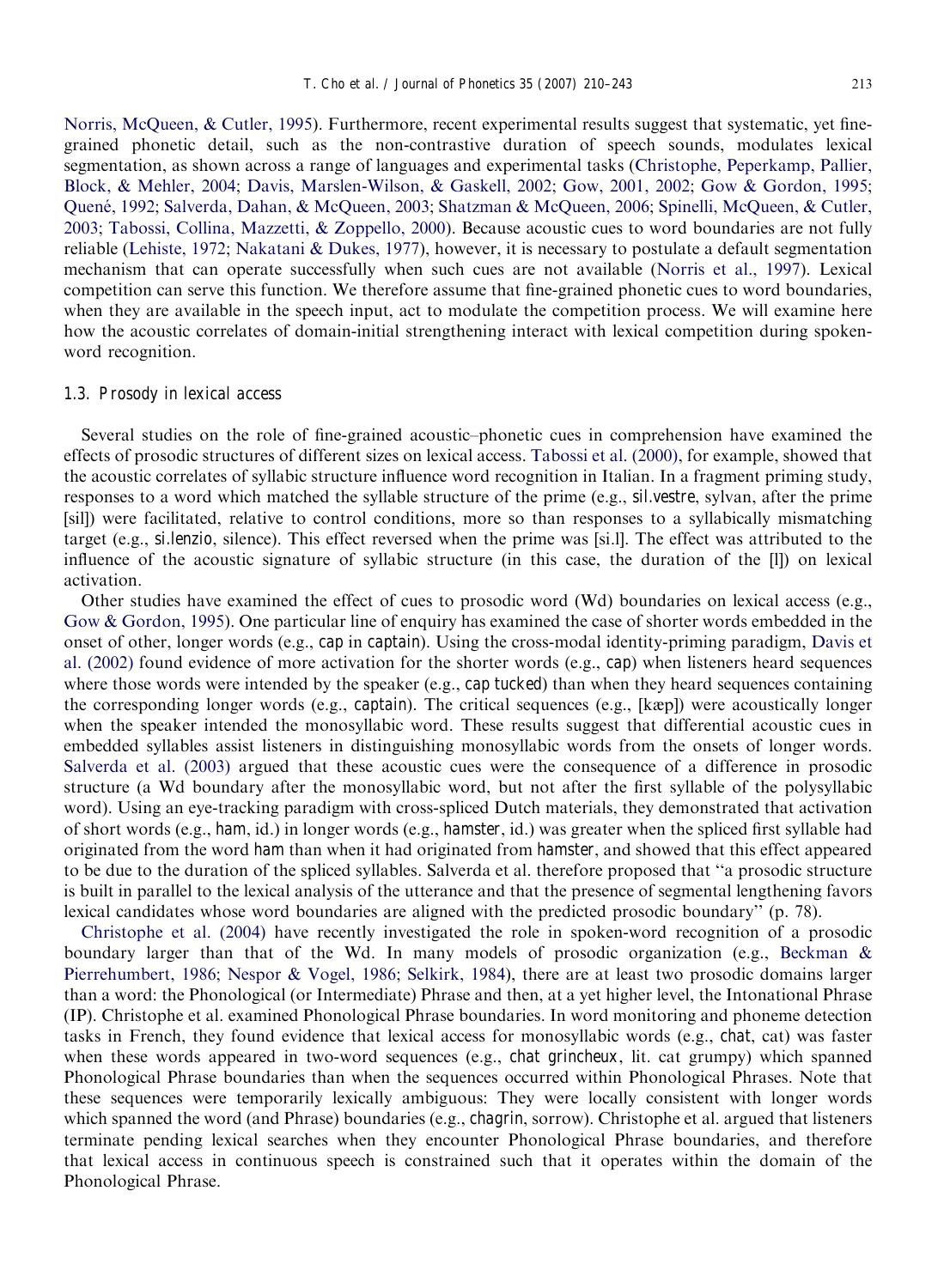The acoustic correlates of different levels of prosodic structure also appear to help infants segment speech. [Johnson \(2003a, b\)](#page-32-0) showed that 12-month old American infants preferred to listen to words (e.g., lore) that were matched to the word boundaries in two-word sequences (e.g., toga # lore) that they had been exposed to in a prior familiarization phase. No preference was found when the stimuli did not correspond to the word boundary in the two-word sequences that the infants had heard during familiarization (e.g., toe # galore). These results were taken to indicate that 12-month-olds use acoustic cues from prosodic structure (i.e., Wd boundaries) to segment speech into words, presumably as a precursor to word learning. Similarly, [Gout,](#page-31-0) [Christophe, and Morgan \(2004\)](#page-31-0) demonstrated that 13-month-old American infants preferred to turn their heads upon hearing a familiarized trochaic bisyllabic word (e.g., paper) when the word occurred within a sentence, but that this effect disappeared when the word straddled a Phonological Phrase boundary (e.g., pay # permit).

All these studies make clear that fine-grained acoustic-phonetic details stemming from a variety of prosodic structures place constraints on lexical access. To date, however, the influence on spoken-word recognition of phonetic details arising from IP boundaries has not been investigated. We examined that influence here. Another open issue about the role of higher-level prosodic boundaries in lexical access concerns the phonetic source of such effects. As mentioned above, prosodic structure is manifested in various phonetic phenomena. It is therefore critical to establish the extent to which these acoustic correlates are used by listeners during word recognition. Here, we focus on domain-initial strengthening, and include a detailed analysis of the acoustic-phonetic correlates of consonantal strengthening in our materials. The scope of the present study is thus confined to the effects on lexical segmentation of detailed phonetic outcomes that ensue from domaininitial strengthening associated with IP boundaries.

# 1.4. Domain-initial strengthening in lexical segmentation

The primary hypothesis was that listeners would make use of the fine-grained acoustic–phonetic consequences of domain-initial strengthening in lexical segmentation. We tested this hypothesis using the cross-modal identity-priming paradigm. American English listeners heard American English sentences as they saw letter strings on a computer screen. Their task was to listen to the sentences and to decide whether or not the letter strings were real words. In the experimental trials, two-word sequences in the spoken sentences (e.g., bus # tickets, where # indicates a prosodic boundary), were paired with related visual target words, presented at the onset of the second word in the critical two-word sequences. In Experiment 1, the related targets were the second words in these sequences (e.g., tickets); in Experiment 2 they were the first words (e.g., bus). This manipulation allowed us to examine the effect of domain-initial strengthening on the recognition of the domain-initial word itself (Experiment 1), and to test whether it also influences the segmentation process, thereby affecting the recognition of other words (in this case the pre-boundary, domain-final words; Experiment 2). The influences were measured by comparing priming effects across conditions, that is, the relative speed and accuracy of responses to a visual target either when that word appeared in the auditory prime sentences (identical trials) or did not (unrelated trials).

The effect of domain-initial strengthening was tested by cross-splicing. In one version of each sentence (the same-spliced version), the initial CV sequence of the second word in the sequence (e.g., [t] in bus tickets) was spliced from another version of that sentence. In a second version (the cross-spliced version), the initial CV of the second word was spliced from a matched sentence with a mismatched prosodic boundary. The initial CV was chosen for splicing, rather than just the onset consonant, given evidence ([Cho, 2004, 2005, in press\)](#page-31-0) that the effect of strengthening is not limited to the initial segment, but also spreads into the following segment. Furthermore, some acoustic correlates of consonants such as formant transtitions often lie in the following vowel. Within each experiment, splicing was manipulated in two sub-experiments which differed only in whether the two-word sequence straddled an IP boundary or a Wd boundary. In Experiments 1a and 2a, the carrier sentences contained an IP boundary between the two critical words (e.g., When you get on the bus, # tickets should be shown to the driver). The cross-spliced versions contained CV word onsets that had originated from matched Wd-initial positions (e.g., from John forgot to buy bus # tickets for his family). The critical words in both types of sentence were not accented. (see Section 2.1.3 for further discussion on controlling accent). In Experiments 1b and 2b, the carrier sentences each contained a Wd boundary (they were in fact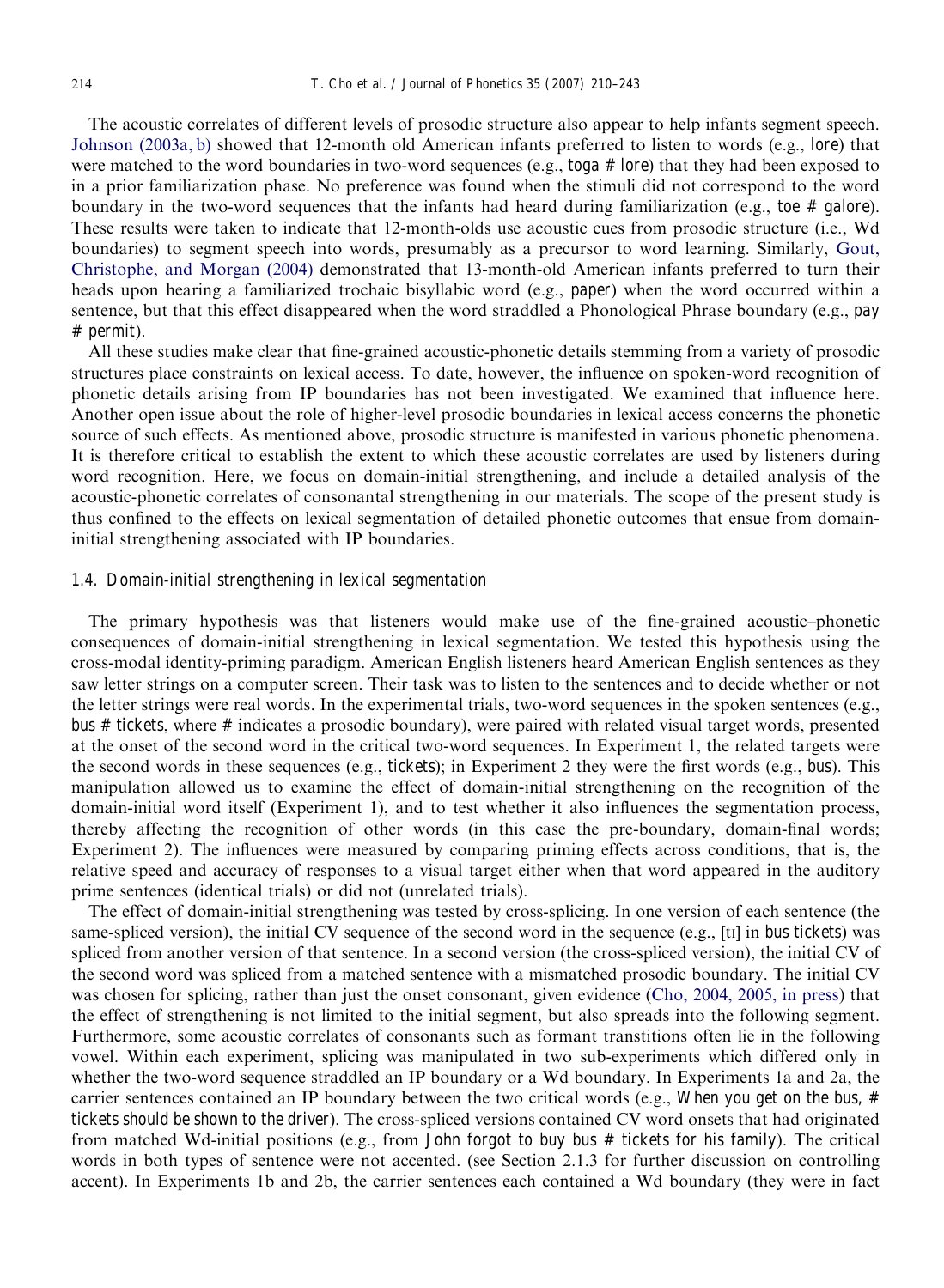<span id="page-5-0"></span>tokens of the same sentences as were used for cross-splicing in the other set of sub-experiments), and the crossspliced versions contained CV word onsets from segmentally matched IP-initial positions (i.e., from the carrier sentences used in Experiments 1a and 2a).

This set of conditions (summarized in Table 1) allowed us to test the effect of the acoustic correlates of a larger domain boundary (i.e., an IP boundary) in a context where a smaller Wd boundary would be expected—and the reverse—on the recognition of both the post- and pre-boundary words. An essential component of the design was that the critical two-word sequences were temporarily lexically ambiguous. The first word plus the beginning of the second word was always consistent with at least one other word (e.g., bust in bus tickets). The selection of items with these lexical competitors was intended to make it harder for listeners to segment the two-word sequences correctly and hence to increase the likelihood of obtaining evidence of a strengthening effect. Notice, however, that competition is likely to be fiercer between the pre-boundary word and the competitor, because the pre-boundary word was always embedded within the competitor (e.g., bus in bust), than between the competitor and the post-boundary word, which overlapped less (usually only on the last/first phoneme, e.g., the [t] in bust and tickets). It was possible that the strength of the lexical competition could modulate the effect of the prosodic manipulation.

It is also important to note that the degree of domain-initial strengthening may vary as a function of segment type. [Fougeron \(2001\)](#page-31-0), for example, showed that the domain-initial strengthening effect on French consonants, as reflected in linguopalatal contact, is less robust for the fricative  $|s|$  than for the stop  $|t|$ , just as the fricative /s/ generally exerts greater coarticulatory resistance to the influence of its context than stops do (e.g., [Recasens, 1999](#page-33-0)). As Fougeron noted, this is presumably due to greater articulatory precision or ''fewer articulatory and acoustic degrees of freedom'' for /s/ than for /t/ (e.g., [Shadle & Scully, 1995\)](#page-33-0). [Kim \(2003a\)](#page-32-0) also observed a lesser degree of articulatory domain-initial strengthening associated with /s/ in Korean in comparison with the patterns of domain-initial strengthening for Korean stops reported in [Cho and Keating](#page-31-0) [\(2001\)](#page-31-0). The acoustic consequences of articulatory domain-initial strengthening appear to differ between stops and nasals as well. [Fougeron and Keating \(1997\)](#page-31-0) demonstrated that while linguopalatal contact and closure (seal) duration (as measured by EPG) for English /n/ is larger utterance-initially (and IP-initially preceded by a pause), the acoustic duration of  $/n/$  is shorter utterance-initially than utterance-medially. [Cho and Keating](#page-31-0) [\(2001\)](#page-31-0) observed a similar pattern in Korean, and further showed that nasal energy generally decreases more domain-initially than domain-medially even when no pause is involved. This is in line with the diminution of nasal flow for IP-initial /n/ relative to that for initial /n/ in lower domains (e.g., Wd-initial but IP-medial /n/) which had been found in French [\(Fougeron, 2001](#page-31-0)). Overall, these results manifest more consistent and robust

| Table 1 |                            |  |
|---------|----------------------------|--|
|         | Design and example stimuli |  |

|                              | Spoken prime sentence                                                       | Visual target word               |                                   |           |           |
|------------------------------|-----------------------------------------------------------------------------|----------------------------------|-----------------------------------|-----------|-----------|
| Experiment                   | Carrier sentence                                                            | Post-boundary CV<br>Same-spliced | Post-boundary CV<br>Cross-spliced | Identical | Unrelated |
| la: IP-boundary<br>sentences | "When you get on the<br>bus, # tickets should<br>be shown to the<br>driver" | [ti] from IP-boundary            | [tɪ] from Wd-boundary             | tickets   | company   |
| 1b: Wd-boundary<br>sentences | "John forgot to buy"<br>bus # tickets for his<br>family"                    | [tɪ] from Wd-boundary            | [tɪ] from IP-boundary             | tickets   | company   |
| 2a: IP-boundary<br>sentences | "When you get on the<br>bus, # tickets should<br>be shown to the<br>driver" | [ti] from IP-boundary            | [tɪ] from Wd-boundary             | bus       | mill      |
| 2b: Wd-boundary<br>sentences | "John forgot to buy"<br>bus # tickets for his<br>family"                    | [tɪ] from Wd-boundary            | [tɪ] from IP-boundary             | bus       | mill      |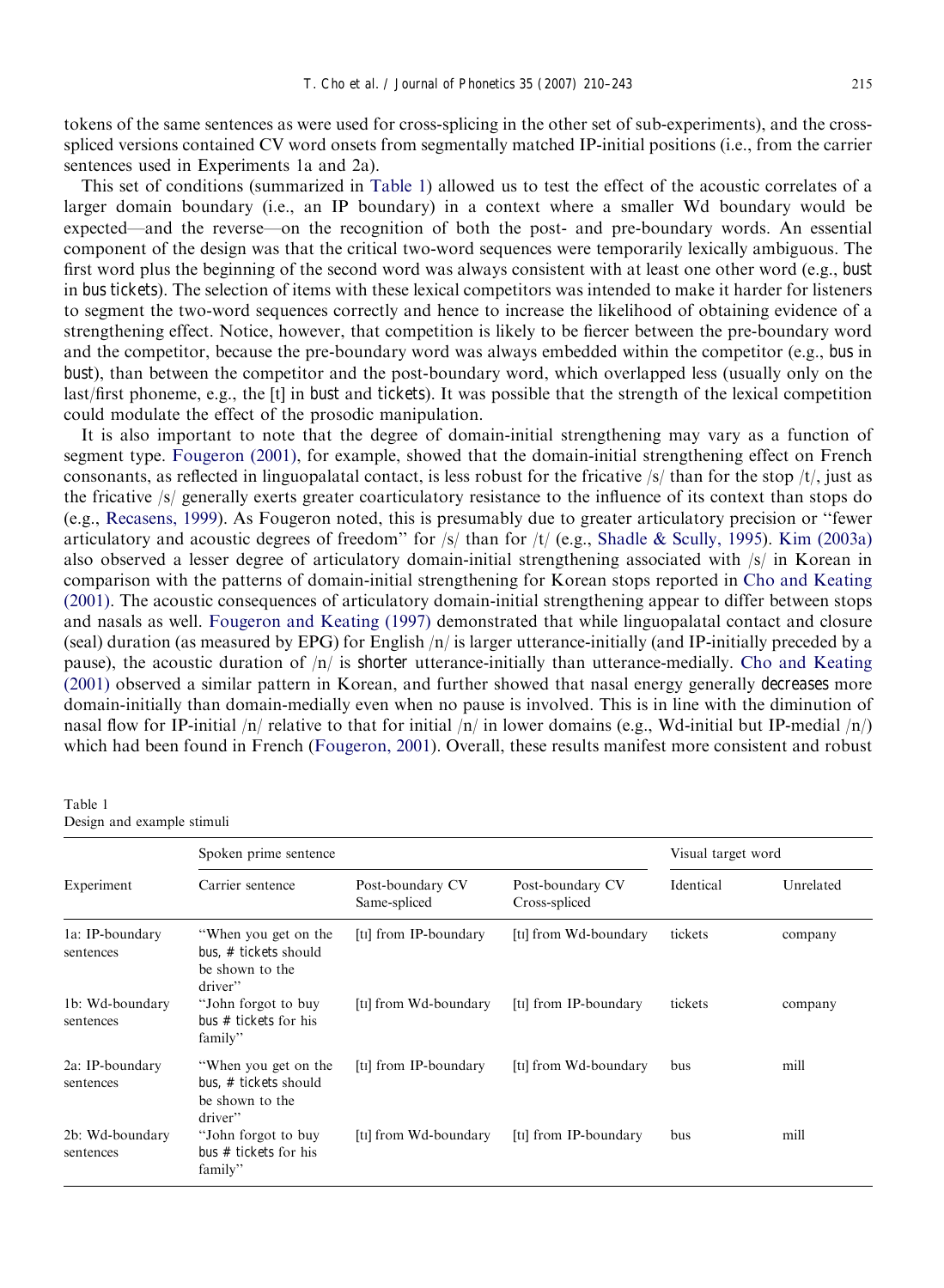domain-initial strengthening patterns for stops than for non-stops. This led us to explore whether the hypothesized role of domain-initial strengthening in lexical segmentation varies depending on the type of consonant involved. Specifically, we compared sequences where the second word began with one of the three voiceless stops /p,t,k/ (e.g., bus tickets) with sequences where the second word began with the voiceless fricative  $\sqrt{s}$  (e.g., ray signal, with the competitor race).

## 2. Experiment 1

We first examined whether the acoustic manifestation of domain-initial strengthening influences recognition of the domain-initial word itself. In Experiment 1a, we examined recognition of words in post-IP-boundary position (e.g., tickets in When you get on the bus, # tickets should be shown to the driver). In the same-spliced condition, the initial CVs of those words contained acoustic cues associated with IP-initial position. In the cross-spliced condition, these CVs were substituted with the acoustic cues associated with Wd-initial position. We predicted that there would be an identity-priming effect: faster and/or more accurate responses to the visual targets (e.g., tickets) as a sentence containing that word was heard (specifically, at the onset of the auditory word tickets) than as an unrelated sentence was heard (e.g., [Davis et al., 2002;](#page-31-0) [Gow, 2002;](#page-31-0) [Spinelli](#page-33-0) [et al., 2003\)](#page-33-0).

Experiment 1b employed a complementary materials set to examine the effects of the same splicing manipulation as in 1a, this time on words in post-Wd-boundary position. The recognition of these words (e.g., tickets in John forgot to buy bus # tickets for his family) was examined in a same-spliced condition in which the initial CV of the post-boundary word contained acoustic information that was associated with the beginning of a word following a Wd boundary, and a cross-spliced condition in which the same CV portion had been replaced with a CV excised from IP-initial position. Here again we predicted priming effects in both splicing conditions.

The critical question was whether the size of the priming effects would vary as a function of the splicing manipulations. If acoustic cues associated with an IP boundary assist in the recognition of the domain-initial word, the priming effect in Experiment 1a should be stronger in the same-spliced condition than in the crossspliced condition. In Experiment 1b, in contrast, priming should be stronger in the cross-spliced than in the same-spliced condition. These two tests also allowed us to examine whether any effect of domain-initial strengthening would be contextually conditioned. In the same-spliced condition of Experiment 1a the cues associated with IP-initial position appeared in a context where those cues were appropriate (the unspliced remainder of each sentence was also consistent with an IP boundary). In the cross-spliced condition of Experiment 1b, however, the cues associated with IP-initial position appeared in a context where those cues were inappropriate (the unspliced remainder of each sentence was consistent with a Wd boundary).

Finally, it was also possible to ask whether, irrespective of the splicing manipulation, words in the critical two-word sequences would be recognized more easily when straddling an IP boundary (Experiment 1a) than when straddling a Wd boundary (Experiment 1b). If the pre-boundary cues associated with a larger prosodic boundary assist in segmentation, then the local ambiguity in the two-word sequence (e.g., bus vs. bust in bus # tickets) should be resolved more rapidly across an IP boundary than across a Wd boundary, resulting in improved recognition of the post-boundary words in Experiment 1a relative to in Experiment 1b. That is, the priming effect should be stronger in the former experiment.

# 2.1. Method, experiment 1a

# 2.1.1. Participants

Forty-eight student volunteers from the University of Arizona were paid for their participation. They were all speakers of American English, with no known hearing problems.

# 2.1.2. Materials

Forty-eight pairs of English sentences like those in [Table 1](#page-5-0) were constructed. The same critical twoword sequence (e.g., bus tickets) appeared in both sentences within a pair. In one sentence there was an IP boundary between the two critical words. In the other sentence there was a Wd boundary at that location. In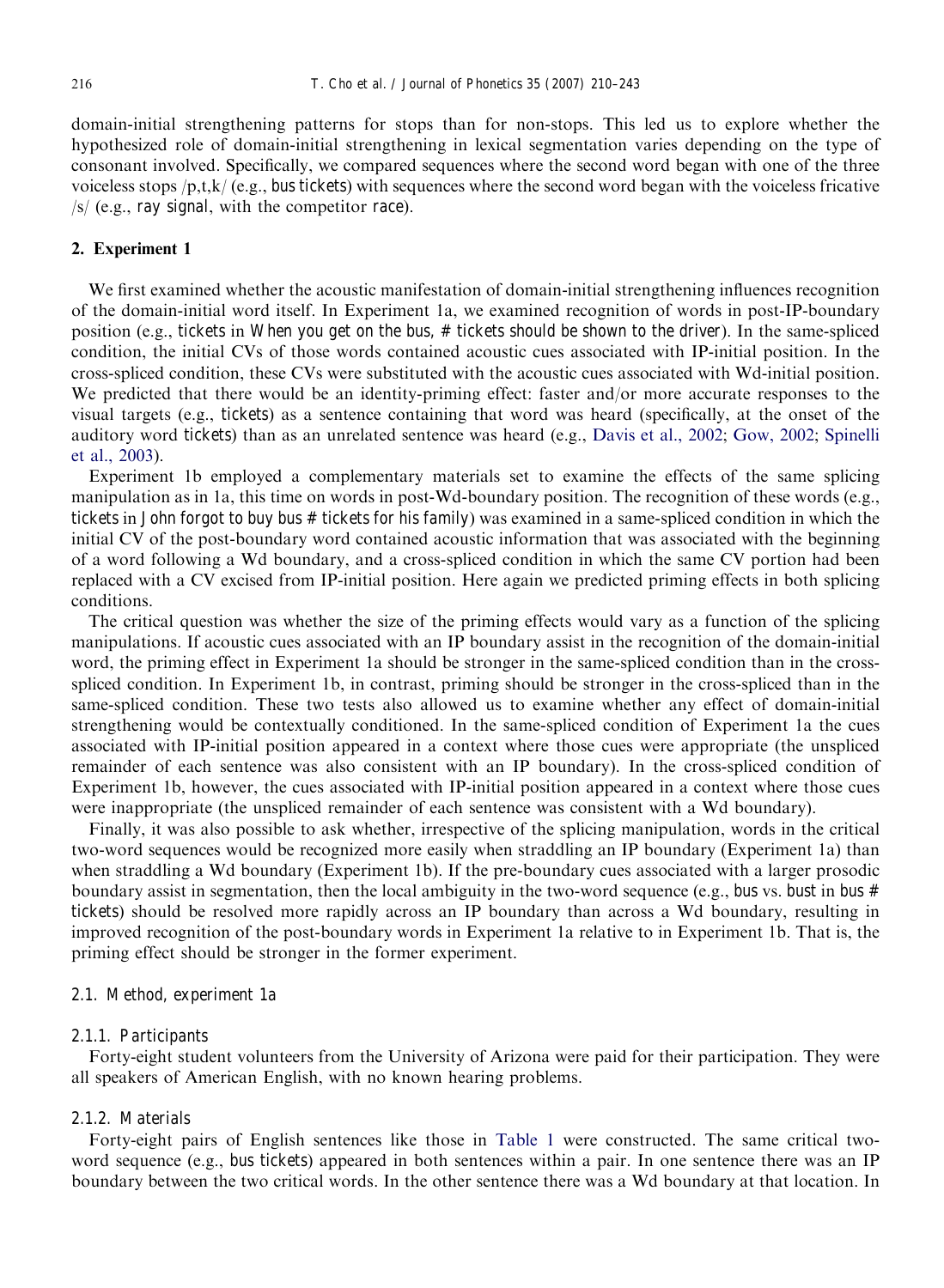Experiment 1a, the IP-boundary sentences were the experimental carriers. (In Experiment 1b, the Wdboundary sentences were the experimental carriers.)

In each two-word sequence the first word plus the beginning of the second word was another word or the beginning of another word (e.g., bust in bus tickets or partner in part names). The initial consonant of the second word was either a voiceless stop ([p], [t], or [k]), the fricative [s] or the nasal [n]. Eighteen sentence pairs had a voiceless stop, another 18 pairs had [s], and another 12 pairs had [n]. Only 12 sentence pairs for [n] could be constructed given the joint constraints on stimulus selection. Note that the [n] sentence pairs were excluded from the analyses. The visual target words associated with the 48 experimental sentences were the second words in the critical two-word sequences (either, on identical trials, exactly the same word as appeared in the sentence, e.g., tickets for the bus tickets sentence, or, on unrelated trials, a word from a different experimental sentence, e.g., company for the bus tickets sentence). Lists of prime sentences, target words and representative competitors are given in Appendix A.

A further 112 filler and 10 practice sentences were constructed. Each contained a two-word sequence with an IP boundary. For 48 of them, matched sentences containing the same two-word sequence, but separated by a Wd boundary, were constructed. Half of the 48 filler IP-boundary sentences with matched Wd-boundary sentences were used to make same-spliced fillers, and half to make cross-spliced fillers. The remaining 64 filler sentences and the practice sentences were unspliced. For half of the 48 spliced filler sentences (12 cross-spliced and 12 same-spliced), non-word targets were made that were phonologically related to the second word in the critical pair (e.g., for the sequence bill dates, the non-word dakes, which has the same onset, vowel and final consonant as dates). Here, as in all other experiments we report, non-words were orthotactically and phonotactically legal in English. For the other 24 spliced filler sentences and a further 32 unspliced fillers, nonword targets that were phonologically unrelated to the spoken sequences were made (e.g., for the sentence containing the sequence small chairs, the non-word fep). Real words that were phonologically and semantically unrelated to the spoken sequences were selected as targets for the other 32 unspliced fillers (e.g., for the sequence poultry fried, the word treatment). These additional materials were thus constructed such that splicing (should it be detected by listeners) and formal similarity between prime and target words could not be used by listeners as signals for a strategic ''YES'' response. Five practice sentences were paired with real-word targets (two identical to the second word in the sequence, e.g., forks for the sequence attack forks, and three unrelated); the other practice sentences were paired with non-word targets (two phonologically related, e.g., clating for the sequence party clearing, and three unrelated).

# 2.1.3. Procedure

Multiple tokens of each sentence were recorded in a sound-damped booth by a male native speaker of American English who was naive about the experiment's purpose. Two versions (same-spliced vs. crossspliced) of each experimental sentence were then made using the Praat speech editor [\(http://www.praat.org](http://www.praat.org)). The same carrier token of each IP sentence was used in each version. The same-spliced version was made by splicing the initial CV of the domain-initial (post-boundary) word (e.g., [tI] of tickets) from another token of that IP sentence into the carrier sentence. The cross-spliced version was made by splicing into the same carrier the initial CV of the domain-initial word from a token of the segmentally matched Wd boundary sentence. The onset of each CV was defined as (a) the release of the closure (for stops), (b) the beginning of the highfrequency frication noise (for [s]) or (c) the beginning of the nasal murmur (for [n]). The offset of each CV was defined, in all cases, as the offset of the vocalic energy associated with the first vowel in the domain-initial word. Comparable splice points were selected across each pair of CVs. All splices were made at zero-crossings in the waveform. In some cases where the CV portion was followed by a liquid coda  $(|r,1\rangle)$ , the liquid portion was included, partly due to difficulties of segmenting the vowel and the coda liquid and partly to prevent the resulting stimuli from sounding unnatural. (We will nonetheless refer to the spliced portions as CVs.) The same splicing procedure was applied to the filler sentences with matched Wd sentences (24 were same-spliced and 24 were cross-spliced).

Note that for the stops, since the onset of the CV was defined as the release of the closure, the duration of the silent stop closure was not included in the splicing. This means that stop closure lengthening was not manipulated across conditions. There were two inter-related reasons for this. The first was practical: For voiceless stops, it is not absolutely clear, especially in IP-initial position, where in the signal the stop closure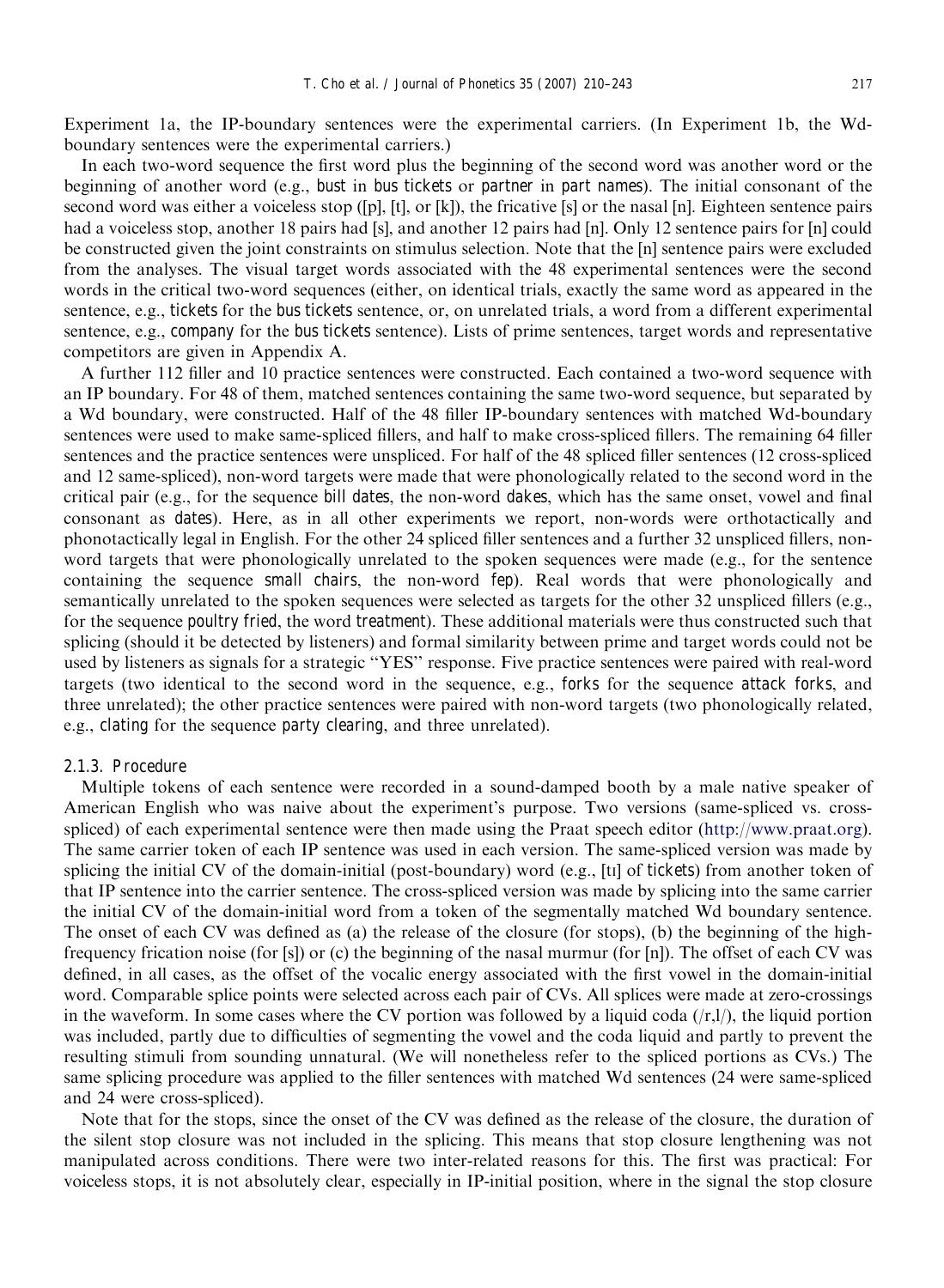begins. Splicing the entire silent period before the stop release is likely to include a silent period which can not be attributable unambiguously to consonantal articulation, and hence not to domain-initial consonantal strengthening (i.e., a pause associated with the IP boundary that is independent of stop production). The second reason was theoretical: Although lengthening of domain-initial stops has been considered as one of the most robust acoustic consequences of domain-initial strengthening, and domain-initial strengthening effects are generally local to the beginning of the consonant and tend to wane moving into the vowel, some results on suggest that there are other phonetic cues that are present after the consonantal constriction (e.g., VOT, stop burst energy, spectral characteristics of the release, vowel formants, and vowel-to-vowel coarticulatory resistance, see [Cho, 2004, 2005;](#page-31-0) [Cho & Keating, 2001;](#page-31-0) [Choi, 2003](#page-31-0); [Cole et al., 2003;](#page-31-0) [Tabain, 2003a\)](#page-33-0). We therefore decided to eliminate differences in stop closure duration between the splicing conditions. This allowed us to test, for stop-initial CVs, the specific effects of the post-release acoustic–phonetic events associated with domain-initial strengthening.

To ensure that any observed patterns were derived from domain-initial strengthening, other prosodic factors had to be controlled. First, in order to avoid possible confounding effects from accentuation (or nuclear pitch accent), the speaker was instructed to accentuate words other than the critical two words (e.g., bus tickets) in all the experimental, filler and practice sentences. The controlling of accent was particularly important because the lexical categories of the critical two words were different from token to token (e.g.,. noun–noun (e.g., bus tickets), adjective–noun (e.g., high tide), verb–noun (e.g., buy salmon). These syntactic category differences have consequences for which of the two words is the syntactic head, and hence could cause different default accent patterns across stimuli. These in turn might have influenced processing of the two-word sequences. The words which speakers were asked to accentuate were highlighted in upper case in the recording script (e.g., When YOU get on the bus, tickets should be shown to the DRIVER and John FORGOT to buy bus tickets for his FAMILY). The result was that the critical words were de-accented. Second, in order to elicit uncontroversial IP boundaries, all sentences were constructed such that the expected IP boundaries were always aligned with a major syntactic boundary (e.g., a clause boundary); this boundary was always marked with a comma in the recording script. Out of 4–6 repetitions of each sentence, the two best tokens (one for the carrier sentence and one for splicing) were selected. (Note also that before the actual recording, the speaker practiced the speech material for 30 min, focusing on the boundary type and accent placement.) On the basis of the guidelines of the English Tones and Break Index system (ToBI, [Beckman](#page-30-0) [& Elam, 1997](#page-30-0); [Silverman](#page-33-0) [et al., 1992](#page-33-0)), the selection criteria were that the expected prosodic boundary did indeed fall between the two words in the critical sequence (e.g., bus # tickets) and that these two words were not accented. Stimulus selection was made with the aid of pitch and intensity displacement measures generated by Praat. Third, the two versions of each experimental sentence were equated for F0 differences on the spliced CV portions of the post-boundary word using the PSOLA resynthesis method, based on mean F0 values of the paired spliced CVs. This F0 neutralization was done in order to eliminate any potential influences of F0 differences between IP- and Wd-initial CVs on spoken-word recognition (cf. [Kim, 2003b](#page-32-0)). All other phonetic cues for a relevant prosodic boundary remained intact, such that lengthening and boundary tones, as well as consonant duration for IP-boundary sentences, were available to the listeners. (Note that all the IP-boundary sentences had the same tonal pattern: The speaker consistently produced  $L-H\%$  sequences before the boundary.) Informal inquiry of the participants confirmed that they did not notice any unnaturalness in the speech materials.

Each listener heard all the sentences once, and saw all of the targets once. Splicing (same- vs. cross-spliced sentences) and relatedness (visual target identical to the domain-initial word in the critical sequence or unrelated to it) were counterbalanced across four lists which were presented to four groups of listeners. Experimental sentences and targets were paired (e.g., the auditory sentences with bus tickets and mill company, and the visual targets tickets and company) such that each list contained 12 trials in each of the four counterbalanced conditions without within-list repetition of either the sentences or the targets, but also so that across the experiment as a whole, all stimuli (sentences and targets) appeared in all four conditions.

Each list also contained all the filler trials, mixed in random order with the experimental trials. Any given participant therefore saw 48 experimental and 32 filler word targets and 80 non-word targets. Twenty four of the words (i.e., 15% overall) were identical to the second (domain-initial) word in the critical two-word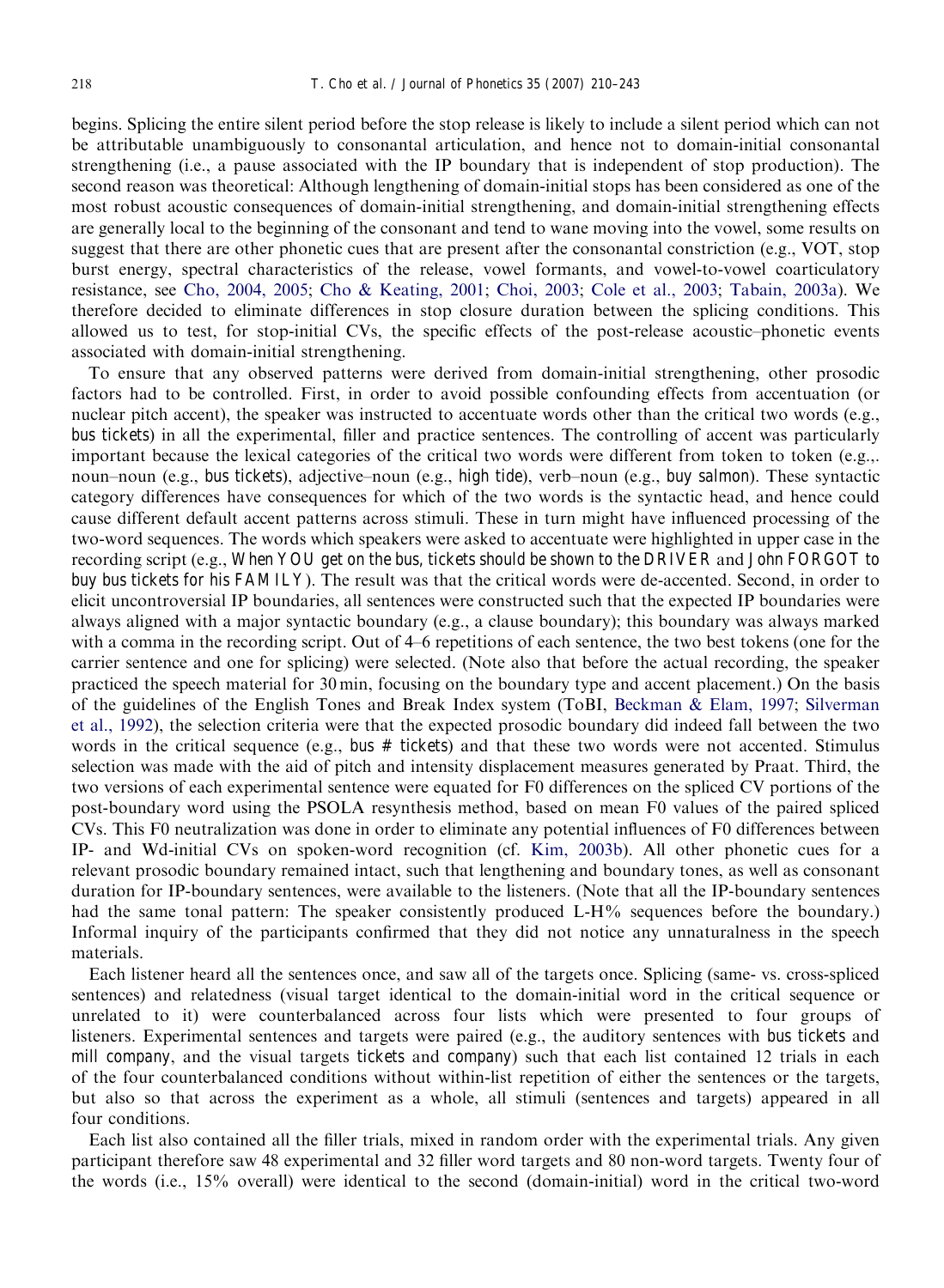sequence being heard; 24 non-words were phonologically related to the second word in these sequences. Furthermore, each type of spliced sentence (same- and cross-spliced) was just as likely to be paired with a word as with a non-word target.

Participants were tested individually in a quiet room. Sentences were presented over headphones at a comfortable listening level. Targets appeared for 1 s in lower case on the screen of a laptop computer. Each target appeared on the screen in synchrony with the onset of the domain-initial segment (i.e., at the onset of the spliced CV portion of the post-boundary word). Participants were asked to listen to the sentences, and to decide as quickly and as accurately as possible whether the target letter strings were real English words. They had to respond by pressing one of two buttons, labeled ''YES'' and ''NO.'' Positive responses were made with their preferred hand. The computer clock was triggered in synchrony with the onset of the target presentation on the screen and stopped either when the response button was pressed or at the acoustic offset of the sentence if no response was made. Response latencies and errors were collected.

All participants received the practice trials, followed by one of the four lists. They were also informed that they would be given a comprehension test at the end of the experiment. This was to ensure that the participants would listen carefully to the auditory materials, and to draw their attention to the meaning of the sentence, and hence to discourage them from attending only to the visual targets. This pen-and-paper test comprised 16 printed sentences; half of them had been presented auditorily, and half were similar to the presented materials but new. Immediately after the main session, each participant had to judge whether the printed sentences had appeared in the main part of the experiment. They made, on average, 10.0 (63%) correct responses.

#### 2.2. Method, experiment 1b

#### 2.2.1. Participants

A further 52 student volunteers from the University of Arizona were paid for their participation. They were all speakers of American English, with no known hearing problems.

## 2.2.2. Materials

The materials were based closely on those used in Experiment 1a. The 48 experimental sentences were those with Wd boundaries that were used for cross-splicing in Experiment 1a. There were again 48 filler sentences that were spliced, 64 that were unspliced, and 10 practice sentences. The spliced filler sentences were those that were matched to the spliced filler sentences in Experiment 1a (i.e., they had the same critical two-word sequences, but had Wd boundaries rather than IP boundaries). For the experimental and spliced filler sentences, the visual targets (words and non-words, respectively) were the same as in the matched sets of stimuli in Experiment 1a. The remaining sentence materials (unspliced fillers and practice sentences) were new. All of these had a Wd boundary near the middle of the sentence. As before, half of the unspliced fillers were paired with phonologically and semantically unrelated target words (e.g., for the sequence special glue, the target hamsters) and the other half were paired with phonologically unrelated non-words (e.g., for the sequence horrible monsters, the target spreap). The practice sentences were paired to related and unrelated word and non-word targets in the same way as in Experiment 1a.

#### 2.2.3. Procedure

The additional sentences were recorded by the same speaker, during the Experiment 1a recording session. The same editing procedure was used for splicing the stimuli, but now such that all carrier sentences had We boundaries, and were either made by splicing the initial CV of the post-boundary word from a different token of the same sentence or from a matched IP-boundary sentence. All 48 experimental sentences were both same- and cross-spliced, while again half of the spliced filler sentences were same-spliced and half were crossspliced. The same procedure as in Experiment 1a was adopted for counterbalancing materials across four lists, and for running the experiment. In the comprehension test, listeners made, on average, 11.1 (69%) correct responses.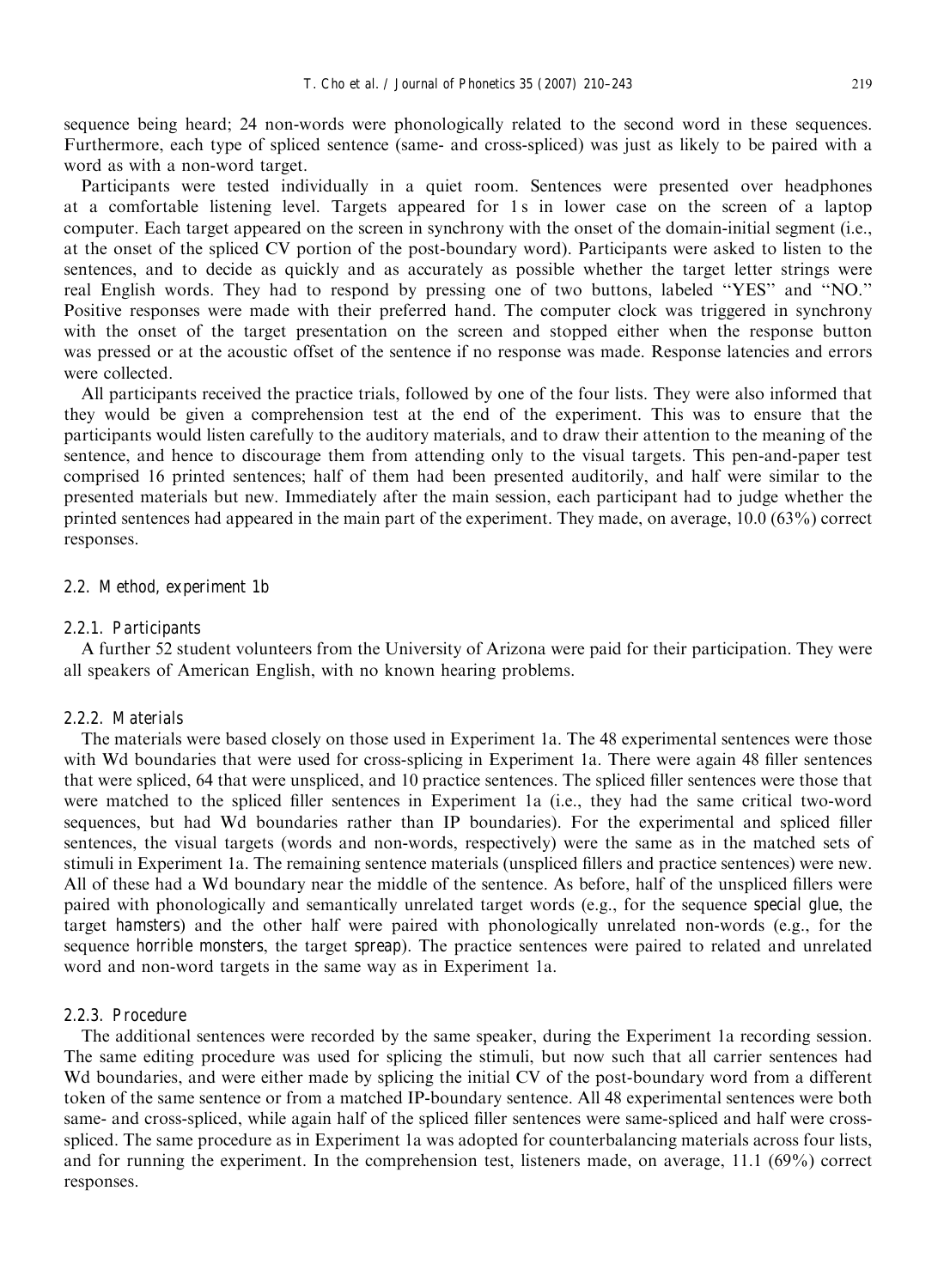#### 2.3. Results

#### 2.3.1. Acoustic analyses

The CV portions of the experimental stimuli that were used for splicing were analyzed to test for durational and amplitude differences between those CVs originating from IP-boundary contexts and those originating from Wd-boundary contexts. The acoustic measurements included: duration of the entire CV; consonant duration for  $|s|$  and  $|n|$ ; VOT for stops (recall that stop closures were not spliced); vowel duration; and peak amplitude (in dB) during the stop burst, during frication for  $\frac{s}{s}$ , during nasalization for  $\frac{n}{s}$ , and during the vowel. The results are given in Appendix B.

There was strong evidence of the acoustic consequences of domain-initial strengthening. The duration of the entire spliced CV was significantly longer when the CVs originated from IP- than from Wd-boundary contexts, both for the CVs used in the IP boundary carrier sentences (Experiment 1a) and for the CVs used in the Wd-boundary carriers (Experiment 1b). These durational differences were carried by the initial C's; those for the V's alone were not significant. Another important finding was that peak amplitude during the vowel was significantly greater for CVs in IP-initial position than for CVs in Wd-initial (IP-medial) position, again for the materials in both experiments. This confirms that the domain-initial strengthening effect is not limited to the initial consonant, but also spreads into the following vowel (see [Cho, 2004, 2005, in press\)](#page-31-0).

Some differences among consonant types were also observed. The fricative /s/ showed significant domaininitial consonantal lengthening in Experiments 1a and 1b. But VOT for stops, the temporal measure relevant to consonant production, revealed no significant strengthening effect (though the mean differences were in the expected direction). With respect to the consonantal peak amplitude measure, however, only the stops showed a domain-initial strengthening effect. Peak amplitude during the stop burst was significantly larger for CVs from IP boundaries than for CVs from Wd boundaries, while no such effect was found for peak amplitude during /s/. Both stop and fricative CVs showed significant peak amplitude effects on the following vowel. The nasal /n/ showed the least evidence of acoustic–phonetic cues to domain-initial strengthening. A significant effect on nasal duration (in both experiments) was observed, but there were no strengthening effects on peak amplitude during the  $/n/$  or during the vowel following the  $/n/$ .

In short, there were substantial acoustic phonetic differences between IP-initial CVs and IP-medial CVs. The spliced CVs therefore carried durational and amplitude differences due to domain-initial strengthening. However, the effect was not consistent across consonant types. For stops, despite the exclusion of closure durations from the splicing manipulation, there were still robust cues of domain-initial strengthening as reflected in greater peak amplitude during the stop burst and during the following vowel for IP-initial CVs than for Wd initial (i.e., IP medial) CVs. The fricative /s/ showed significantly longer fricative duration and greater peak-vocalic amplitude in the IP-initial CVs. The nasal /n/ showed only a consonantal duration effect.

#### 2.3.2. Experiment 1a results

Lexical decision reaction times (RTs) in this and all subsequent experiments were measured from the onset of the visual presentation of the target words. For each subject, RTs above or below 2.5 standard deviations from the grand mean for that subject were treated as errors (2.47%). Responses in the conditions in which the targets began with an /n/ were excluded from the main analyses in this and all subsequent experiments, for three reasons. First, there were only 12 such items. Second, their exclusion allowed for a balanced design, with equal proportions of items in which the target began with either a stop or a fricative (18 of each). Given the differences in the acoustic measures between stops and fricatives, it was important to test for different perceptual effects across these two specific consonant types. Third, and most importantly, the acoustic analyses revealed that there were only relatively weak domain-initial strengthening effects in the /n/ materials. A summary of mean RTs and error rates in the /n/ conditions is given in Appendix C.

Mean RTs and error rates for the stop- and fricative-initial targets are shown in [Fig. 1](#page-11-0). The results were evaluated with three-way repeated measure analyses of variance (ANOVAs) with the factors Consonant Type (targets beginning with stops vs. fricatives), Splicing (initial CV of the post-boundary word in the prime sentence same-spliced vs. cross-spliced) and Relatedness (post-boundary prime in sentence and target identical vs. unrelated). F-values were evaluated for analyses with subjects (F1) and with items (F2) as the repeated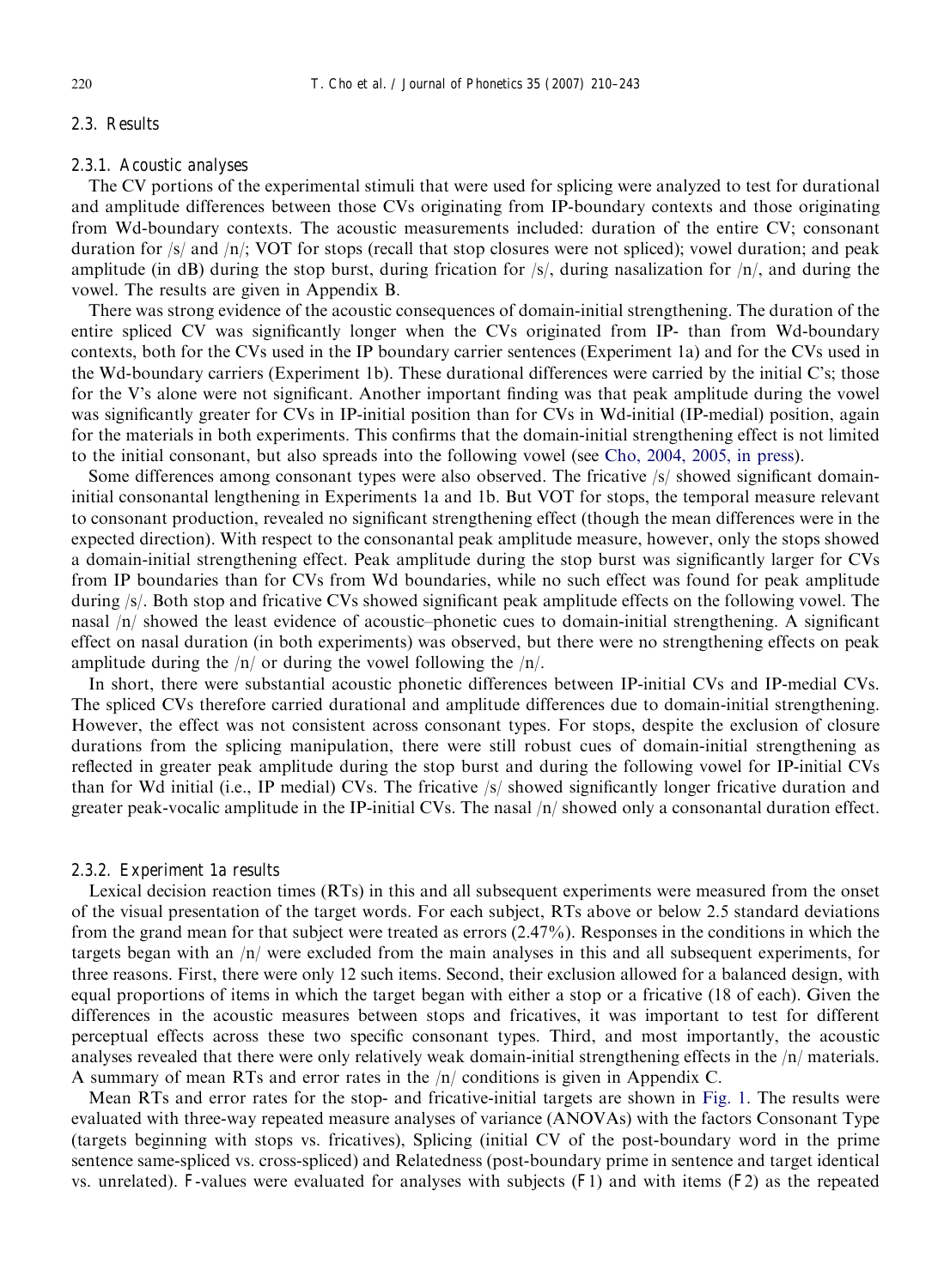<span id="page-11-0"></span>

Experiment 1a, IP-boundary sentences, post-boundary targets

Fig. 1. Mean RTs (in milliseconds) and error rates (proportion of incorrect responses) for visual lexical decisions in Experiment 1a. Targets corresponded to the post-boundary (domain-initial) word in two-word sequences (e.g., bus # tickets) in the prime sentences. There was an IP boundary between the two words in these sequences (e.g., When you get on the bus, # tickets should be shown to the driver). Data are plotted for responses to targets which were identical (IDENT) and unrelated (UNREL) to material in the prime sentences and which began either with a stop or a fricative. The initial CV of the post-boundary word in each sentence was either same-spliced (S-spliced) from another token of the same sentence or cross-spliced (X-spliced) from a matched sentence with the same two-word sequence, but one spanning a Wd boundary.

measure. In the by-subjects ANOVA, all three factors were within-subjects; in the by-items ANOVA, Consonant Type was a between-items factor and Splicing and Relatedness were within-items factors.

As illustrated in Fig. 1, the results revealed an identity-priming effect on RTs: Listeners hearing IPboundary priming sentences were faster to respond to identical targets (e.g., to tickets as ''bus # tickets'' was heard, where  $\# = IP$ ) than to unrelated targets (e.g., to tickets as "mill # company" was heard): 597 vs. 619 ms, on average; F1(1,44) = 13.34, p < 0.001, F2(1,34) = 5.28, p < 0.05). There was neither a main effect of Consonant Type  $(F1(1, 44) < 1; F2(1, 34) < 1)$  nor a significant interaction between Relatedness and Consonant Type (F1(1,44)<1; F2(1,34)<1). Similarly, there was neither a main effect of Splicing (F1(1,44)<1;  $F2(1, 34)$  nor a significant interaction between Splicing and Relatedness (F1 $(1, 44)$  < 1; F2 $(1, 34)$  < 1). Finally, there was no significant three-way interaction (Splicing  $\times$  Relatedness  $\times$  Consonant Type, F1 $(1, 44)$ <1; F2 $(1, 34)$ <1). In other words, there was a priming effect on RTs, but this effect was not modulated by the acoustic detail in the initial CV of the post-boundary word in the prime sentence. Priming effects were observed whether this CV originated from an IP-initial context or a Wd-initial context, and whether the CV included a stop or a fricative.

With respect to error rates (see Fig. 1), there was a main effect of Relatedness in the analysis by subjects  $(F1(1, 44) = 6.96, p < 0.05)$ , but only a trend in the analysis by items  $(F2(1, 34) = 3.29, p < 0.1)$ . As with the RTs, there were no other significant main effects or interactions. The overall mean error rate was 3.5%. The pattern in the errors was therefore in line with the RT pattern: Listeners' responses tended to be more accurate when they responded to a related target than to an unrelated target, but no other manipulated factors modulated this effect.

#### 2.3.3. Experiment 1b results

RTs above or below 2.5 standard deviations from each subject's grand mean were again treated as errors (2.88%). Mean RTs and error rates are shown in [Fig. 2.](#page-12-0) The results were analyzed in the same way as in Experiment 1a. The findings were similar. Listeners were faster to respond to identical targets (e.g., to tickets as "bus # tickets" was heard, but where  $\#$  is now a Wd boundary) than to unrelated targets (565 vs. 584 ms, on average; F1(1, 46) = 16.95, p < 0.001; F2(1, 34) = 17.45, p < 0.001). Unlike in Experiment 1a, there was a main effect of Consonant Type; this effect, however, was significant only in the analysis by subjects  $(F1(1, 46) = 7.45, p < 0.01; F2(1, 34) = 1.43, p > 0.2$ . There was therefore a trend for responses to be faster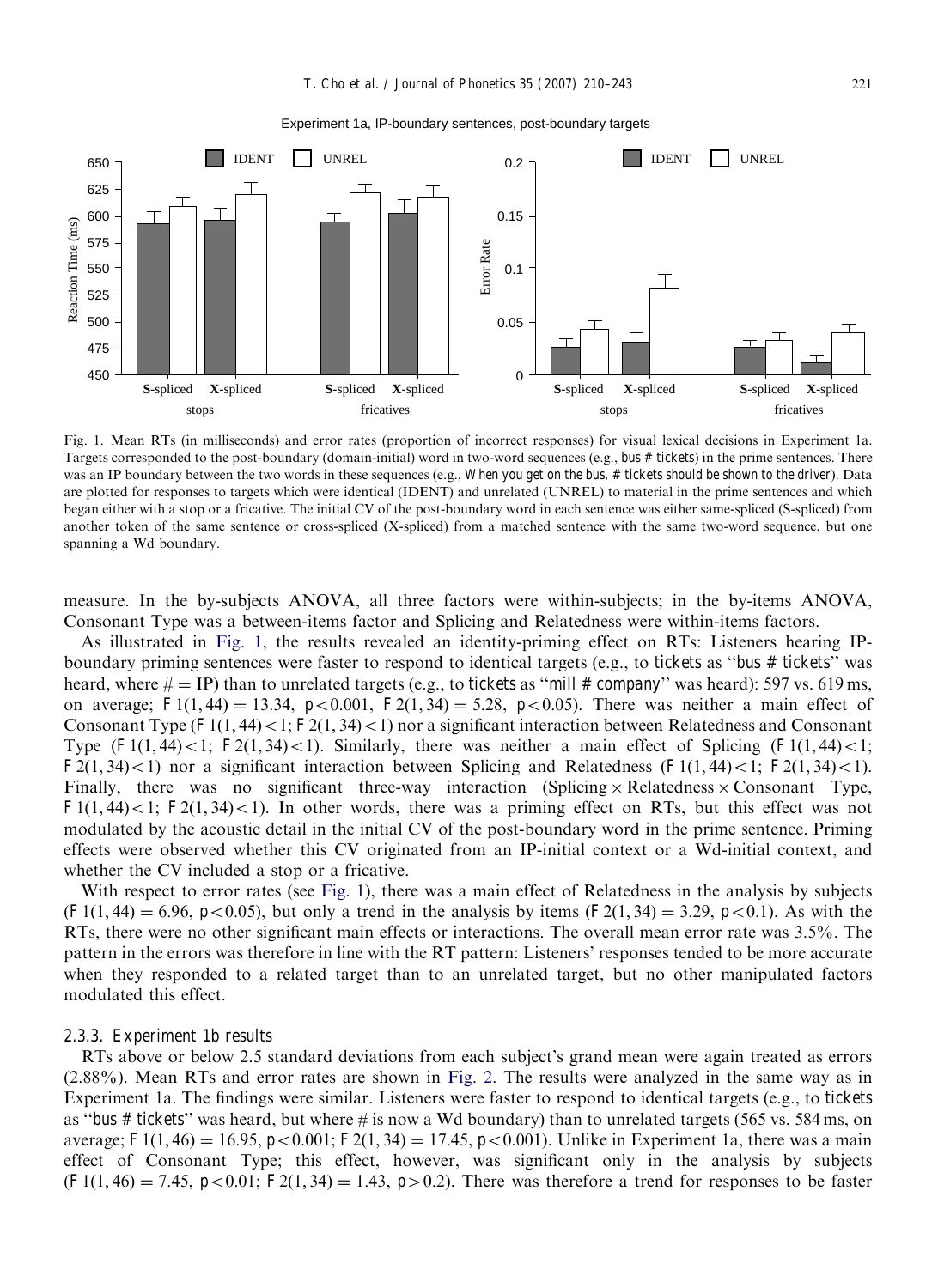

<span id="page-12-0"></span>

Fig. 2. Mean RTs (in milliseconds) and error rates (proportion of incorrect responses) for visual lexical decisions in Experiment 1b. Targets corresponded to the post-boundary (domain-initial) word in two-word sequences (e.g., bus # tickets) in the prime sentences. There was a Wd boundary between the two words in these sequences (e.g., John forgot to buy bus # tickets for his family). Data are plotted for responses to targets which were identical (IDENT) and unrelated (UNREL) to material in the prime sentences and which began either with a stop or a fricative. The initial CV of the post-boundary word in each sentence was either same-spliced (S-spliced) from another token of the same sentence or cross-spliced (X-spliced) from a matched sentence with the same two-word sequence, but one spanning an IP boundary.

when targets were stop-initial than when they were fricative-initial. However, this factor showed no significant interaction with Relatedness, as in Experiment 1a  $(F1(1, 46) = 1.14, p > 0.2; F2(1, 34) < 1$ . As in Experiment 1a, neither a main effect of Splicing nor a significant interaction involving the Splicing factor was found (Splicing: F1(1,46) < 1, F2(1,34) < 1; Splicing  $\times$  Relatedness: F1(1,46) < 1, F2(1,34) < 1; Splicing  $\times$ Relatedness  $\times$  Consonant Type: F1(1,46)<1; F2(1,34)<1). There were no significant effects in the error rates. The overall mean error rate was 3.6%.

#### 2.3.4. Combined analyses

We also conducted combined analyses of the RT data to see whether the priming effect would be modulated by the type of prosodic boundary (IP vs. Wd) in the prime sentences. This factor was a between-subject factor in the by-subjects analysis but a within-item factor in the by-items analysis. The main effect of Boundary Type was marginal by subject (F $(1, 90) = 3.56$ , p  $(6062)$  and significant by item (F $(1, 34) = 67.82$ , p $(60001)$ ; mean RTs in IP vs. Wd sentences: 611 vs. 575 ms). Crucially, however, the Boundary Type factor did not interact reliably with Relatedness or any other factor. This suggests that, independent of domain-initial strengthening and relatedness, targets tended to be recognized more slowly when the sentences contained IP boundaries.

#### 2.4. Discussion

As we predicted and in line with other cross-modal identity-priming studies (e.g., [Davis et al., 2002;](#page-31-0) [Gow,](#page-31-0) [2002](#page-31-0); [Spinelli et al., 2003](#page-33-0)), we found a priming effect in both versions of Experiment 1. Listeners were faster to respond, for example, to tickets upon hearing ''bus # tickets'') than to tickets upon hearing ''mill # company''. Contrary to our predictions, however, we found no influence of our splicing manipulation on the size of the priming effect, neither in the IP-boundary sentences in Experiment 1a nor in the Wd-boundary sentences in Experiment 1b. The manipulation of the acoustic consequences of domain-initial strengthening in the postboundary words in the prime sentences therefore did not influence lexical decision performance. This in turn suggests that the acoustic correlates of domain-initial strengthening did not significantly influence the segmentation and recognition of the post-boundary words, both when the critical two-word sequences straddled an IP boundary and when they straddled a Wd boundary. In both cases it would appear that there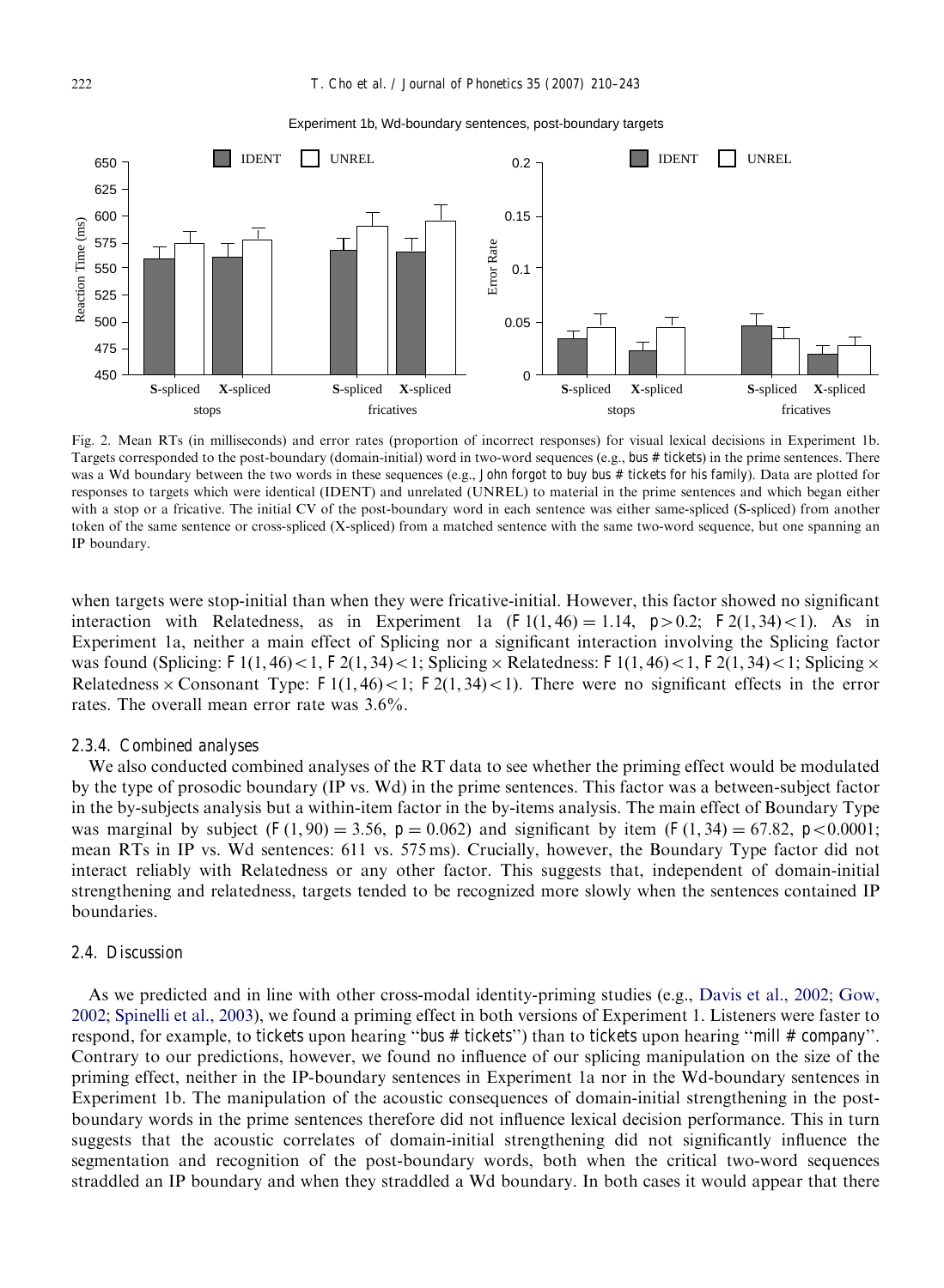was sufficient information for successful recognition of the domain-initial word (as measured by the systematic priming effect across all four splicing conditions), and hence there was no additional recognition benefit to be had when IP-initial cues were present (in the same-spliced conditions in Experiment 1a and the cross-spliced conditions in Experiment 1b). Nor was there any decrement in recognition performance when IP-initial cues were absent (in the cross-spliced conditions in Experiment 1a and the same-spliced conditions in Experiment 1b).

Although our acoustic analyses revealed differences between the domain-initial stops and the domain-initial fricatives, there were no robust effects of consonant type on word recognition performance. The only indication of such a difference was the trend towards faster responses to stop-initial targets than to fricativeinitial targets in Experiment 1b, which was significant only by subjects. Crucially, there were no interactions of consonant type with relatedness, nor three-way interactions of consonant type, relatedness, and splicing. There was therefore no evidence that the acoustic correlates of domain-initial strengthening in stop consonant contexts had a different effect on word recognition from the correlates associated with the fricative /s/. Finally, we found no reliable evidence for the influence of boundary type on the recognition of the domain-initial words. The combined analyses showed that the priming effect was no larger with IP-boundary sentences than with Wd-boundary sentences. But we did observe that, overall, the visual targets, identical and unrelated alike, were recognized more slowly in Experiment 1a (with IP-boundary sentences), than in Experiment 1b (with Wd-boundary sentences). Any interpretation of this between-subjects comparison must be treated with caution. One possible interpretation is that, because the sentences in Experiment 1a were more complex, clause-level comprehension was more demanding than in Experiment 1b, and lexical decisions to the visual targets were thus correspondingly slower.

At first glance, these results appear to challenge the claim that word recognition in continuous speech is influenced by the acoustic correlates of prosodic structure. Given that the correlates of Wd boundaries [\(Salverda et al., 2003\)](#page-33-0) and of Phonological Phrase boundaries [\(Christophe et al., 2004\)](#page-31-0) both seem to modulate lexical access, one would surely predict that those associated with larger prosodic domains would also have an effect on word recognition. There is a good reason, however, why Experiment 1 may have failed to detect a domain-initial strengthening effect. As we have already argued, word recognition entails a process by which multiple candidate words are incrementally and simultaneously activated in proportion to their similarity to the speech input, and a process of competition among those candidates. In such a framework, the strengthening of the initial syllable of the domain-initial word (e.g., the [tI] in tickets) may increase bottom-up support for that word, but also, to an equal extent, that for other (cohort-like) competitors that begin in the same way (e.g., tickles). Since the acoustic correlates of domain-initial strengthening therefore do not assist in lexical disambiguation about the post-boundary word (i.e., they can not help the listener select tickets and reject tickles), they may have no role to play in recognition of that word.

This does not mean, however, that domain-initial strengthening has no role to play in lexical segmentation. As a lexically ambiguous fragment such as [best] in bus # tickets is being heard, the strengthened [t] is likely to be identified as a word onset rather than as a coda. That is, even though the strengthened [t] may not tell the listener what the domain-initial word is, it does indicate that there is a new prosodic domain, beginning before the [t]. It is therefore possible that the recognition of the pre-boundary word (e.g., bus) could be facilitated by the strengthened [t], since it provides evidence against competitors which straddle the prosodic boundary (e.g., bust). In Experiment 2, we tested whether domain-initial strengthening influences lexical disambiguation in this way.

#### 3. Experiment 2

Experiment 2 was a mirror image of Experiment 1. Lexical decisions were made to pre-boundary words (e.g., bus in bus # tickets) instead of post-boundary words. The experiment was otherwise identical, with again two sub-experiments which differed only with respect to the type of boundary (IP vs. Wd) in the experimental sentences. The auditory prime sentences with IP boundaries that were used in Experiment 1a were reused in Experiment 2a, and those with Wd boundaries that were used in Experiment 1b were reused in Experiment 2b.

We tested whether lexical decisions to domain-final words (e.g., bus) are facilitated as listeners hear a sequence containing that word (the identical condition, e.g., bus # tickets), relative to the unrelated condition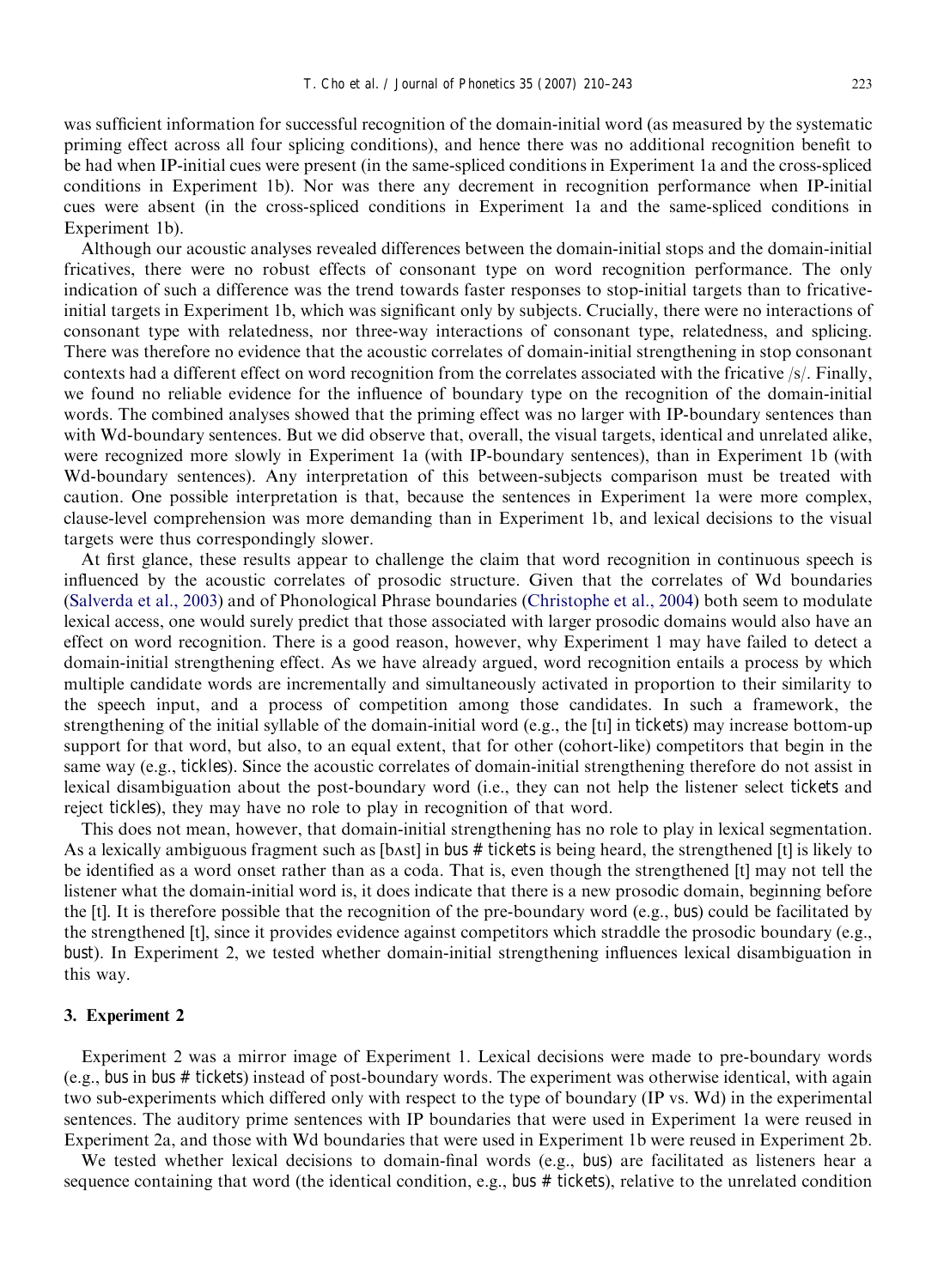(see [Table 1\)](#page-5-0). Of specific interest was whether this priming effect would be more robust when the initial CV of the following domain-initial word contained stronger domain-initial strengthening cues (i.e., when the CV came from an IP boundary rather than from a Wd boundary). Our predictions were as follows. If the presence of rich pre-boundary cues before an IP boundary (e.g., boundary tones and final lengthening) play a pivotal role in disambiguating temporary lexical ambiguities, strengthening cues in the post-boundary word should have little impact on resolving the ambiguity in IP-boundary sentences, leading to no modulation of the priming effect by the splicing manipulation in Experiment 2a. In contrast, Wd-boundary sentences (as in Experiment 2b) lack robust pre-boundary cues. Under these conditions, the strengthened initial CV of the post-boundary word could play a stronger role in lexical segmentation. We therefore predicted that the splicing manipulation would modulate the priming effect in Experiment 2b. This experiment thus tests the conditions where phonetic detail associated with domain-initial strengthening could assist listeners most in word recognition. Unlike in Experiment 1, there is a lexical ambiguity to be resolved involving the prime word (e.g., bus vs. bust), and, unlike in Experiment 2a, there are no robust pre-boundary cues available to resolve this ambiguity. The strengthening of the [tI] in bus # tickets, for example, could therefore assist in recognition of bus, even though, as Experiment 1b showed, this information did not help listeners recognize tickets.

#### 3.1. Method

#### 3.1.1. Participants

One hundred new volunteers (48 in Experiment 2a and 52 in Experiment 2b) from Ohio State University and the University of Arizona were paid to take part. They were all speakers of American English, with no known hearing problems.

#### 3.1.2. Materials and procedure

The auditory materials and the procedures were the same as in Experiment 1. The only changes were in the visual targets. The first words in the critical two-word spoken sequence in each experimental sentence now served as targets (once again, in both the identical and unrelated conditions). For half of the 48 pairs of spliced filler sentences (i.e., the 24 spliced IP-boundary fillers used in Experiment 2a, and the matched set of spliced Wd-boundary fillers used in Experiment 2b) new non-word targets were made that were phonologically related to the first word in the critical pair (e.g., for the sequence bill dates, the non-word bim, which has the same onset and vowel as bill, rather than, as in the previous experiment, the non-word dakes). For the other spliced filler sentences, all the unspliced fillers and the practice sentences, the same unrelated targets (words or nonwords) were used as in the corresponding previous sub-experiment (i.e., the same unrelated filler targets in Experiment 2a as in Experiment 1a, and the same in 2b as in 1b). The visual targets still appeared aligned in time with the onset of the post-boundary words—if the visual targets were aligned in time with the onset of the pre-boundary word, the effect of the phonetic detail might not be observable, give that the critical phonetic detail was manipulated at the onset of the post-boundary word. In the post-experiment comprehension test, participants in Experiments 2a and 2b made on average, respectively, 11.6 (73%) and 11.9 (74%) correct recognition responses.

#### 3.2. Results

# 3.2.1. Experiment 2a results

The prime sentences were IP-boundary sentences. RTs above or below 2.5 standard deviations from each subject's mean were again treated as errors (2.82%). Responses to one item with an error rate greater than 20% were excluded from the analysis. For the remaining items, the overall mean error rate was 5.8%. Mean RTs and error rates are shown in [Fig. 3.](#page-15-0) The results were evaluated in the same way as in Experiment 1.

There was a priming effect on RTs (549 vs. 589 ms, on average;  $F1(1,44) = 73.41$ ,  $p < 0.001$ ,  $F2(1, 33) = 25.53$ ,  $p < 0.001$ ) as well as on error rates (3% vs. 8%, on average; F1(1,44) = 22.69, p $< 0.001$ ;  $F2(1, 33) = 10.34$ , p < 0.005). Listeners' responses were thus faster and more accurate when they responded to an identical visual target (to bus as they heard bus # tickets,  $# = IP$  boundary) than to an unrelated visual target (to bus as they heard mill # company). No other effects were fully significant. In RTs, there was a trend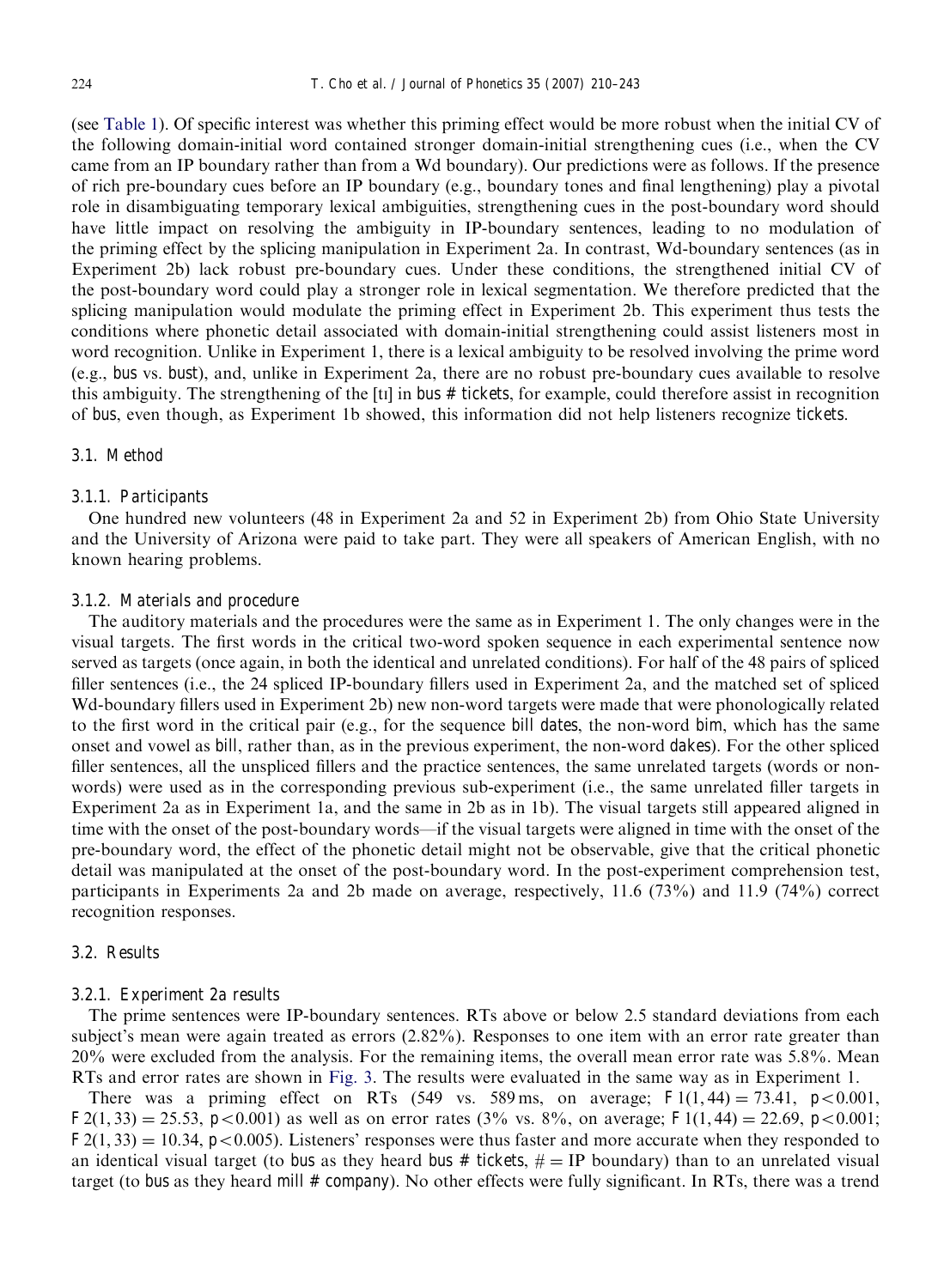<span id="page-15-0"></span>

Experiment 2a, IP-boundary sentences, pre-boundary targets

Fig. 3. Mean RTs (in milliseconds) and error rates (proportion of incorrect responses) for visual lexical decisions in Experiment 2a. Targets corresponded to the pre-boundary (domain-final) word in two-word sequences (e.g., bus # tickets) in the prime sentences. There was an IP- boundary between the two words in these sequences (e.g., When you get on the bus, # tickets should be shown to the driver). Data are plotted for responses to targets which were identical (IDENT) and unrelated (UNREL) to material in the prime sentences and which began either with a stop or a fricative. The initial CV of the post-boundary word in each sentence was either same-spliced (S-spliced) from another token of the same sentence or cross-spliced (X-spliced) from a matched sentence with the same two-word sequence, but one spanning a Wd boundary.

toward an effect of Consonant Type  $(F1(1, 44) = 9.268, p < 0.005; F2(1, 33) = 1.431, p = 0.24)$ . Otherwise, all main effects and interactions, in both RTs and errors, were not significant (all  $Fs < 1$  for all cases except for the interaction between Consonant Type and Relatedness in RTs,  $F1(1, 44) = 1.137$ ,  $p > 0.2$ , and the interaction of Consonant Type and Splicing in RTs,  $F1(1, 44) = 1.141$ ,  $p > 0.2$ ). The priming effect therefore did not vary either as a function of the type of consonant in the domain-initial word (stop vs. fricative) or as a function of the splicing manipulation (i.e., target responses did not vary depending on whether the onset of the postboundary word had been spliced from IP-initial position or from Wd-initial position).

#### 3.2.2. Experiment 2b results

The prime sentences were Wd-boundary sentences. RTs above or below 2.5 standard deviations from each subject's mean were once again treated as errors (2.88%). Responses to two items with error rates greater than 20% were excluded from the analysis. For the remaining items, the overall error rate was 6.4%. Mean RTs and error rates are given in [Fig. 4.](#page-16-0)

As in Experiment 2a, there was a priming effect in both RTs and error rates (RTs, 558 vs. 585 ms, on average; F1(1,45) = 27.35, p < 0.001, F2(1,32) = 15.96, p < 0.001; error rates, 4% vs. 9%, on average;  $F1(1, 45) = 24.26$ ,  $p < 0.001$ ;  $F2(1, 32) = 5.48$ ,  $p < 0.05$ ). Crucially, however, this priming effect was modulated by the splicing manipulation. Although there was no main effect of Splicing in either RTs or error rates (all Fs $<$ 1), there was a significant Relatedness by Splicing interaction in RTs (F1 $(1, 45) = 7.71$ , p $< 0.01$ ;  $F2(1,32) = 4.91$ , p $< 0.05$ ), but not in errors (both Fs $< 1$ ). The priming effect in RTs was larger in the crossspliced condition (in which the initial CV of the post-boundary word had been spliced from IP-initial position) than in the same-spliced condition. Planned pairwise comparisons showed that the priming effect was significant both in the cross-spliced condition (effect size:  $39 \text{ ms}$ ,  $t1(48) = 5.96$ ,  $p < 0.001$ ;  $t2(33) = 4.12$ ,  $p < 0.001$ ) and in the same-spliced condition (effect size: 16 ms, t1(48) = 2.79, p $< 0.01$ ; t2(33) = 2.20, p $< 0.05$ ). The differential priming effect was further confirmed by *n*-statistics (by-subjects,  $\eta^2 = 0.425$  vs. 0.139, byitems,  $\eta^2 = 0.340$  vs. 0.128, for the cross- and same-spliced conditions respectively).

Responses to targets after primes where the post-boundary word began with a fricative tended to be faster than after primes where the post-boundary word began with a stop, but this effect was only significant by subjects (563 vs. 580 ms, on average; F1(1, 45) = 11.44, p < 0.005, F2(1, 32) = 1.40, p > 0.2). More importantly, however, unlike in previous experiments, there was a significant Consonant Type  $\times$  Relatedness interaction in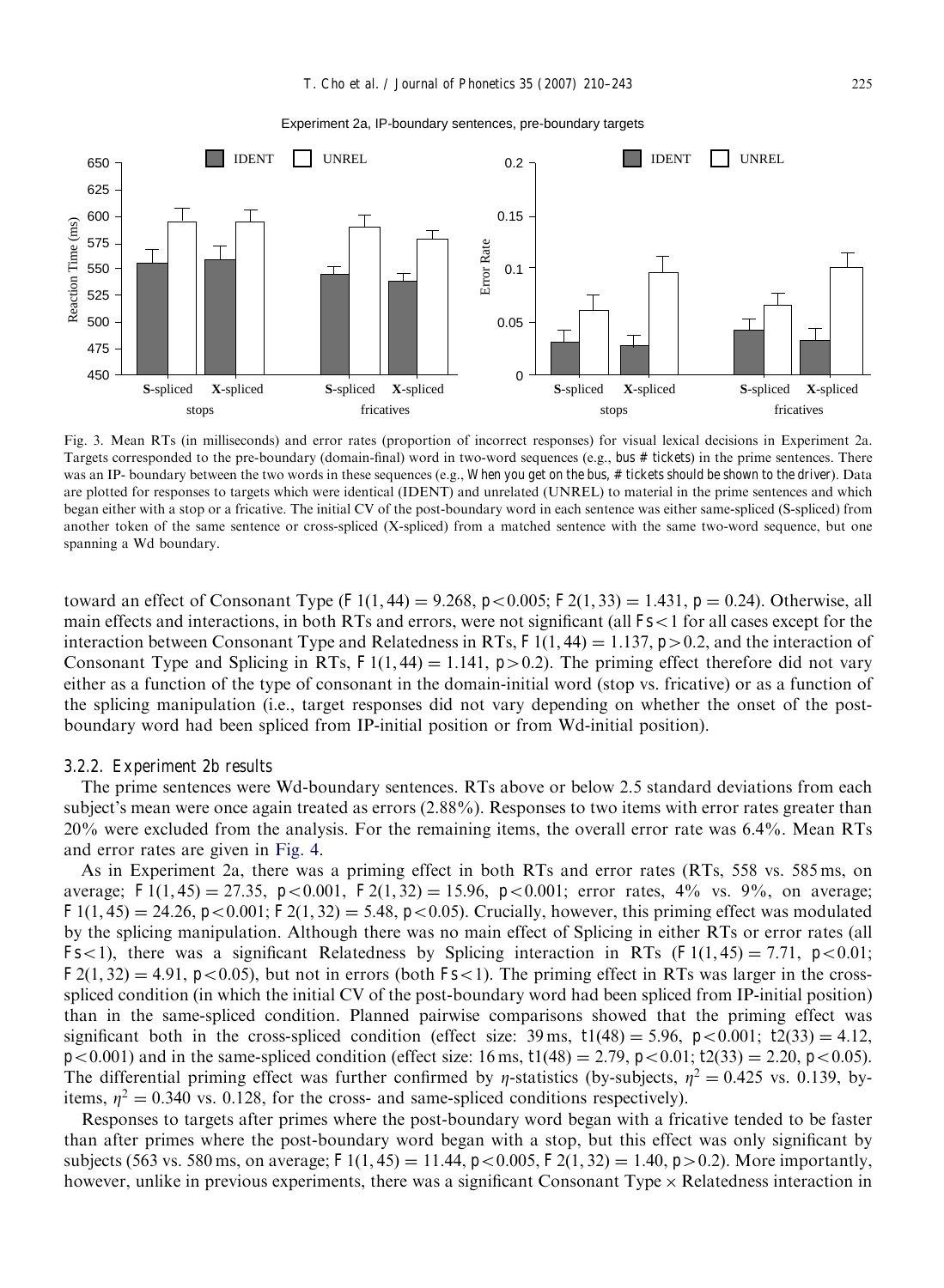<span id="page-16-0"></span>

Experiment 2b, Wd-boundary sentences, pre-boundary targets

Fig. 4. Mean RTs (in milliseconds) and error rates (proportion of incorrect responses) for visual lexical decisions in Experiment 2b. Targets corresponded to the pre-boundary (domain-final) word in two-word sequences (e.g., bus # tickets) in the prime sentences. There was a Wd boundary between the two words in these sequences (e.g., John forgot to buy bus # tickets for his family). Data are plotted for responses to targets which were identical (IDENT) and unrelated (UNREL) to material in the prime sentences and which began either with a stop or a fricative. The initial CV of the post-boundary word in each sentence was either same-spliced (S-spliced) from another token of the same sentence or cross-spliced (X-spliced) from a matched sentence with the same two-word sequence, but one spanning an IP boundary.

response latencies in the analysis by subjects (F1(1, 45) = 9.09,  $p < 0.005$ ), and a trend in the analysis by items  $(F2(1, 32) = 3.46$ ,  $p = 0.072$ ). As illustrated in Fig. 4, the priming effect was more robust when the postboundary word began with a stop (560 vs. 601 ms, on average, for related vs. unrelated trials;  $t1(48) = 4.77$ ,  $p<0.001$ , t2(15) = 4.68,  $p<0.001$ ) than when the post-boundary word began with a fricative (557 vs. 568 ms, on average;  $t1(48) = 4.68$ ,  $p < 0.001$ ;  $t2(17) = 1.5$ ,  $p > 0.1$ ). There was, however, no significant three-way interaction in RTs between Splicing, Relatedness and Consonant Type  $(F1(1, 45) = 1.48, p > 0.2,$  $F2(1, 32)$ <1). In other words, the differential priming effect as a function of Splicing was independent of Consonant Type. No other effects in the RT or error rate analyses were significant.

#### 3.2.3. Combined analyses

As in Experiment 1, we also conducted combined analyses of the RTs and error rates from Experiments 2a and 2b, in order to test whether the priming effect would interact with boundary type. Unlike in Experiment 1, the RTanalysis showed a significant interaction between Relatedness and Boundary Type, by subjects only  $(F1(1, 89) = 3.87, p < 0.05; F2(1, 32) < 1$ . The priming effect was larger for IP-boundary sentences (effect size, 40 ms;  $t1(48) = 9.10$ ,  $p < 0.001$ ;  $t2(33) = 5.07$ ,  $p < 0.001$ ) than for Wd-boundary sentences (effect size, 27 ms;  $t1(47) = 5.75$ , p $<0.001$ ; t2(33) = 3.86, p $<0.001$ . This asymmetry was confirmed by  $\eta$ -statistics (by subjects,  $\eta^2 = 0.625$  vs. 0.378, by items,  $\eta^2 = 0.436$  vs. 0.333, for IP-boundary vs. Wd-boundary sentences). The priming effect was therefore more robust in IP-boundary sentences (Experiment 2a) than in Wd-boundary sentences (Experiment 2b). The three-way interaction of Relatedness, Boundary Type and Splicing was not significant in the RT analysis (F1(1, 89) = 3.90, p = 0.051; F2(1, 32) = 1.77, p > 0.1. In the error rates, there was neither a significant two-way interaction between Relatedness and Boundary Type (both  $Fs<1$ ) nor a robust three-way (Relatedness by Boundary Type by Splicing) interaction (F1(1,89) = 5.01, p < 0.05; F2(1,32) = 2.47, p > 0.1). Finally, there was no main effect of Boundary Type either by subject or by item, in contrast to Experiment 1.

#### 3.3. Discussion

In Experiment 2a, in which the critical two-word sequence straddled an IP boundary, we found that listeners were in general faster to respond to related than to unrelated targets. But there was neither a splicing effect nor an interaction between the splicing and relatedness factors. Simply put, the presence or absence of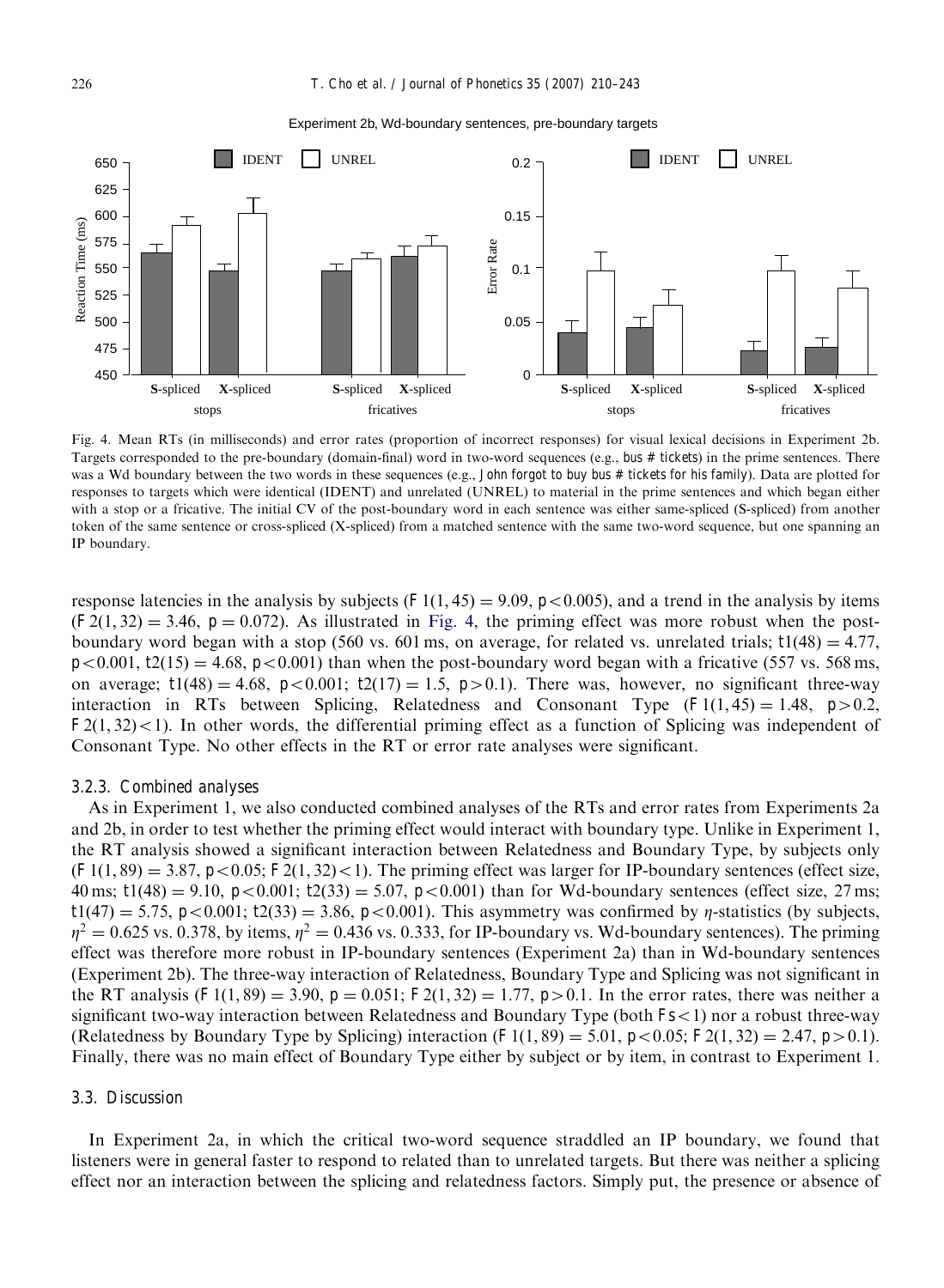the acoustic consequences of domain-initial strengthening in the post-boundary spoken words did not influence performance on the visual targets, which, in related trials, matched the pre-boundary spoken words. In accordance with our predictions, therefore, there was no evidence that the acoustic cues to domain-initial strengthening in the second word in a two-word sequence spanning an IP boundary influenced recognition of the pre-boundary word. It appears that domain-final (pre-boundary) cues in the word before an IP boundary (e.g., domain-final lengthening and/or a boundary tone on bus in bus # tickets) were sufficiently powerful to allow listeners to segment the sequence correctly (and thus rapidly rule out spurious candidate words such as bust). The presence of domain-initial strengthening cues in the initial CV of the following word thus had no observable effect on lexical segmentation.

In Experiment 2b, however, in which the critical two-word sequence straddled a Wd boundary, the priming effect interacted significantly with the splicing manipulation. In both the same- and cross-spliced conditions, listeners were faster and more accurate on identical than on unrelated targets. The latency effect, however, was stronger in the cross-spliced than in the same-spliced condition. We suggest that the acoustic-phonetic cues associated with domain-initial strengthening present in the cross-spliced sequences helped listeners to segment the critical sequence (i.e., helped them rule out competitors such as bust in bus # tickets). In contrast, when no strengthening cues were available (i.e., in the same-spliced sequences) but competitors were still present, listeners were slower to recognize the pre-boundary word, attenuating the priming effect.

The combined analyses showed no main effect of Boundary Type in contrast to Experiment 1. This contradicts the possible interpretation we offered for the finding in Experiment 1 that responses were slower in Experiment 1a (IP-boundary sentences) than in Experiment 1b (Wd-boundary sentences). If the complexity of clause-level comprehension were responsible for that earlier difference, we ought to have replicated the finding in Experiment 2. The effect we found in Experiment 1 may therefore be due instead to some other difference between subject groups. The combined analysis also showed that the priming effect in RTs when the target corresponded to a prime word before an IP boundary was more robust than when it corresponded to a prime before a Wd boundary. This suggests that, in addition to the effects of domain-initial strengthening cues, other information about the presence of a prosodic boundary can constrain lexical access ([Christophe et al., 2004](#page-31-0); [Salverda et al., 2003](#page-33-0)). It appears that the pre-boundary acoustic cues to an IP boundary provide more support for a boundary after a word (e.g., bus in bus # tickets)—and hence act more strongly to penalize spurious candidate words (e.g., bust)—than the cues associated with an upcoming Wd boundary.

#### 4. General discussion

#### 4.1. Domain-initial strengthening in speech processing

We have shown that an American English speaker systematically distinguishes IP-initial consonants from Wd-initial consonants, and that listeners use the acoustic correlates of these differences as they recognize words in continuous American English utterances. First, in keeping with the cross-linguistic phonetic literature, our acoustic analyses of the speech materials produced by the naive speaker found evidence for domain-initial strengthening for both the voiceless stops and the fricative [s]. Both types of consonant showed greater peak amplitude during the vowel in IP-initial position than in Wd-initial position. These findings suggest that the initial strengthening effect is not limited to the consonant itself, but also spreads into the next vowel, in accordance with other recent findings [\(Cho, 2004, 2005, in press\)](#page-31-0). Furthermore, only fricatives showed longer consonant duration (i.e., frication duration) in the IP-boundary context. That is, there was no significant difference in VOT between stops in the two prosodic contexts. The non-significance of this difference appears at first glance to be incompatible with previous results (e.g., [Choi, 2003;](#page-31-0) [Cole et al., 2003](#page-31-0); [Pierrehumbert](#page-33-0) [& Talkin, 1992\)](#page-33-0) which have shown that VOT in English is significantly longer phrase-initially than phrase-medially. Recall, however, that in the present study sentential accent (narrow focus) fell on words other than the target sequence in the sentence. The lack of a lengthening effect on VOT in unaccented initial positions, as in the present materials, can therefore be accounted for by the possibility that boundary effects are crucially enhanced by the presence of pitch-accent (e.g., [White, 2002\)](#page-33-0). Nevertheless, the VOT difference in the present materials was in the predicted direction, and stops (but not fricatives) were associated with greater peak amplitude during the consonant itself (i.e., during the stop burst). Though the data patterns were thus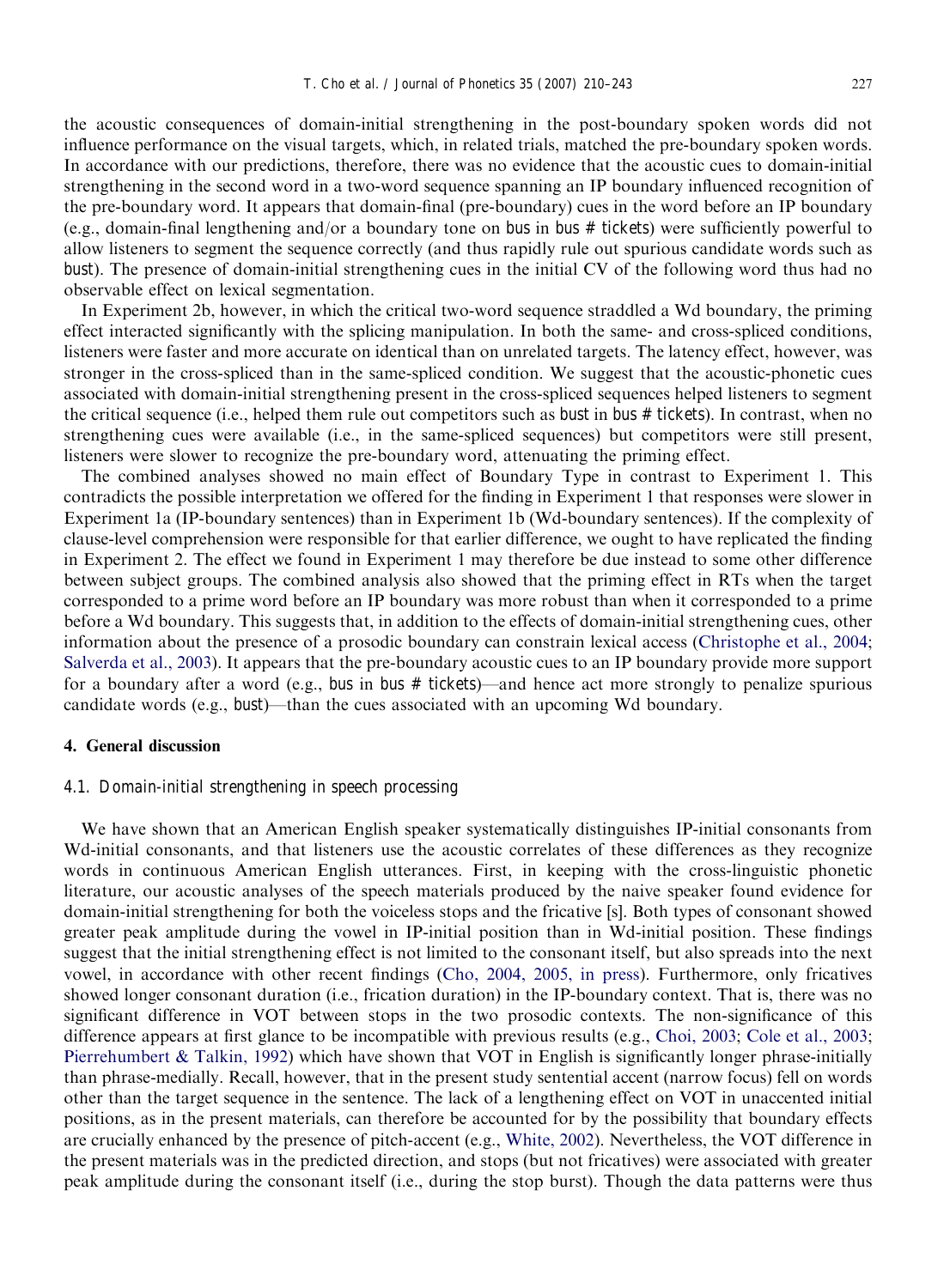somewhat different for stops and fricatives, both types of segment displayed clear evidence of several acoustic correlates of domain-initial strengthening.

Second, our series of cross-modal identity-priming studies has shown that listeners are sensitive to these acoustic correlates. More specifically, we have shown that listeners use this kind of prosodically-driven phonetic detail in resolving lexical ambiguities in continuous speech segmentation. Experiment 2b (with Wdboundary carrier sentences) showed that as American English listeners heard a temporarily ambiguous sequence such as bus tickets (with the lexical competitor bust), the phonetic detail in the initial CV of the second word influenced recognition of the first word. There was stronger identity priming of target responses (e.g., to bus) when the initial CV of the second word originated from an IP-boundary context (e.g., the [tI] from When you get on the bus, # tickets should be shown to the driver) than when it originated from another token of the carrier sentence and hence from a Wd-boundary context (e.g., the [tI] from John forgot to buy bus # tickets for his family). We argued that the competition caused by the lexical ambiguity (e.g., between bus and bust) made it difficult for listeners to recognize the intended word, and that under these conditions the acoustic correlates of domain-initial strengthening could help listeners derive the correct segmentation (bus is aligned with the boundary cued by the prosodic detail, but bust is misaligned).

Our series of priming experiments also showed that listeners' apparent use of the acoustic consequences of domain-initial strengthening was limited to the situation where those acoustic cues could be of significant benefit to lexical segmentation. Thus, while the splicing manipulation modulated the priming effect in Experiment 2b (with Wd-boundary carriers and pre-boundary targets), there was no such interaction in Experiments 2a, 1b or 1a. We propose that there was no interaction in Experiment 2a because pre-boundary prosodic information was sufficient for listeners to resolve the lexical ambiguity. In Experiment 2a, the carrier sentences had IP boundaries (e.g., When you get on the bus,  $#$  tickets should be shown to the driver). Preboundary lengthening, boundary tones and greater coarticulatory resistance on the IP-final word may all have contributed to rejection of the competitor word (bust) and recognition of the intended word. No additional effect of the post-boundary cues could thus be detected. But there must be a different reason why there was no splicing by relatedness interaction in Experiment 1b, in which recognition of the post-boundary words (e.g., tickets) was measured in Wd-boundary carrier sentences. Strengthening of the initial syllable of these words should increase the bottom-up support not only for those words themselves but also, to an equal extent, for their cohort-like competitors (e.g., tickles, ticking and ticker for tickets). Strengthening therefore did not differentially benefit the recognition of the post-boundary words. Both of these factors (the presence of preboundary cues in IP-boundary carriers and the lack of a recognition benefit specific to the post-boundary word) may have prevented detection of a splicing by relatedness interaction in Experiment 1a.

One might argue that our results suggest that the detail associated with domain-initial strengthening has no role to play in normal word recognition. After all, the only condition where a benefit was measured was in the unnatural situation where an IP-initial CV was spliced into a Wd-boundary context (Experiment 2b). This conclusion is unwarranted, however. Prosodic strengthening can occur naturally in this kind of situation (i.e., in the vicinity of a Wd boundary)—strengthening due to accentuation or focus. (We thank an anonymous reviewer for this observation.) [Cooper and Paccia-Cooper \(1980: Ch. 6\)](#page-31-0), for example, showed that palatalization across a Wd boundary within a phrase is less likely to occur when the post-boundary word receives narrow focus. Prosodic strengthening takes place in such contexts [\(Cho, 2004, 2005, in press](#page-31-0)). Thus, if the phonetic effects of domain-initial strengthening and accentuation are comparable, the present demonstration of a benefit to spoken-word recognition due to prosodically driven phonetic detail may reflect processing that would naturally take place when accentuation occurs in a Wd-boundary context. It would be wrong to conclude, however, that listeners only use strengthening cues in such situations. Lexical segmentation depends on a multitude of factors, including the effective set of lexical competitors (e.g., whether words have cohort competitors, and whether the current input is consistent with two close competitors such as bus and bust) and the availability of prosodically driven word boundary cues (e.g., preand post-boundary cues). Listeners are likely to use all the information that is available in a given situation to recognize words in continuous speech [\(Norris et al., 1997\)](#page-33-0). Our results are consistent with this view. We were able to detect an independent contribution of domain-initial strengthening cues in a situation where other constraints on segmentation were controlled to be relatively weak (i.e., when there was strong competition between the intended words and their competitors, and where there were no strong pre-boundary cues). But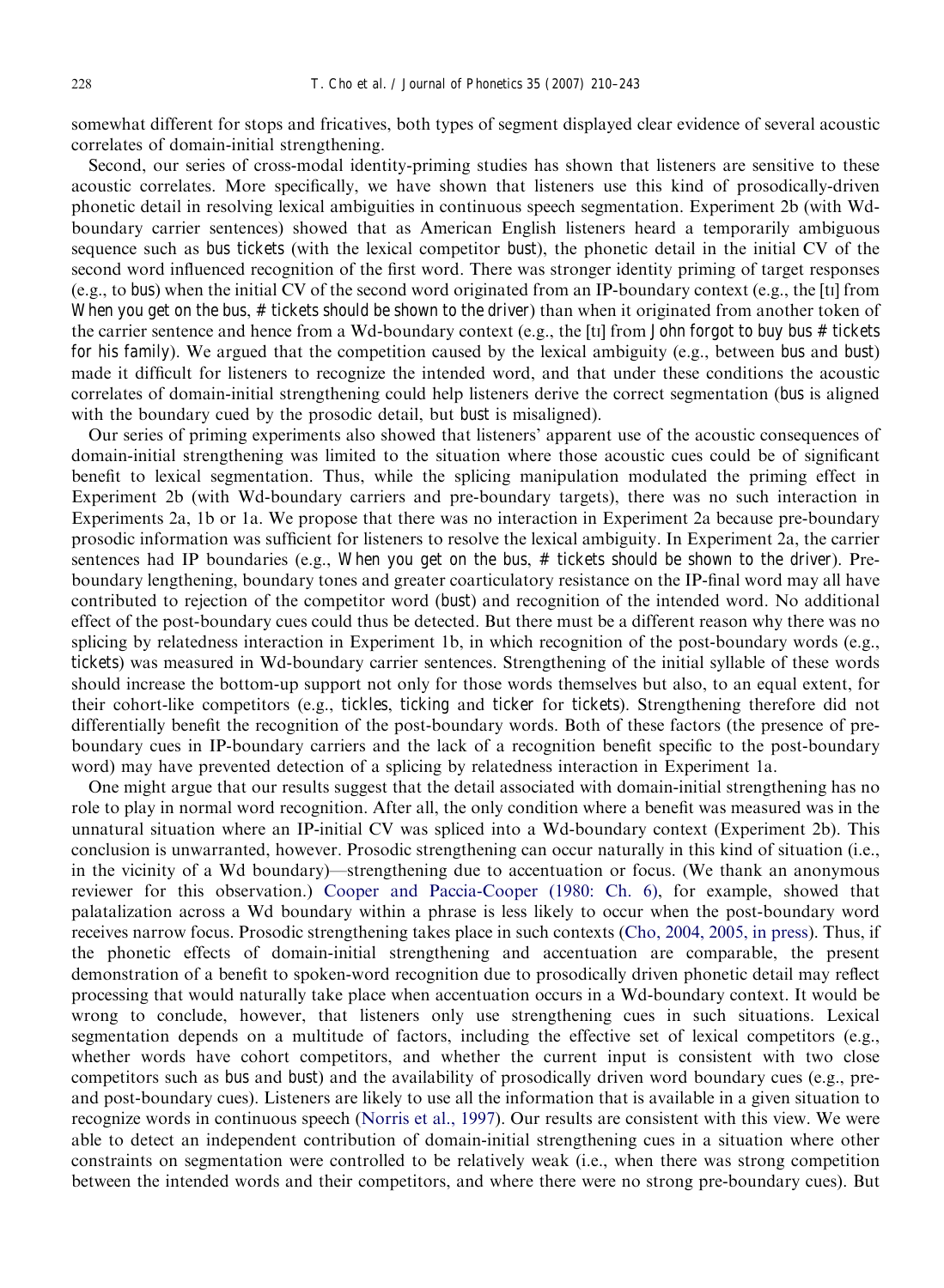this does not mean that listeners do not use strengthening cues in other environments. Our results are consistent with the view that the phonetic detail associated with IP-initial consonants is used, along with other constraining information, in continuous speech segmentation.

#### 4.2. Prosodic boundary effects on spoken-word recognition

We also asked whether words in the critical two-word sequences were in general processed more efficiently when straddling IP boundaries (Experiments 1a and 2a) than when straddling Wd boundaries (Experiments 1b and 2b). It was hypothesized that the local ambiguity in the two-word sequence (e.g., bus vs. bust in bus  $#$ tickets) would be resolved more rapidly across an IP boundary than across a Wd boundary, resulting in improved recognition of the pre- and post-boundary words. In Experiment 2, in which the recognition of the pre-boundary word was measured, the priming effect was indeed stronger when the crucial two-word sequences straddled IP boundaries than when they straddled Wd boundaries. This was evident in the interaction between boundary and relatedness of the combined by-subjects analysis, though not in the combined by-items analysis. Planned pairwise comparisons and  $\eta$ -statistics confirmed that the priming effect was larger in Experiment 2a than in Experiment 2b. That is, recognition of the pre-boundary words appeared to be better at an IP boundary than at a Wd boundary. Further support for this claim comes from the failure to observe an initial strengthening effect in Experiment 2a. As we argued in the previous section, the preboundary cues in an IP-boundary context are strong enough to mask any effect of post-boundary strengthening cues on recognition of the pre-boundary word.

Taken together, these results are consistent with two recent proposals. The facilitatory effect could be attributable to the termination of lexical searches when a phrasal boundary, such as a Phonological Phrase or an IP boundary, is encountered [\(Christophe et al., 2004\)](#page-31-0), or it could be driven by a preference for lexical candidates whose boundaries are aligned with a prosodic boundary [\(Salverda et al., 2003](#page-33-0)). These proposals were based on data in French and Dutch, respectively, so the present study has extended this line of investigation to English. It appears that pre-boundary acoustic cues to IP boundaries, relative to those to Wd boundaries, provide more support for the end of the pre-boundary word (e.g., bus in bus # tickets) and at the same time mismatch with the spurious candidate words (e.g., bust) more severely.

One might ask, however, why the boundary effect was not evident in the recognition of post-boundary words. In the combined analyses in Experiment 1, where the targets were the post-boundary words, we found no evidence for a boundary type by relatedness interaction. This null result may be due to the activation of multiple cohort-like candidate words in post-boundary position. Even if the segmentation of the two-word sequence were facilitated with the aid of strong acoustic–phonetic boundary cues, resulting in stronger activation of pre-boundary words, this need not also benefit the post-boundary words, since the evidence that there is a word onset at the boundary does not benefit recognition of a particular post-boundary word over that of its competitors. This evidence offers equal support for all cohort competitors of the post-boundary word. It appears, therefore, that prosodic cues to word boundaries primarily influence recognition of competing words when there is ambiguity about the location of the boundary (e.g., in the competition between bus and bust), and have less effect on the recognition of competing words which agree on the location of the boundary (e.g., tickets and tickles). In other words, prosodic information acts principally to resolve ambiguities about the placement of word boundaries.

#### 4.3. The effect of intrinsic phonetic properties

We found some evidence for a stop-fricative asymmetry in Experiment 2b. In Wd-boundary sentences, the priming effect on the pre-boundary words was larger when the post-boundary words began with stops than when they began with the fricative /s/. The interaction of consonant type and relatedness was significant by subjects, and marginal by items. Pairwise comparisons and  $\eta$ -statistics confirmed, however, that the priming effect observed for sentences containing voiceless stop onsets  $(p,t,k)$  was more robust than the effect observed for sentences with /s/-onsets.

This effect was independent of the domain-initial strengthening effect, indicated by the failure to observe a significant three-way interaction of relatedness, splicing and consonant type. To the extent this statistical null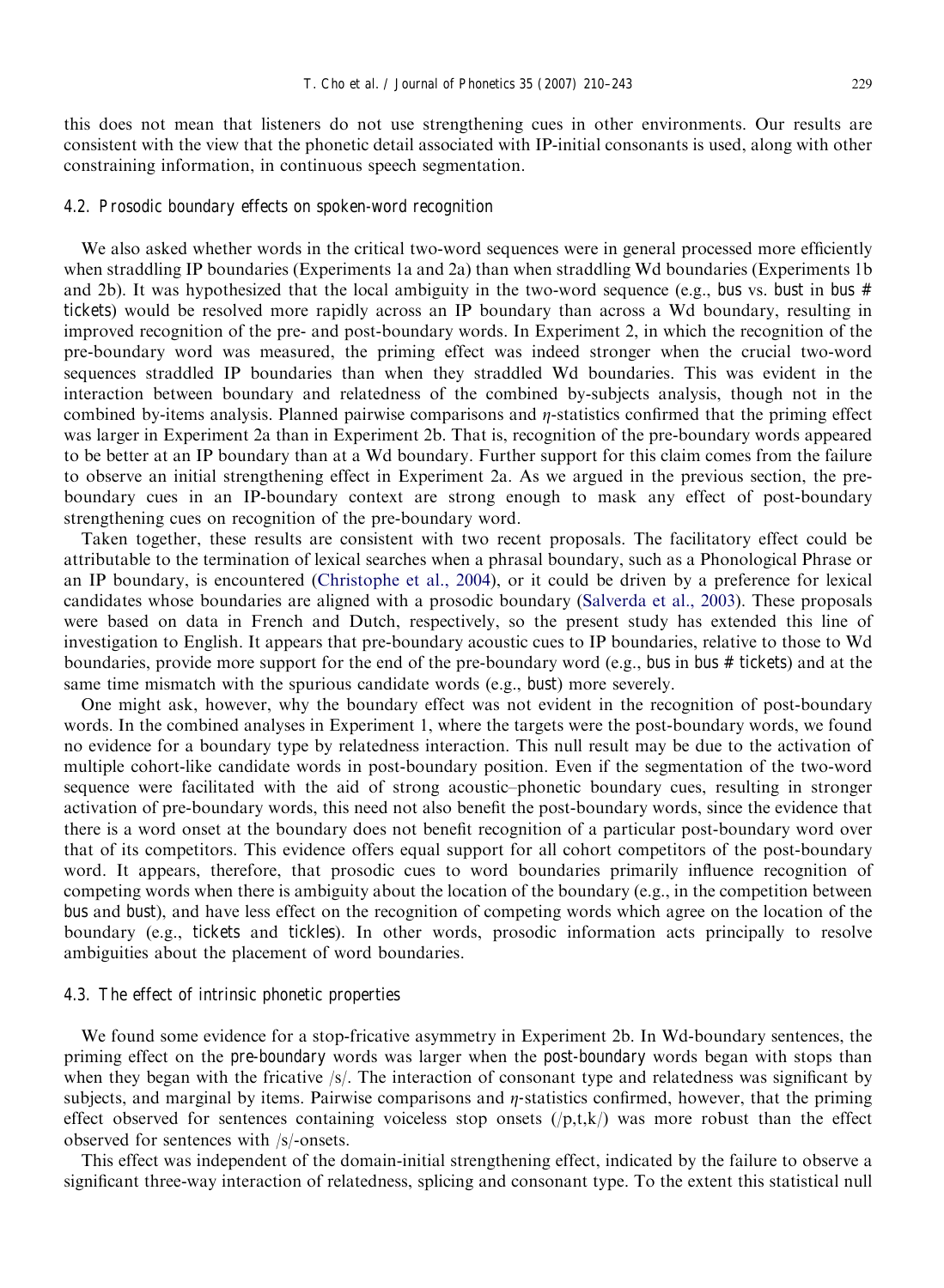effect holds, possible differences in the extent to which stops and fricatives may be strengthened domaininitially thus appear to be irrelevant. Although [Fougeron \(2001\)](#page-31-0) measured such articulatory differences in French (comparing  $|t|$  and  $|s|$ ), and although our acoustic analyses indicated that the pattern of strengthening effects was different as a function of manner of articulation, we found no evidence that the domain-initial acoustic correlates were somehow stronger for the stops than for the fricatives. While it of course remains possible that quantitative differences between stops and fricatives in the extent of articulatory strengthening do exist in American English, we found no evidence that such differences influence word recognition.

We suggest that the global difference in the size of the priming effect between the stop- and fricative-initial conditions, though independent of the domain-initial strengthening effect, reflects differences in the informational value of the critical consonants. A major difference between the intended two-word sequences and the competing words in our materials is that all the intended-word sequences have the critical consonant in the onset of the second word whereas most of the competing words have it as their final coda consonant. This is true for the stops and /s/ (e.g., for the stops, bus[t] vs. bus [t]ickets, boa[t] vs. bow [t]ie; for the fricative, pea [ce] vs. pea [s]oup, ra[ce] vs. ray [s]ignal). The stops and the fricative  $\frac{s}{s}$  have differential allophonic distributions between onset and coda positions, however.

Consider the stops first. There is a wide range of allophony for stops in word-final (or syllable-final) position. For example, the word-final stop in boat may be produced with or without a release (and/or aspiration) and with or without glottalization, resulting in one of the following five categories:  $[t^h]$ ,  $[t]$ ,  $[t^l]$ ,  $[t^l]$ ,  $[t^l]$ and [7] [\(Ladefoged, 2000\)](#page-32-0). But word-initial stops are always released into the following vowel, and this release is accompanied by aspiration, as opposed to word-final stops whose phonetic realization is allophonically more variable. Release and aspiration is thus more likely to be associated with initial than with final stops. The consistent release and aspiration in the stops in the initial CVs of the present speech materials was therefore a strong (but probabilistic) allophonic cue for lexical segmentation. Several other studies have shown that allophonically governed phonetic detail can influence segmentation performance [\(Dumay, Frauenfelder, &](#page-31-0) [Content, 2000;](#page-31-0) [Kirk, 2000;](#page-32-0) [Smith, 2004](#page-33-0); [Smith & Hawkins, 2000](#page-33-0); [Spinelli et al., 2003](#page-33-0); [Tabossi et al., 2000](#page-33-0)). Stop release and aspiration in the initial CV may therefore have assisted listeners in Experiment 2b to disambiguate the stop-bearing two-word sequences. Furthermore, there is an onset-coda asymmetry for stops in the degree of articulatory strengthening. [Keating, Wright, and Zhang \(1999\)](#page-32-0) demonstrated that word-initial English stops are produced with stronger articulation (as measured by EPG linguopalatal contact) than wordfinal stops are, just as domain-initial stops are more strongly articulated than domain-medial stops. It is therefore possible that there is acoustic-phonetic detail present in the speech signal that favors domain-initial stops, which listeners could use as additional cues to word onsets.

These differences may well be weaker for the fricative /s/. For word-initial onset vs. word-final coda /s/, in contrast to the stops, no impressionistic allophonic differences have been noted. Instrumental techniques have suggested, in addition, that differences between onset and coda /s/ are more limited than those found for stops. Indeed, in an EPG study, [Byrd \(1996a\)](#page-31-0) found no significant spatial and temporal differences between wordinitial and word-final /s/. [Keating et al. \(1999\)](#page-32-0) also found no spatial expansion for word-initial /s/ relative to word-final /s/, though /s/ was longer word-initially than word-finally. As discussed earlier, the fricative /s/ is generally characterized as having ''fewer articulatory and acoustic degrees of freedom'' (Shadle & Scully, 1996), and shows less segmental and prosodic contextual variation ([Fougeron, 2001](#page-31-0); [Kim, 2003a;](#page-32-0) [Recasens,](#page-33-0) [1999](#page-33-0)). This is not to say that there are no prosodically driven effects on perception for fricatives, however. [Shatzman and McQueen \(2006\)](#page-33-0), in a recent eye-tracking study in Dutch, have shown that durational differences between word-final /s/ and word-initial /s/ in ambiguous sequences such as eens pot (''once jar'') and een spot (''a spotlight'') are used by listeners in lexical disambiguation.

Nevertheless, the comparison between stops and fricatives suggests that the acoustic differences between word-initial and word-final  $/s/$  are likely to be less perceptually discernible than those in stops. This may explain why the priming effect in Experiment 2b was stronger when the domain-initial consonants were stops than when they were fricatives. The present study is the first to show that the asymmetry in the production of stops versus fricatives is also reflected in perception. Some sounds, such as stops, may have more articulatory degrees of freedom by nature, whereas other sounds, such as the fricative /s/, may have intrinsically fewer degrees of freedom. This intrinsic difference can mean that some segments may carry more informational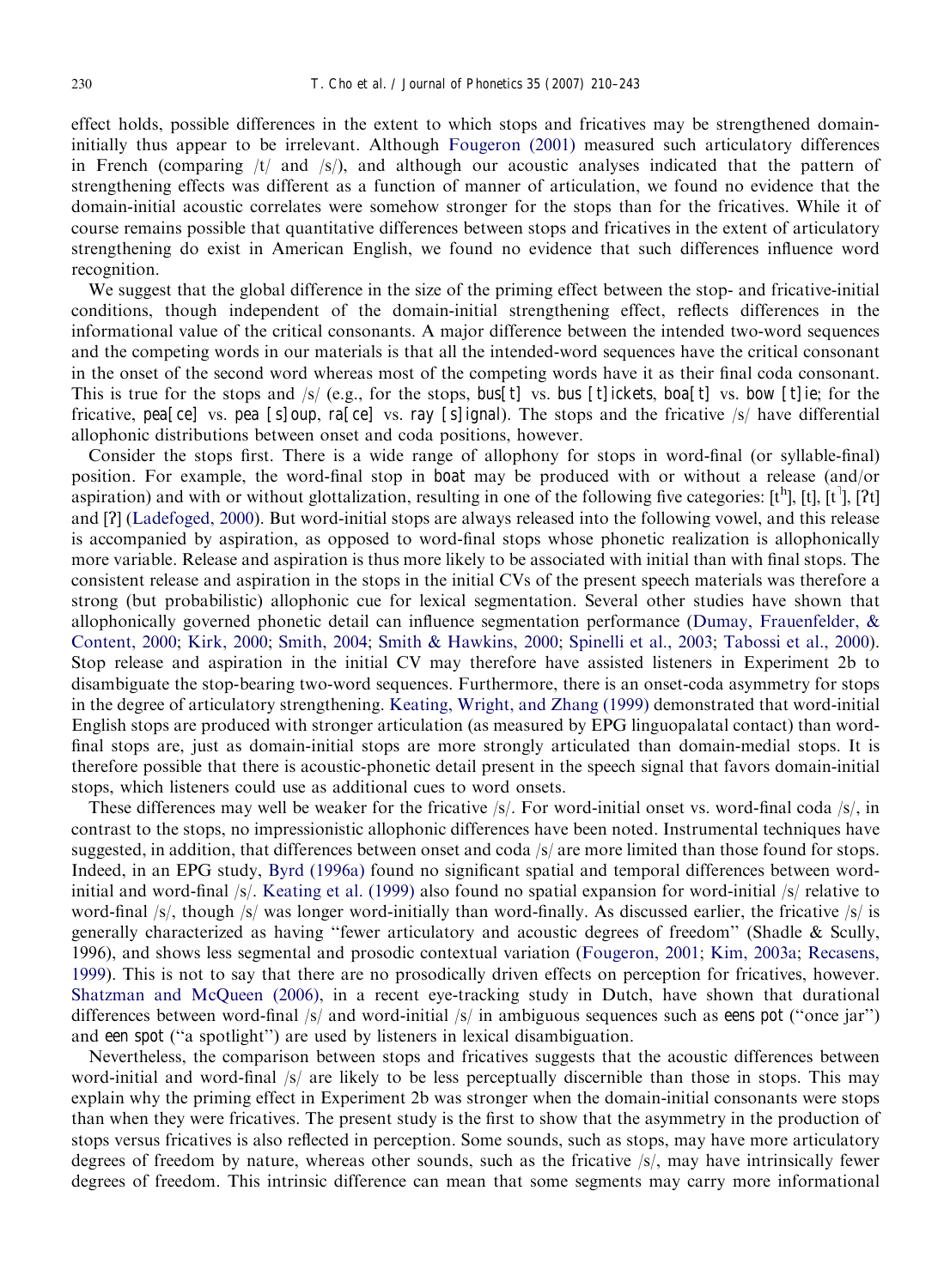value in speech recognition than others: Stops appear to tell the listener more about their position in the prosodic hierarchy than fricatives do.

# 4.4. Models of speech production and speech perception

The fundamental assumptions underlying this study are that speakers use prosodic structure as they encode their utterances, and that listeners make use of the acoustic correlates of prosodic structure in speech comprehension. Indeed, we found evidence in support of these assumptions both in production (as reflected in the fine-grained, yet systematic phonetic patterns that we observed in the acoustic analyses of the experimental materials) and in perception (as reflected in the domain-initial strengthening and boundary effects that we observed in the priming experiments). But how do speakers achieve these fine-grained phonetic outcomes, and how do listeners use them?

#### 4.4.1. Production

How does prosodic structure influence the detailed operation of particular articulators? This question concerns the interface between psycholinguistic theories of lexical access in speech production and accounts of articulatory control. The theory of spoken word production developed by Levelt and colleagues ([Levelt, 1989](#page-32-0); [Levelt, Roelofs,](#page-32-0) & [Meyer, 1999;](#page-32-0) [Roelofs, 1997\)](#page-33-0) provides a framework in which to address this question. According to this theory, word form encoding involves spelling out, in abstract phonological terms, various aspects of the selected word form (e.g., its segmental make-up, its syllable structure, and its metrical structure), and adjusting those phonological specifications as a function of the context (''prosodification'', e.g., resyllabification and stress shift). The output of this phonological encoding stage is then fed to the phonetic encoding stage, where the articulatory plan for the word is formed. Phonetic encoding involves, for frequently recurring syllables, retrieval of preprogrammed gestural scores from the ''mental syllabary'', or, for infrequent syllables, segment-by-segment assembly of gestural scores (see [Browman](#page-31-0) & [Goldstein, 1992,](#page-31-0) for more information on gestural scores). Fine-tuning of these gestural scores then occurs, as a function of the phonetic context in which each syllable appears (e.g., to account for syllable-to-syllable coarticulation). Finally, the articulatory–motor system converts these gestural plans into motor commands for the different articulators in the vocal tract.

As [Levelt et al. \(1999\)](#page-32-0) admit, their theory has little to say about the stages of processing which follow syllabary access. But it is precisely at these stages that prosodic structure must influence articulatory planning. In the Levelt et al. theory this is because there is only one stored set of gestural scores per syllable. Irrespective of this theory-internal constraint, however, the locus of the prosodic influence on planning must be postlexical because the finer-grained phonetic details of individual segments in continuous speech can only be generated after post-lexical processes such as resyllabification and encliticization have specified the surface prosodic structure of the utterance.

Prosodic phenomena such as domain-initial strengthening must therefore arise from an influence of the utterance's prosodic structure on articulatory planning that occurs after lexical access. [Levelt \(1989\)](#page-32-0) suggests how this might be achieved, based on a ''Prosody Generator''. This device would operate, in the context of the Levelt model, at the interface between phonological and phonetic encoding. It would receive abstract phonological input about selected word-forms (i.e., the output of word-form encoding), and also phrasestructural and pitch-accent information, as well as ''intonational meaning'' input (i.e., information about the speaker's emotional state, attitude and rhetorical intentions). Note therefore that abstract prosodic structure in this theory is assumed to be built in parallel to lexical and segmental encoding. It is controversial at which planning stage in the production process higher-level prosodic structure of an utterance is constructed, however. In the Levelt et al. model, higher-level prosodic structure is constructed incrementally as each phonological word is built up in serial order, whereas in the proposal made in [Keating and Shattuck-Hufnagel](#page-32-0) [\(2002\)](#page-32-0), its construction occurs before lexical selection, that is, in parallel with or immediately after syntactic construction (see also [Ferreira, 1993](#page-31-0)). Whichever way prosodic structure may be constructed, Levelt et al.'s Prosody Generator would be responsible for the syllabification of phoneme strings within phonological phrases (i.e., ''prosodification''), and for the specification of the phonetic detail associated with prosodic structure, that is, the rhythm and pitch contour of an utterance, as coded in the duration, loudness and pitch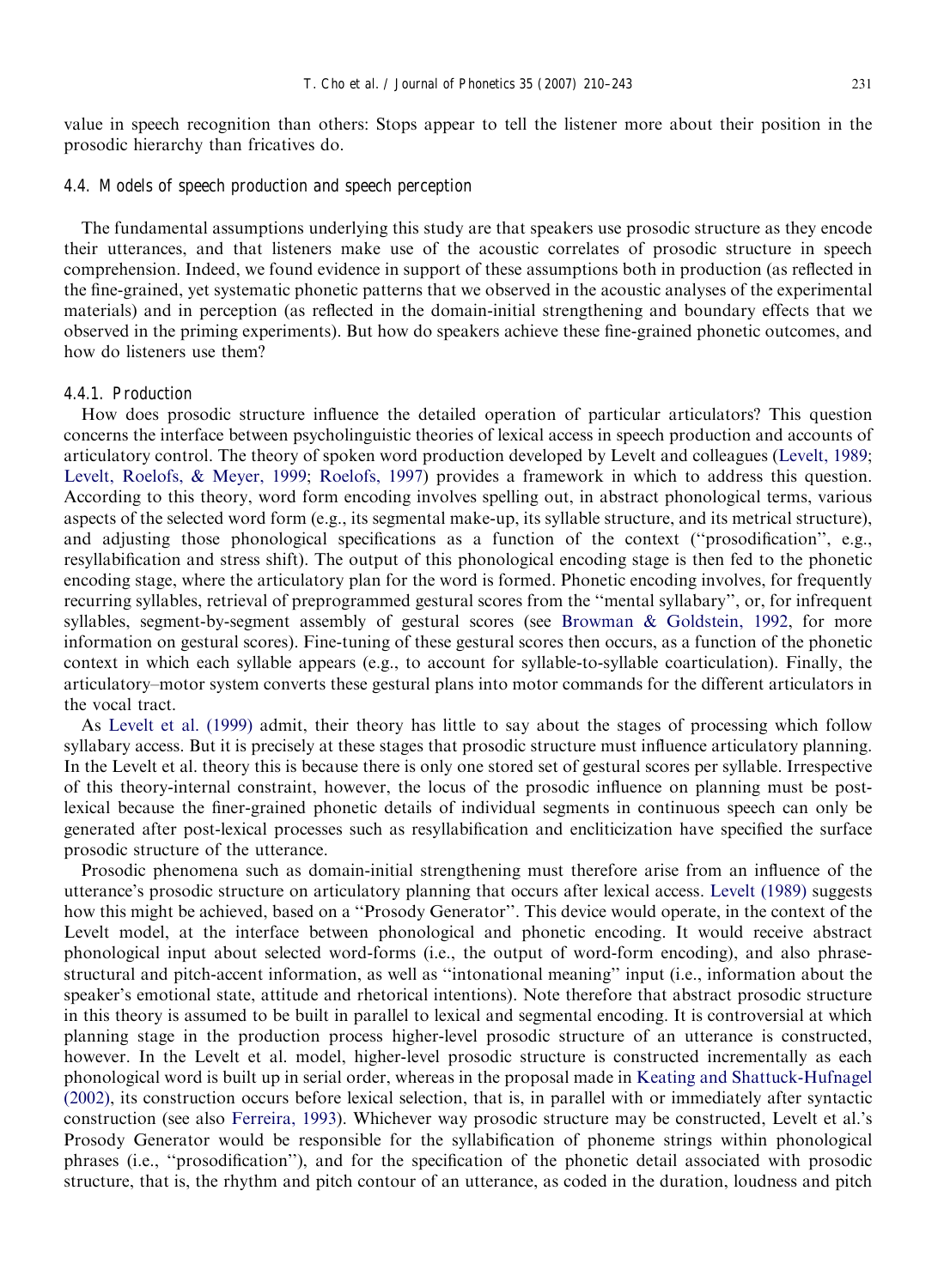movement of each syllable. The output of the Prosody Generator therefore includes not only the specification of each syllable in terms of its CV structure and segmental content but also parameters for its duration, amplitude and pitch. Syllabary access retrieves the abstract gestural scores for each (high-frequency) syllable, and phonetic encoding then proceeds to fine-tune those gestural commands according to the prosodic parameters and according to context (i.e., coarticulatory effects).

We suggest that a mechanism akin to the Prosody Generator (i.e., a post-lexical device which integrates the segmental and supra-segmental components of an utterance in order to complete phonological encoding) is a necessary component in any model of speech production. In addition, there must also be a mechanism which translates abstract prosodic specifications into commands for particular articulators. In the [Levelt \(1989\)](#page-32-0) model, this latter mechanism is separate from the Prosody Generator (it acts after syllabary access, unlike the Prosody Generator). In a model without a syllabary, however, these two mechanisms could interact.

The implementation of prosodically driven phonetic details must ultimately be based on specifications for individual articulators. But parameters such as loudness and duration are not articulator specific. How can these abstract parameters influence all of the articulators involved in the production of any particular segment? For example, how can the command to strengthen the articulation of any given IP-initial consonant be implemented? There are a number of ways by which this might be achieved. Byrd and Saltzman ([Byrd,](#page-31-0) [2000](#page-31-0); [Byrd et al., 2000](#page-31-0); [Byrd & Saltzman, 2003;](#page-31-0) [Saltzman, 1995\)](#page-33-0) propose abstract prosodic boundary gestures, specified in the context of a mass–spring dynamical system ([Saltzman & Munhall, 1989\)](#page-33-0). These so-called  $\pi$ -gestures'' act at prosodic boundaries to adjust the temporal extent of all concurrently active constriction gestures (i.e., they temporally shrink or stretch those constriction gestures).  $\pi$ -gestures are hypothesized to modulate the rate of the clock that controls the time-course of gestural activation.

An alternative account is based on the work of [Browman and Goldstein \(1992, 2000\)](#page-31-0). They proposed that the variation which occurs between gestures can be explained if it is assumed that every gestural phase relation is associated with a differential ''bonding strength'' (i.e., the degree of cohesion among gestures; see [Cho,](#page-31-0) [2001](#page-31-0)). Although this notion was originally motivated to account for the variability in context-sensitive phasing relationships between consonantal gestures, it could be extended to other phasing relationships. Greater bonding strength is hypothesized to trigger stronger gestural cohesion and coarticulatory influence between adjacent gestures. If bonding strength varied, in inverse proportion, to prosodic boundary strength, some phonetic consequences of prosodic structure could be explained. For example, a domain-initial consonant would be less coarticulated than a domain-medial consonant, and could therefore be longer and/or louder.

A third way of accounting for prosodically driven phonetic detail in speech production derives from [Keating's \(1990\)](#page-32-0) window model (see also [Byrd, 1996b;](#page-31-0) [Cho, 2002, 2004](#page-31-0); [Cohn, 1990](#page-31-0); [Docherty, 1992](#page-31-0); [Keating,](#page-32-0) [1996](#page-32-0); and see, e.g., [Guenther, 1995;](#page-32-0) [Guenther, Hampson, & Johnson, 1998,](#page-32-0) for an independent development of a window model). The targets of articulatory movements are assumed to vary within specified ranges (i.e., windows) rather than simply to have fixed values. [Keating and Shattuck-Hufnagel \(2002\)](#page-32-0) suggested that the window model could capture prosodically driven phonetic variation: The ranges of the articulations local to a prosodic boundary could be expanded or contracted. [Cho \(2002, 2004\),](#page-31-0) however, has proposed an alternative formulation in which the total range of variability of a given articulation remains in a fixed window, but in which prosodic factors such as accent and boundary could specify a target region within that window. The target for an articulator associated with a domain-initial consonant could thus be constrained to a more extreme, and narrower range than that for the same articulator, associated with the same consonant, but where that consonant is in domain-medial position.

A radically different type of production model is the exemplar-based approach that has recently been sketched by [Pierrehumbert \(2001, 2002, 2003\).](#page-33-0) There are two key components in Pierrehumbert's proposal. First, it is assumed that speech perception involves the storage of exemplars of specific speech events in a multidimensional phonetic space. Phonetic categories are labels defined over ''clouds'' in different regions of that space, where each member of a cloud is a remembered instance of a given label. Each category is thus associated with a frequency-weighted distribution of phonetic events. The second key assumption is that these perception-based exemplars are used in speech production. Once a phonetic category label has been chosen in production, selection of the motor commands for that label is based on random sampling from the distribution of exemplars associated with that label. It might be possible to extend this class of production model so that it could account for the influence of prosodic structure on phonetic fine detail. The exemplar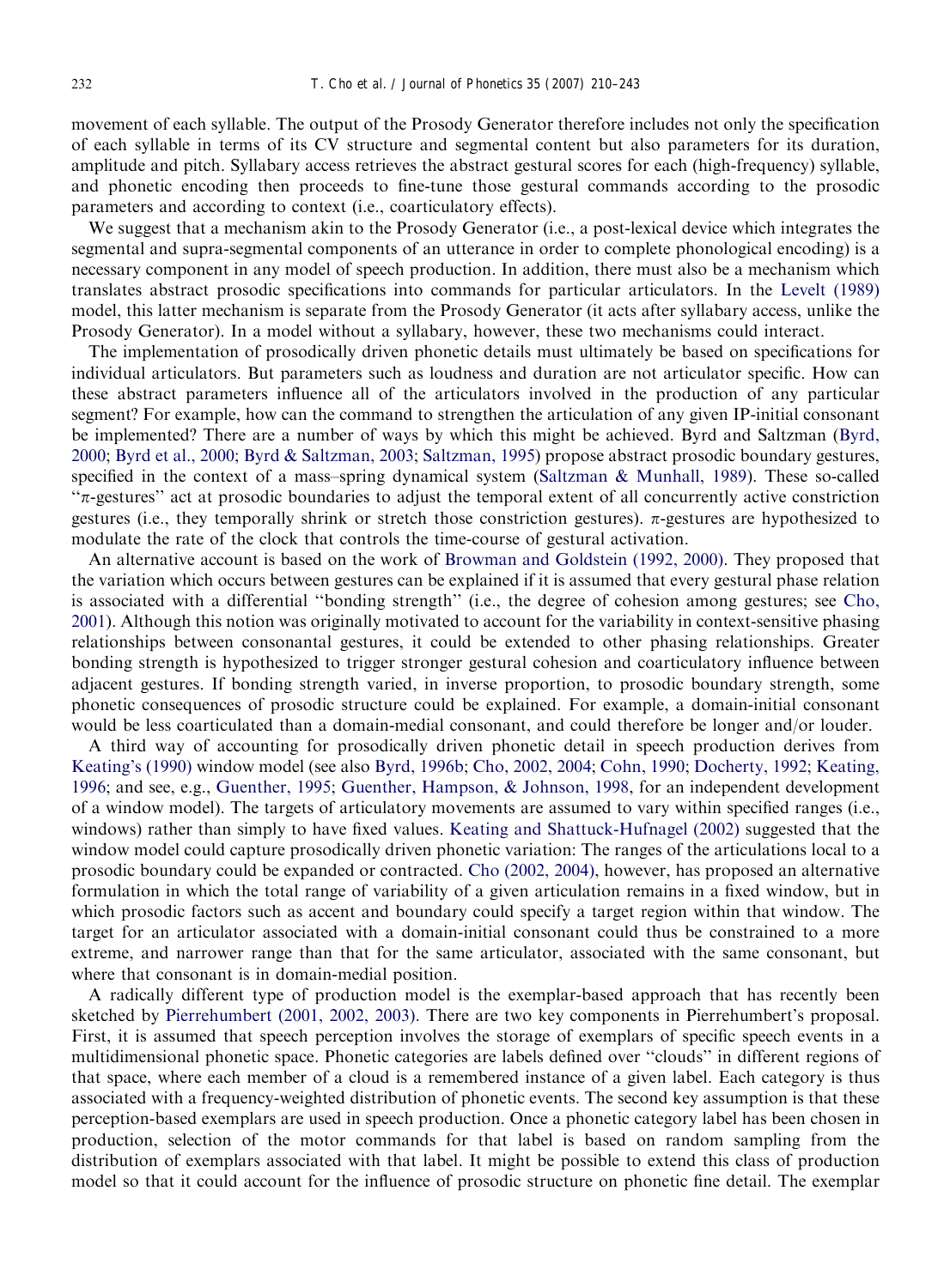clouds could be co-indexed by prosodic domain (e.g., the cloud for [t] could be sub-divided into clouds for IP initial [t], Wd initial [t], and so on). In production, therefore, once the category label and its position in the prosodic hierarchy has been selected, specification of motor commands for that label could be selected at random from the prosodically appropriate sub-distribution of exemplars associated with that label.

The viability of exemplar-based models of prosodically conditioned speech production can only be evaluated properly after the development of more fully specified models. This development will face a number of challenges, however. First, it needs to be established whether the exemplar space is defined in auditory or articulatory terms ([Pierrehumbert, 2002,](#page-33-0) for example, uses both: compare [Figs. 1 and 2](#page-11-0)). If the space is auditory, then there must also be specification in the model of how an auditory exemplar of a category (e.g., a specific instance of IP initial [t]) is linked to the specific articulatory commands required to generate a similarsounding exemplar. The assumption that the space is instead defined in terms of articulatory dimensions entails the claim that speech perception is based on gestural representations, as for example in [Liberman](#page-32-0) & [Mattingly's \(1985\)](#page-32-0) motor theory. This seems to run counter to [Pierrehumbert's \(2003\)](#page-33-0) claims that language acquisition is based primarily on bottom-up statistical analysis of acoustic variability in the infant's ambient language. Second, the size of the representations in the exemplar space will have to be defined more clearly [\(Pierrehumbert, 2002](#page-33-0), focuses on word-sized representations, while [Pierrehumbert, 2003,](#page-33-0) focuses on segments). It is of course possible that both segmental and lexical labels could be associated with the same multidimensional exemplar space. Our argument with respect to prosodic effects in production, however, has been that the specification of prosodically determined articulatory commands must be modulated postlexically. In addition, several lines of research suggest that spoken-word recognition involves the pre-lexical extraction of abstract phonological information and the subsequent mapping of this information onto abstract lexical representations, contrary to strictly episodic theories of lexical representation ([McQueen,](#page-32-0) [Cutler, & Norris, in press](#page-32-0); [Nearey, 1990;](#page-32-0) Pallier, Colomé, & Sebastián-Gallés, 2001; [Slowiaczek, McQueen,](#page-33-0) [Soltano, & Lynch, 2000\)](#page-33-0). Furthermore, an adequate model must explain how speakers can utter novel words (or novel sequences of known words) with the appropriate prosodic characteristics. This would be difficult to achieve if only word-sized episodic representations were available to bias articulation (i.e., it would require specification of an analogical mechanism that would make the correct generalizations over existing lexical episodes). These arguments all suggest that if prosodic effects in production are due to the retrieval of perceptual episodes, then those episodes should be segment-sized rather than word-sized.

There are therefore a number of alternative mechanisms by which an abstract specification of prosodic structure could modulate the motor commands for the particular segment that is required in a given prosodic position. It will be important to distinguish among these alternatives, and to specify in greater detail how the phonetic implementation of prosodic detail is linked to more abstract stages of segmental and supra-segmental encoding. However, although it is controversial at what stage in the production process abstract prosodic structure is constructed, it is already clear that the abstract components of prosodic planning must modulate the process after word form encoding, that is, at the stage of phonetic encoding, so that articulation is tuned accordingly.

## 4.4.2. Perception

How do listeners use the fine-grained phonetic details that arise at prosodic boundaries? We have argued that this information is used to assist in the segmentation of continuous speech. Most researchers agree that a core component of the spoken-word recognition process is some form of competition among the candidate words which are consistent with the current speech input. As [Norris et al. \(1997\)](#page-33-0) argued, this competition process can be modulated by a variety of information sources, all of which provide cues to the location of likely word boundaries in the speech signal (e.g., metrical and phonotactic cues to word boundaries). We propose that the acoustic correlates of domain-initial strengthening are another source of word-boundary information (as indeed are the acoustic correlates of domain-final lengthening).

We suggest that, during speech recognition, prosodic structure is built in parallel to lexical/segmental analysis (cf. [Christophe et al., 2004;](#page-31-0) [Salverda et al., 2003](#page-33-0)). In a mirror image to what we have suggested for speech production, where segmental and supra-segmental components are combined late in the speech encoding process (i.e., post-lexically), we propose that parallel analysis of segmental and supra-segmental structure begins early in the speech decoding process (i.e., pre-lexically). Information in the speech signal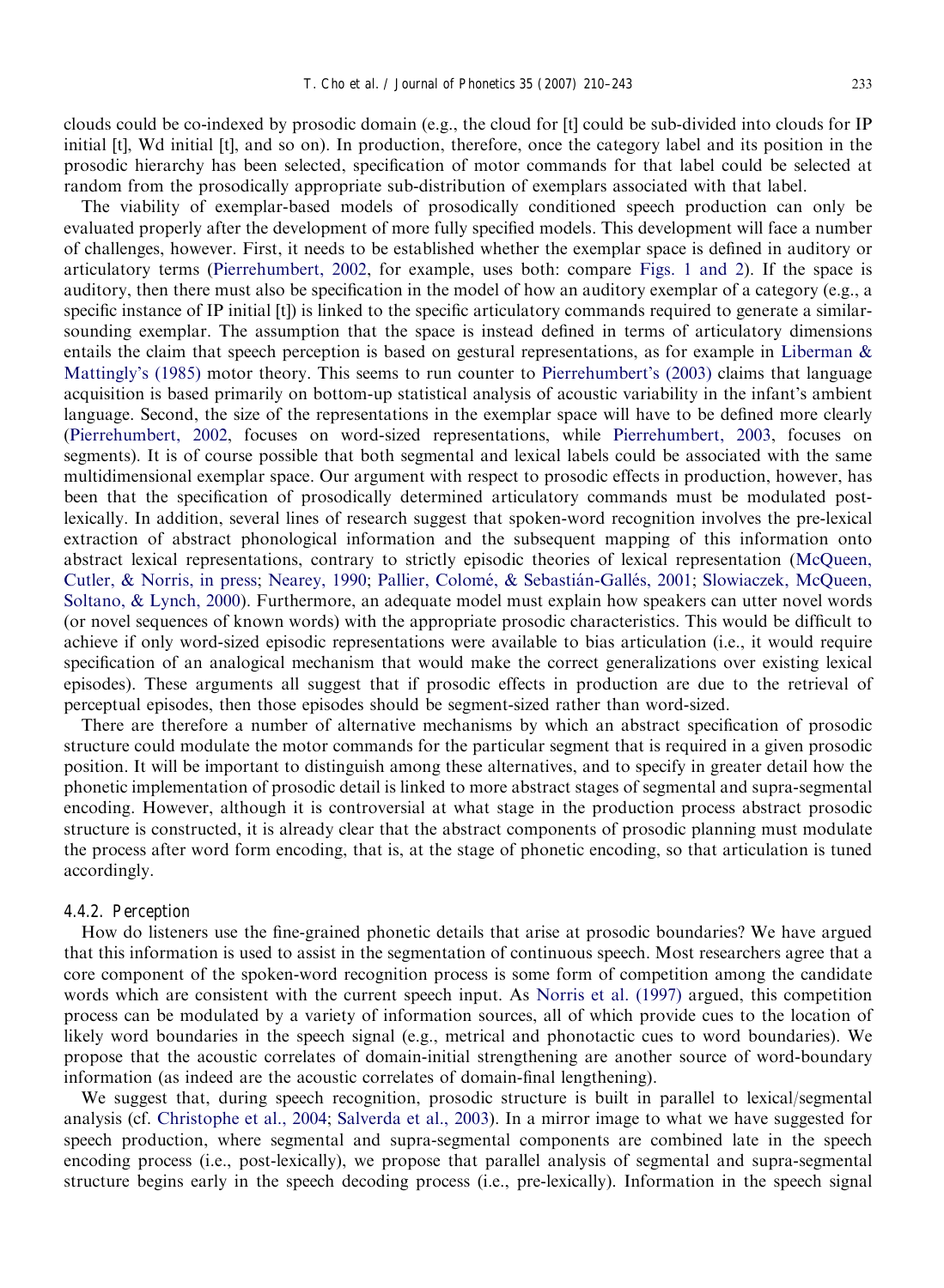which is relevant for phonemic contrasts is used to specify a segmental representation of that signal, for example, in terms of phonemic representations in the Shortlist model ([Norris, 1994\)](#page-32-0) and the TRACE model ([McClelland](#page-32-0) & [Elman, 1986\)](#page-32-0). In parallel, information which specifies supra-segmental aspects of the signal could be used by a ''Prosody Analyzer'' to compute the prosodic structure of the current utterance. Some of those computations would likely depend on segmental analysis (e.g., determination of durational cues to prosodic structure could depend on knowledge about the intrinsic duration of specific segments). The proposal is therefore not that the Prosody Analyzer is completely independent of the segmental analysis process; it is that prosodic representations are extracted in parallel to segmental representations. The locations of boundaries in the prosodic structure (i.e., Wd boundaries, Phonological Phrase boundaries and IP boundaries) could then be used to modulate the lexical competition process (which is otherwise driven by the segmental information in the signal). In this proposal, therefore, segmental analysis determines the content in the current input (what words are considered), while the Prosody Analyzer indicates where words are likely to begin and end.

An alternative account is one based on an episodic view of word recognition (e.g., [Goldinger, 1996, 1998;](#page-31-0) [Johnson, 1997](#page-32-0)), which is of course related to the exemplar theory of speech production discussed above. In episodic models of lexical representation, fine-grained phonetic details, including presumably those that arise from domain-initial strengthening, are stored in multiple exemplars of each word. Lexical representations could include the strengthening patterns associated with the onset  $/t/$  in tickets, for example, so that speech input manifesting those strengthening patterns would provide a better match to the onset of tickets than to the coda of bust, its competitor in the sequence bus tickets. Prosodic phenomena on an episodic account would therefore influence spoken-word recognition without a specifically prosodic analysis in the comprehension system.

Although the present data are consistent with episodic accounts, there are two reasons to prefer the account which includes a Prosody Analyzer. First, according to our preferred account, a prosodic analysis is made available for other aspects of speech comprehension, such as the assignment of syntactic structure to an utterance. Since listeners appear to compute the prosodic structure of an utterance on-line for syntactic processing (e.g., [Carlson, Clifton, & Frazier, 2001](#page-31-0); [Kjelgaard](#page-32-0) [& Speer, 1999;](#page-32-0) [Schafer, 1997\)](#page-33-0), they can exploit the same structure in lexical access (cf. [Christophe et al., 2004;](#page-31-0) [Salverda et al., 2003\)](#page-33-0). Second, as mentioned in the previous section, some experimental results support the view that abstract phonological information is first extracted, and is subsequently mapped onto abstract lexical representations, counter to strictly episodic theories of the lexicon [\(McQueen et al., in press;](#page-32-0) [Nearey, 1990;](#page-32-0) [Pallier et al., 2001;](#page-33-0) [Slowiaczek et al., 2000\)](#page-33-0).

If the Prosody Analyzer account is the correct one, how then does boundary information influence lexical competition? One possibility is that it does so via the operation of the Possible Word Constraint (PWC; [Norris](#page-33-0) [et al., 1997](#page-33-0)). According to the PWC, sequences of segments in the speech stream which do not include vowels are not possible words in English, and thus parses of the speech stream which contain such sequences are not plausible segmentations. In the implementation of the PWC in Shortlist, therefore, words which are part of parses that include vowelless sequences are penalized in the competition process. Specifically, if there is only consonantal material between the edge of a candidate word (i.e., its onset or its offset) and a likely word boundary, the activation of that candidate is halved. Norris et al. suggest that likely word boundaries can be signaled to the PWC mechanism by metrical and phonotactic cues, by silence, and possibly also by allophonic and acoustic cues. Domain-initial strengthening could provide one such type of word-boundary cue, via the operation of the Prosody Analyzer. In the sequence bus tickets, for example, the acoustic correlates of domaininitial strengthening in the [tI] could signal to the Prosody Analyzer that there is a possible IP boundary before the [t]. The competitor word bust is misaligned with this boundary because there is a single consonant (the [t]) between that boundary and the end of bust. This competitor would therefore receive the PWC penalty, allowing bus to more easily win the competition process than in the situation where there were no IP-initial strengthening cues.

There are two important points to note about this proposal. First, all of the mechanisms involved must be probabilistic rather than deterministic. For example, the acoustic consequences of domain-initial strengthening found here (e.g., greater amplitude of the burst at the release of the stop) are not absolute indicators that the consonant (e.g.,  $/t$  in bus # tickets) is word initial and not word final, nor that there must be an IP boundary before the consonant (indeed, all of the other evidence in the Wd-boundary carrier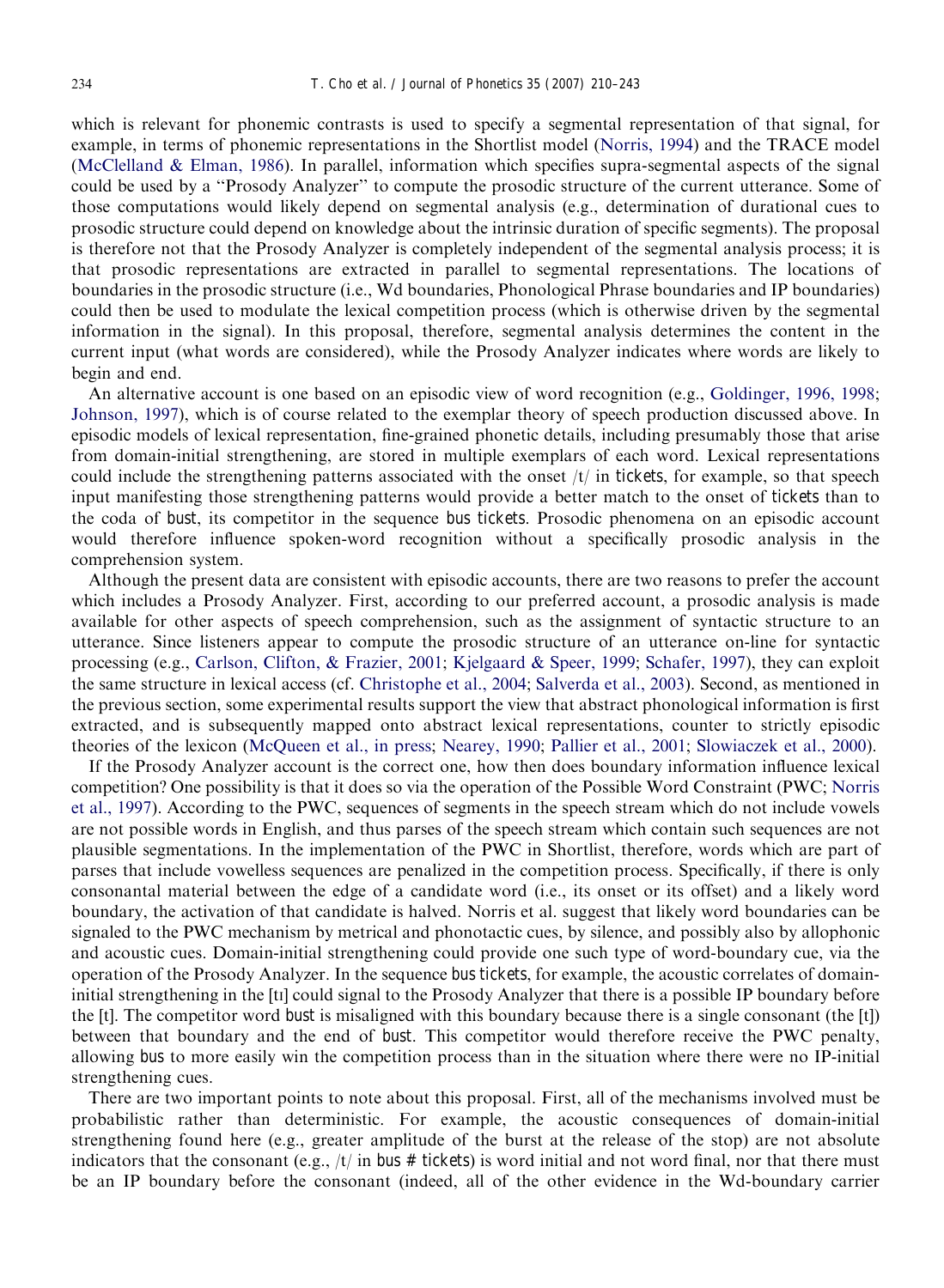sentences in Experiment 2b suggested that there was no IP boundary before, e.g., tickets). Nevertheless, the strengthening cues act to increase the probability of an IP boundary before the consonant, which in turn (via the PWC) decreases the probability that bust was the word intended by the speaker. Similarly, parallel extraction of segmental material must also be probabilistic. A large body of evidence (reviewed in [McQueen,](#page-32-0) [2005\)](#page-32-0) suggests that fine-grained segmental detail influences lexical level processes. This suggests that prelexical segmental analysis does not involve categorical decisions about abstract sub-lexical representations (e.g., phonemes), but rather that pre-lexical processing is non-deterministic, with probabilistic information flowing in cascade up to the lexical level.

Second, the account based on the PWC penalty cannot be the complete story. Several of the competitor words in the present materials were not misaligned with the prosodic boundary in the way bust was (e.g., fancy in fan sites, where there is a vowel, as well as a consonant, between the end of the competitor and the prosodic boundary). Although there is not a sufficient number of such items to analyze their recognition separately, it is reasonable to suppose that there was a prosodic boundary effect for them. This is because [Salverda et al.](#page-33-0) [\(2003\)](#page-33-0) have shown prosodic boundary effects in a set of items in which the competitors, in PWC terms, were all aligned with the prosodic boundary. Salverda et al. found that competitors such as ham in hamster were more strongly activated when the first syllable of hamster was cross-spliced from a matched recording where the speaker intended the word ham (and thus tended to be longer in duration) than when the syllable came from another recording of hamster). They argued that syllable duration provided a cue to a Wd boundary after the monosyllabic word. Neither ham nor hamster is misaligned with this likely word boundary, however. It is therefore possible that candidate words which are aligned with a prosodic boundary (e.g., ham in the cross-spliced hamster; sites in the cross-spliced fan sites in Experiment 2b) receive a boost in activation, making them stronger competitors. It will be important to establish the relative roles of activation-boost mechanisms, such as this, and activation-penalty mechanisms, such as the PWC, in segmentation.

It will also be important to establish whether segmental and prosodic-structure information are extracted separately during word recognition, as assumed in the Prosody Analyzer account. The present results are consistent with a model in which a single mechanism processes both segmental and prosodic details. We prefer the Prosody Analyzer explanation because it makes explicit that segmental and prosodic information have different roles (what vs. where) to play in the word recognition process, and because a prosodic structure is also required for syntactic processing. Whatever the mechanism(s) underlying word recognition may be, however, it is clear that they depend on a device which specifies, on the basis of fine-grained acoustic detail, the location of likely prosodic boundaries in the continuous speech signal.

#### 5. Conclusion

This study suggests that the fine-grained phonetic manifestation of prosodic boundaries aids listeners in lexical segmentation. We observed this effect under conditions where we limited the constraints on segmentation imposed by other sources of information. Specifically, we found an effect of domain-initial strengthening where lexical information left an ambiguity about the placement of a word boundary, and where other prosodic cues to boundary location were weaker. We assume that if listeners use the acoustic correlates of domain-initial strengthening to assist segmentation under these conditions, they also use them in other conditions, in parallel with all other available information sources. Our findings therefore suggest that domain-initial strengthening is one of many acoustic cues used in the segmentation of continuous speech. The findings also support our more general hypothesis that speakers signal prosodic structure via systematic phonetic details, and listeners use these cues to prosodic structure in decoding continuous speech.

#### Acknowledgment

The authors thank Mark Pitt and Mary Beckman for making testing space available to us at OSU, and Merrill Garrett for use of his lab facilities at the University of Arizona. We also thank two anonymous reviewers for their very constructive comments on a previous version of this paper. Part of this research project was presented at the 15th International Congress of Phonetic Sciences, Barcelona, Spain [\(McQueen](#page-32-0) & [Cho, 2003](#page-32-0)).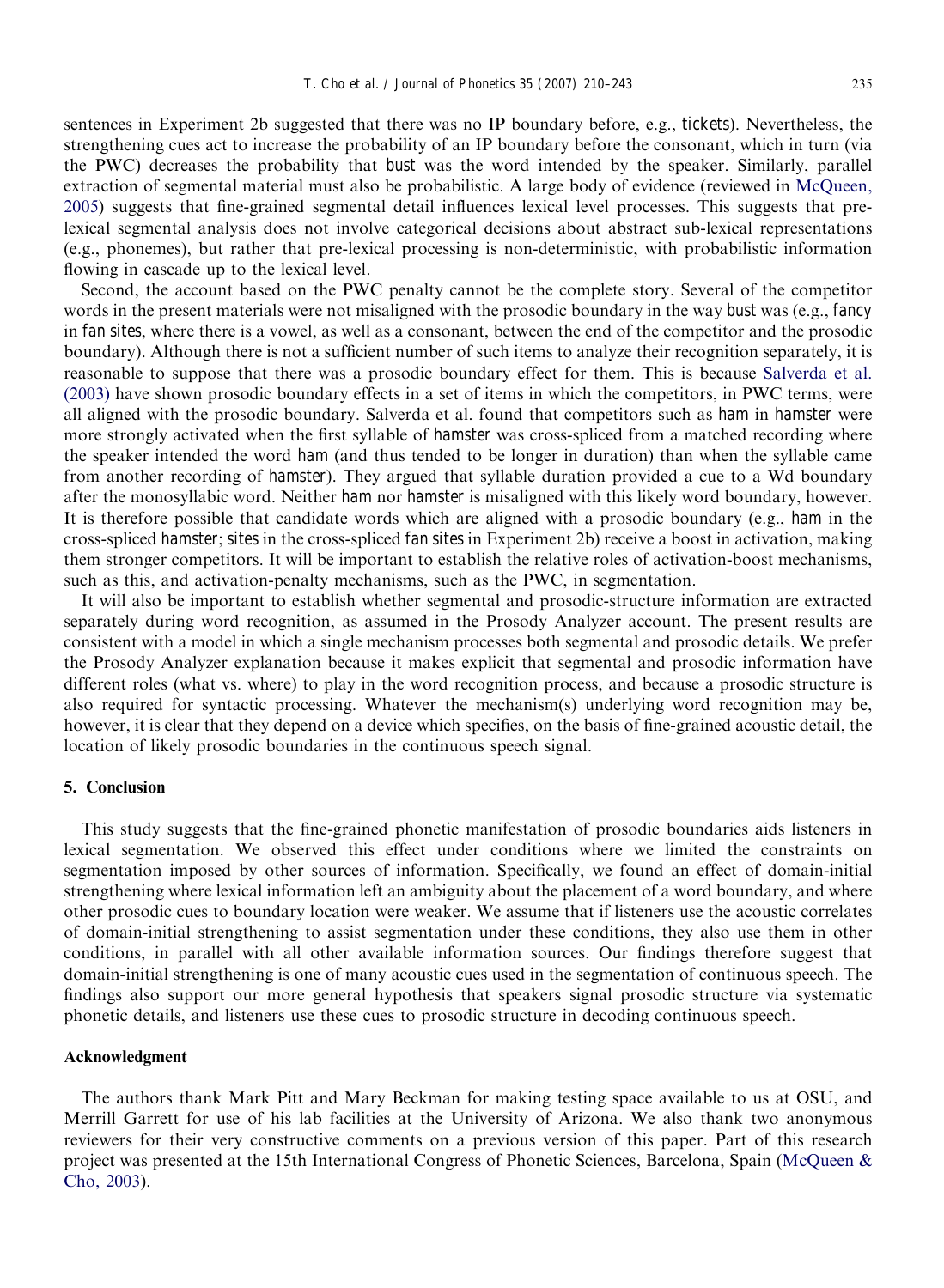# Appendix A. Experimental materials

The first line of each item contains a sequence of two critical words. The second words of these sequences were the targets in Experiment 1; the first words were the targets in Experiment 2. In parenthesis next to the two-word sequence is a potential competitor word that straddles the intended word boundary. Each pair of sentences in each item consists of one with a Wd boundary between the two critical words, and one with an IP boundary between the two words. These sentences were used as the auditory prime sentences as well as for splicing (see text for details).

Stops initial in the second word

1 bus tickets (bust) John bought several bus tickets for his family. (Wd) When you get on the bus, tickets should be shown to the driver. (IP) 2 bow tie (boat) The boy will be wearing the bow tie to the party. (Wd) When you make a bow, tie the ribbon tightly. (IP) 3 sue poor (soup) The bill collection company generally tries not to sue poor people. (Wd) Since the bill collection company decided to sue, poor Dad had to look for free legal advice. (IP) 4 day time (date) During the day time in the summer, we usually work in the garden. (Wd) If you are having a tough day, time out for a while. (IP) 5 pine table (pint) Dad made several pine tables during the holidays. (Wd) Because the carpenters had so much pine, tables could be made by them very cheaply. (IP) 6 high tide (height) I went to see the high tide down at the beach. (Wd) When your income level goes up high, tide over your poorer relatives. (IP) 7 chess tournament (chest) I participated in several chess tournaments last year. (Wd) Although he is very good at chess, tournaments are always very tough for him. (IP) 8 tan tiles (tantilize) The couple chose tan tiles for their bathroom. (Wd) Although they weren't really fond of tan, tiles in any other color would have looked terrible in their bathroom. (IP) 9 loyal team (loyalty) I met several loyal team supporters before the Buckeyes game. (Wd) When players are loyal, team playing skills can be improved. (IP) 10 tree top (treat) The children climbed up to the tree top in order to see the parade. (Wd) If the soldiers take a nap under the tree, top ranking officers will be mad at them. (IP) 11 bee competition (beak) The boy participated in a spelling-bee competition last year. (Wd) If you are not well prepared for the spelling bee, competition with last year's winner be useless. (IP) 12 mill company (milk) To learn about wood products, they visited a mill company in Alabama last summer. (Wd) When I was thinking about buying a coffee mill, company names were the most important things I considered. (IP) 13 pie cooking (pike) My dad read some good tips about pie cooking in the recipe book. (Wd) Although it may look easy to bake a pie, cooking them well requires a lot of patience. (IP)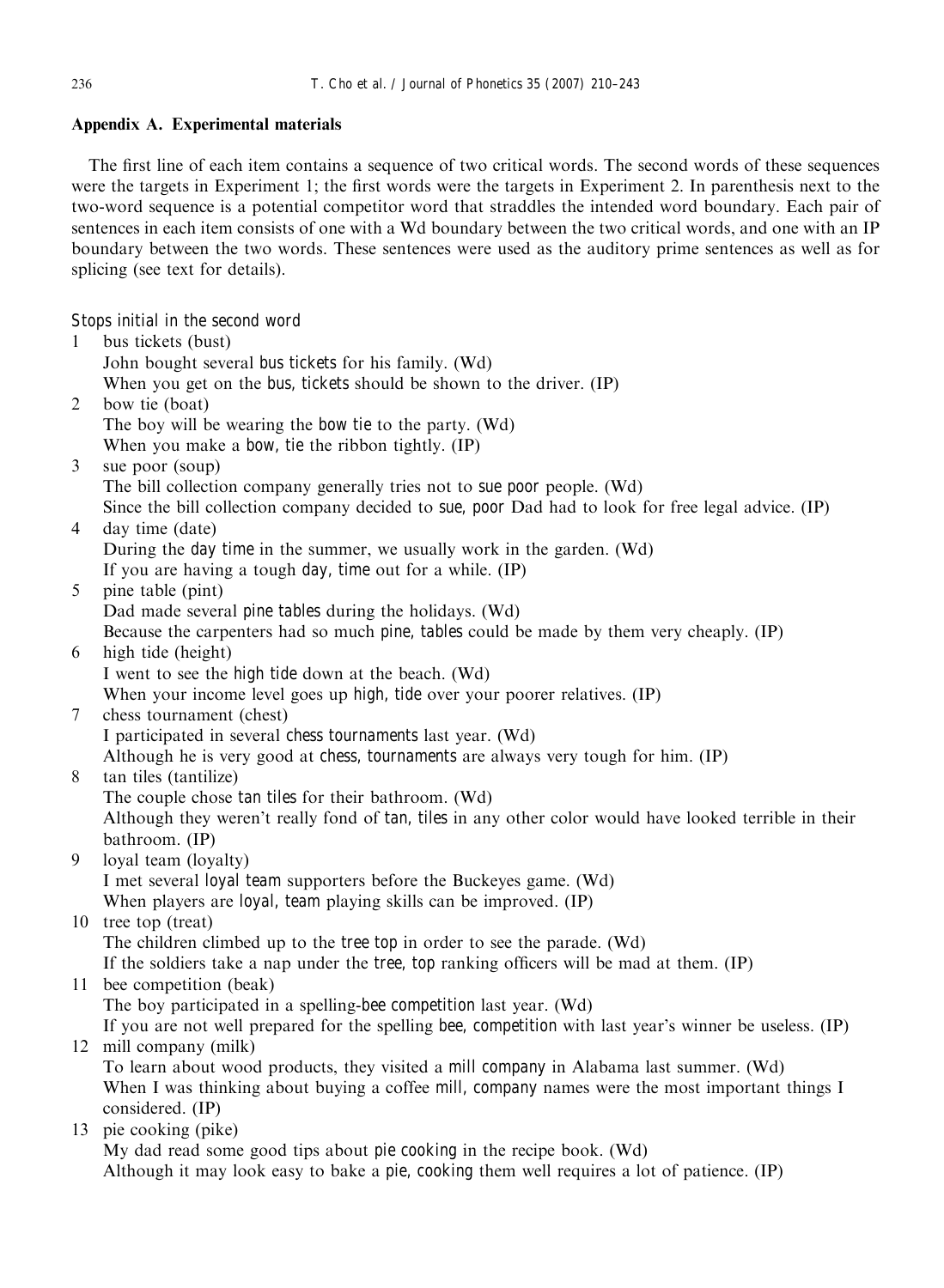# 14 dim parking (dimp)

The accident happened in the dim parking lot when my uncle was visiting us. (Wd) When the light is so dim, parking can be very difficult. (IP)

- 15 dumb people (dump) Believe it or not, I met a whole bunch of dumb people at the scientific conference. (Wd) Although it makes them look dumb, people sometimes wear silly hats. (IP)
- 16 lamb pork (lamp) The restaurant is famous for lamb pork combo's as their lunch special. (Wd) If you don't want to eat lamb, pork is the only other alternative. (IP)
- 17 limb pain (limp)

My mom has been suffering from limb pain since last year. (Wd)

Because the veteran had problems with his artificial limb, pain treatment became necessary. (IP) 18 bay tourists (bait)

There will be more bay tourists during the summer. (Wd) Because of the horrible traffic to the bay, tourists generally avoid rush hours to get there. (IP)

# Fricative /s/ initial in the second word

19 ham salad (hamster)

The boy ate the ham salad in the kitchen. (Wd)

Although the boy wanted some ham, salad was the only thing available. (IP)

20 neck sizes (next)

The shirts varied in neck sizes to a certain extent. (Wd)

For a person like you with a very big neck, sizes of shirts should be either double or triple X. (IP)

21 ten scientists (tense) Our institute is recruiting ten scientists for a big project. (Wd)

If you solve problem number ten, scientists will want to interview you. (IP)

22 ray signals (race)

The engineer developed several kinds of ray signals to perform the analysis. (Wd)

Although the astronomers attempted to analyze the cosmic ray, signals from it were difficult to detect. (IP) 23 win summer (wince)

My brother uses his credit card a lot in June, hoping to win summer reductions from the card company. (Wd)

If you really want to make a big win, summer prize draws may be your best bet. (IP)

24 whole sales (holster)

I worked in the whole sales department for the company. (Wd)

On the whole, sales pitches should be well prepared to convince picky clients. (IP)

25 den search (dense)

When we found the lions, the den search could be called off. (Wd)

When some of the explorers were found dead in the lion's den, search and rescue teams were dispatched to the area. (IP)

26 pier side (pierce)

I got on the Santa Monica bus from the pier side to go downtown.

When you eat at the restaurant near the Santa Monica Pier, side orders come free with main dishes. (IP) 27 fan sites (fancy)

The internet company opened new fan sites for Harry Potter. (Wd)

When the movie star started to date her fan, sites on the internet covering the latest news sprang up. (IP)

- 28 knee surgery (niece) My grandmother received major knee surgery last month. (Wd) If you have an unbearably painful knee, surgery may be the only solution. (IP)
- 29 lock systems (lox)

They designed quite complicated lock systems for the new hotel. (Wd)

When the company designed a new lock, systems for manufacturing it were taken into account. (IP)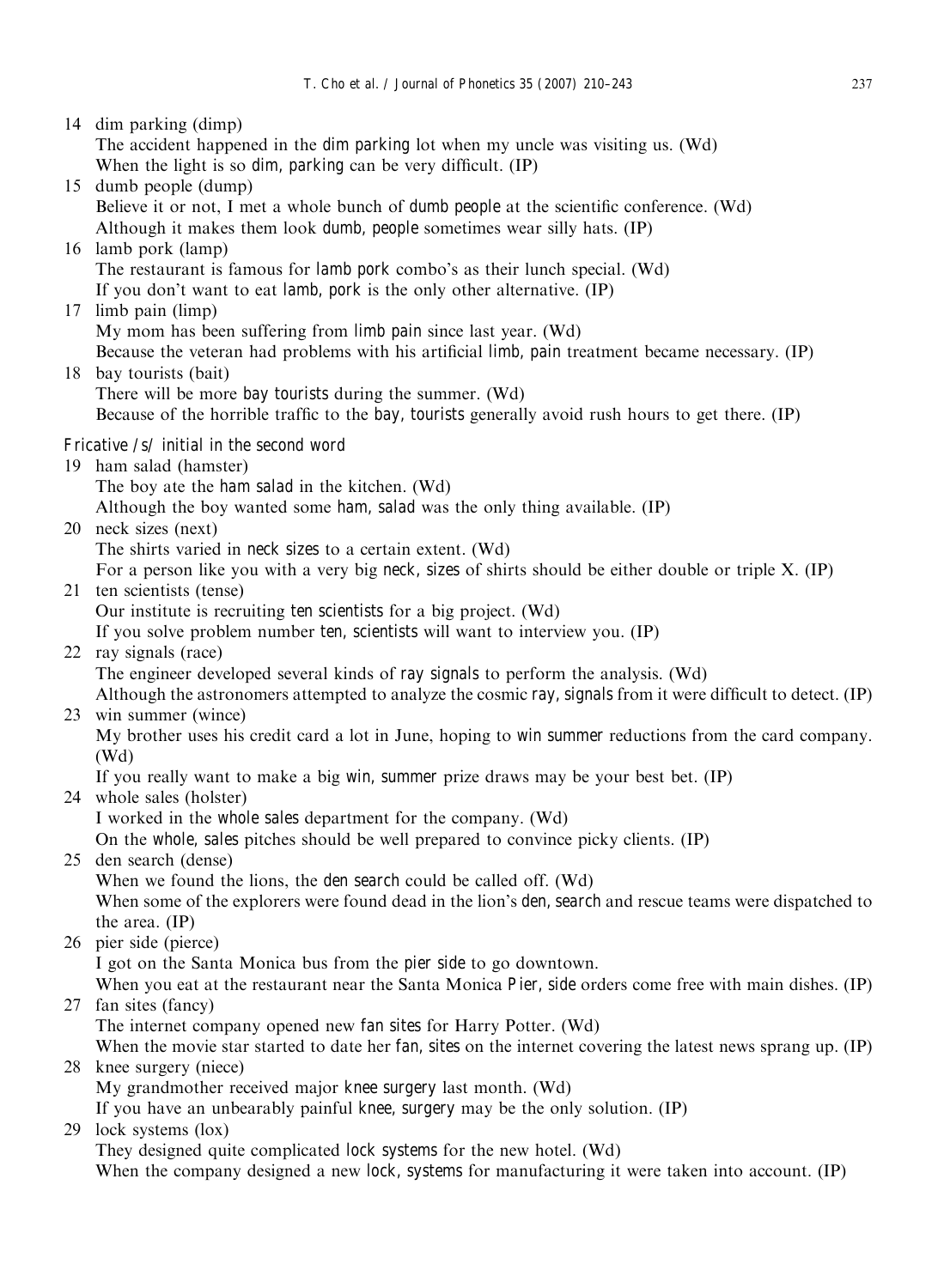30 buy salmon (bicycle)

```
I went to the store to buy salmon for dinner. (Wd)
```
Although fish was not what I wanted to buy, salmon and cod were the only things that I ended up buying. (IP)

31 sea serpents (cease)

The scientific magazine covered the story about sea serpents in this month's issue. (Wd) In the old story about a haunted village near the sea, serpents were depicted as devils. (IP)

32 pick some (pixel)

The teacher needed to pick some students as classroom representatives. (Wd)

When it was John's turn to take his pick, some girl yelled at him. (IP)

33 new socks (nuisance)

On Christmas eve, the little children hang their new socks on the hook near the chimney. (Wd) Did you know that when shoes are new, socks can get worn out more quickly. (IP)

34 pen samples (pencil)

The stationary company sent new pen samples to the university store. (Wd) Immediately after the stationary company decided to design a new fountain pen, samples of other companies' products were examined. (IP)

35 pea soup (peace)

The strange family frequently had pea soup for breakfast. (Wd)

Although the tribe cultivated the pea, soup on their island was usually made with beans. (IP)

36 fee service (feast)

The travel agent offered a no fee service for bookings made in September. (Wd)

Although you often have to pay an exorbitant fee, service provided by law firms is usually excellent. (IP)

# Nasal /n/ initial in the second word

37 pay notice (pain)

My employer sent me a pay notice every month. (Wd)

If you are not satisfied with your current pay, notice that a salary increase is planned for next year. (IP) 38 low net (loan)

The workers were not happy about the low net income they were going to receive. (Wd) If the company's turnover is low, net profits will also be low. (IP)

39 stay nervous (stain)

If you frighten the children, they will stay nervous for several days. (Wd)

If asked to prolong their stay, nervous travelers may become even more anxious. (IP)

- 40 shy nuns (shine)
	- I met several shy nuns at the church. (Wd)

Since they are often very shy, nuns don't like to talk to strangers. (IP)

41 kid near (kidney) I didn't see your kid near the playground. (Wd)

If you are looking for my kid, near the playground is a good place to look. (IP)

42 part names (partner)

Do you remember the part names for the engine parts that have to be fixed? (Wd)

When I learned my part, names for some of the other characters hadn't been chosen yet. (IP) 43 play new (plain)

The actors will play new roles in the revised production. (Wd)

When the author re-wrote the play, new roles were created for two lead actors. (IP)

- 44 spy novels (spine) The children read several spy novels on the train. (Wd) After the trial of the British spy, novels about espionage became popular. (IP)
- 45 key notions (keen)

The anthropologist was explaining the key notions of her theory at the symposium. (Wd) When I lost my key, notions about who had taken it came to mind. (IP)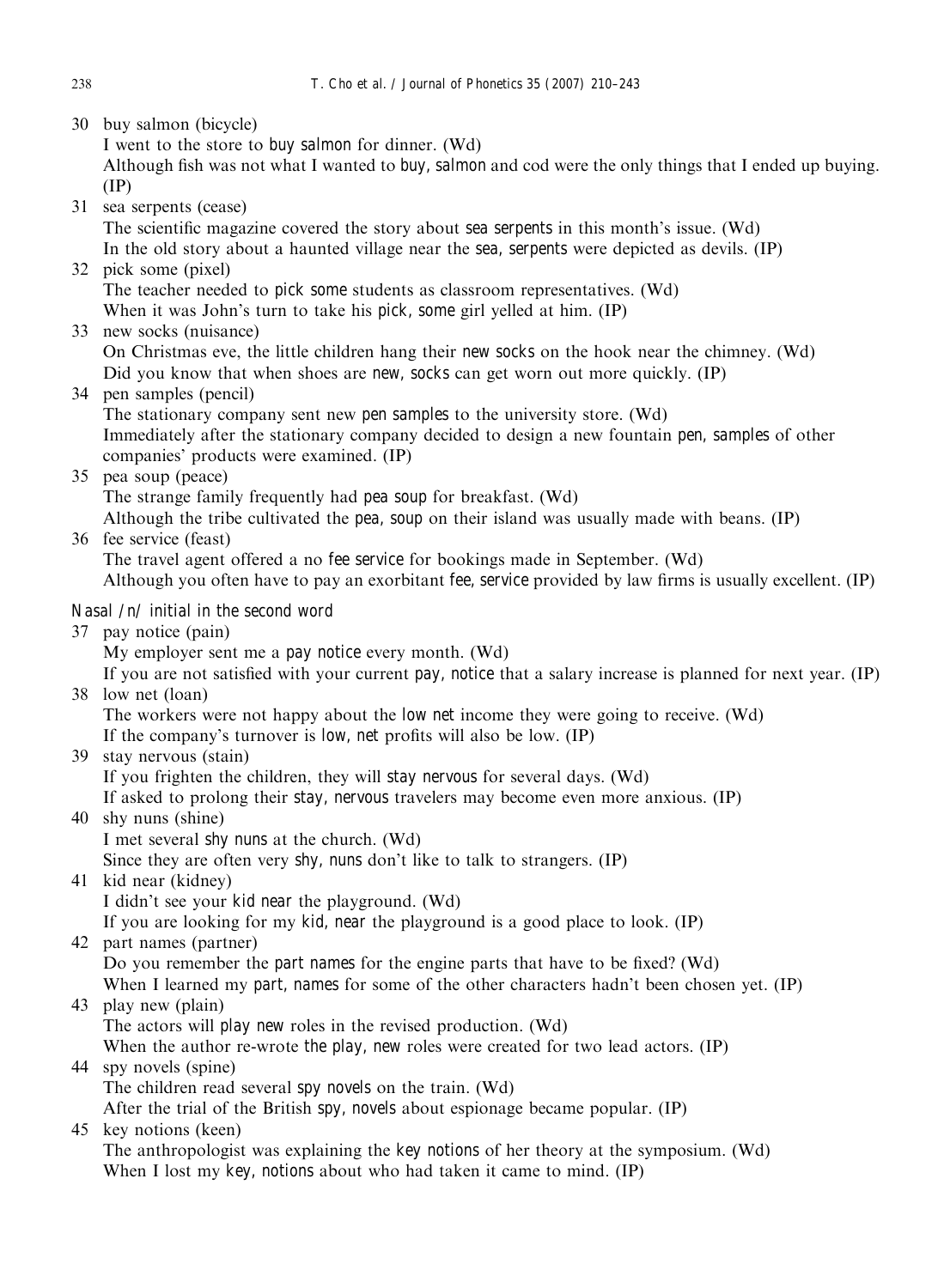# 46 law notes (lawn)

The business-studies student lost his law notes last week. (Wd)

During the boring lectures on constitutional law, notes were taken only by the sharpest students. (IP) 47 say negative (sane)

Christina will probably say negative things about our plan. (Wd)

If 'no' is the only answer you can say, negative feedback is likely what you will receive. (IP)

48 lay numerous (lane)

The farmer expects his hens to lay numerous eggs this year. (Wd)

When the new homeowner shopped for a carpet to lay, numerous options were available on the market. (IP)

#### Appendix B. Acoustic analyses

This table reports the results of a series of paired t-tests between the CVs used for the same-spliced (Sspliced) materials and those used for the cross-spliced (X-spliced) materials. IP-boundary sentences were used as the carrier sentences in the first part of each experiment (Experiments 1a and 2a) and Wd-boundary sentences as the carriers in the second part of each experiment (Experiments 1b and 2b). The spliced versions in each case were created independently using different spoken sentences, so that the same- and cross-spliced CVs differed between those used in IP-boundary carrier sentences (left columns) and those used in Wdboundary carrier sentences (right columns). The differences  $(+/-)$  are the measurement values from IP CV tokens minus the values in Wd CV tokens. Positive values thus indicate the acoustic consequences of IP-initial strengthening in duration (ms) and peak amplitude (dB) measures. \* refers to  $p < 0.05$ ; \*\* to  $p < 0.01$ .

| Consonant<br>type              | <b>Measures</b>                           | IP-boundary sentences |                               | Wd-boundary sentences |                               |  |
|--------------------------------|-------------------------------------------|-----------------------|-------------------------------|-----------------------|-------------------------------|--|
|                                |                                           | S-spliced (IP)        | X-spliced (Wd)                | $X$ -spliced (IP)     | S-spliced (Wd)                |  |
| All<br>consonants<br>collapsed | CV duration<br>(across C's)               | $+31.02*(ms)$         | $t(94) = 3.139,$<br>p < 0.025 | $+22.88*$ (ms)        | $t(94) = 2.258,$<br>p < 0.03  |  |
|                                | V duration                                | $+5.59$ (ms)          | $t(94) = 0.765,$<br>p > 0.1   | $+2.69$ (ms)          | $t(94) = 0.363,$<br>p > 0.1   |  |
|                                | Peak amplitude<br>during V                | $+2.350**$ (dB)       | $t(94) = 5.020,$<br>p < 0.001 | $+2.347**$ (dB)       | $t(94) = 4.976,$<br>p < 0.001 |  |
| /p,t,k/                        | CV duration<br>$(\arccos C's)$            | $+10.87$ (ms)         | $t(34) = 0.740,$<br>p > 0.1   | $+3.5$ (ms)           | $t(34) = 0.234,$<br>p > 0.1   |  |
|                                | VOT for stops                             | $+3.03$ (ms)          | $t(34) = 0.844,$<br>p > 0.1   | $+3.26$ (ms)          | $t(34) = 0.896,$<br>p > 0.1   |  |
|                                | V duration:<br>stops                      | $+7.84$ (ms)          | $t(34) = 0.546$ ,<br>p > 0.1  | $+0.39$ (ms)          | $t(34) = 0.026,$<br>p > 0.1   |  |
|                                | Peak amplitude<br>during stop<br>burst    | $+3.152**$ (dB)       | $t(34) = 3.243,$<br>p < 0.01  | $+2.723**$ (dB)       | $t(34) = 2.928,$<br>p < 0.005 |  |
|                                | Peak amplitude<br>during V after<br>stops | $+2.662**$ (dB)       | $t(34) = 3.273,$<br>p < 0.005 | $+2.491**$ (dB)       | $t(34) = 3.001,$<br>p < 0.005 |  |
| $\sqrt{s/}$                    | CV duration:<br>$\sqrt{s}$                | $+56.71**$ (ms)       | $t(34) = 4.377,$<br>p < 0.001 | $+49.12**$ (ms)       | $t(34) = 3.820,$<br>p < 0.001 |  |
|                                | $ s $ duration                            | $+48.27**$ (ms)       | $t(34) = 6.772,$<br>p < 0.001 | $+38.29**$ (ms)       | $t(34) = 6.538,$<br>p < 0.001 |  |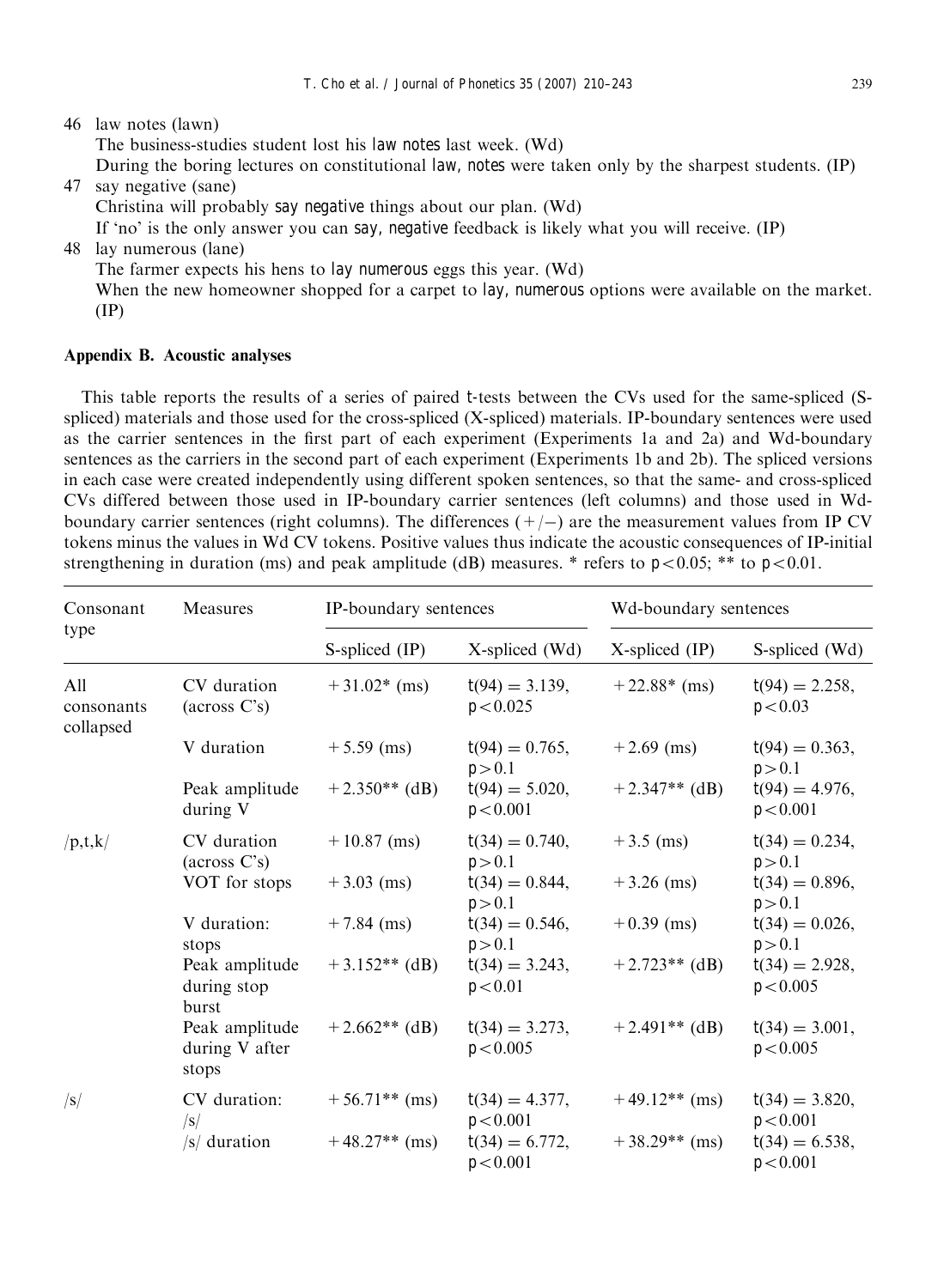<span id="page-30-0"></span>

|     | V duration: $\frac{s}{s}$                                      | $+8.44$ (ms)    | $t(34) = 0.755$ ,<br>p > 0.1    | $+10.38$ (ms)   | $t(34) = 0.981,$<br>p > 0.1   |
|-----|----------------------------------------------------------------|-----------------|---------------------------------|-----------------|-------------------------------|
|     | Peak amplitude<br>during $\sqrt{s}$                            | $+1.701$ (dB)   | $t(34) = 2.032$ ,<br>$p = 0.05$ | $+0.995$ (dB)   | $t(34) = 1.197$ ,<br>p > 0.1  |
|     | Peak amplitude<br>during V after<br>/s/                        | $+2.773**$ (dB) | $t(34) = 3.914$ ,<br>p < 0.005  | $+2.744**$ (dB) | $t(34) = 3.814,$<br>p < 0.005 |
| /n/ | CV duration:<br>/n/                                            | $+22.672$ (ms)  | $t(22) = 1.848$ ,<br>p > 0.05   | $+9.98$ (ms)    | $t(22) = 0.935,$<br>p > 0.1   |
|     | $/n/$ duration                                                 | $+24.73**$ (ms) | $t(22) = 2.954,$<br>p < 0.01    | $+16.06*$ (ms)  | $t(22) = 2.206$ ,<br>p < 0.04 |
|     | V duration: $/n/$                                              | $-2.057$ (ms)   | $t(22) = 0.189$ ,<br>p > 0.1    | $-6.068$ (ms)   | $t(22) = 0.588$ ,<br>p > 0.1  |
|     | Peak amplitude<br>during $/n/$                                 | $+1.056$ (dB)   | $t(22) = 0.975$ ,<br>p > 0.1    | $+0.830$ (dB)   | $t(22) = 0.842$ ,<br>p > 0.1  |
|     | Peak amplitude<br>during V after<br>$\left  \mathrm{n}\right/$ | $+1.248$ (dB)   | $t(22) = 1.563$ ,<br>p > 0.1    | $+1.533$ (dB)   | $t(22) = 1.831,$<br>p > 0.05  |

Appendix C. Mean RTs (in milliseconds) and Error Rates (proportion of incorrect responses) when the domaininitial consonant was /n/

|                  | Mean RTs (standard errors) |           |                  |           | Mean Error Rates (standard errors) |           |           |           |
|------------------|----------------------------|-----------|------------------|-----------|------------------------------------|-----------|-----------|-----------|
| Splice condition | S-spliced                  |           | X-spliced        |           | S-spliced                          |           | X-spliced |           |
| Relatedness      | Identical                  | Unrelated | <b>Identical</b> | Unrelated | <b>Identical</b>                   | Unrelated | Identical | Unrelated |
| Experiment 1a    | 608                        | 639       | 600              | 646       | 0.02                               | 0.07      | 0.03      | 0.07      |
| (IP sentences)   | (12.6)                     | (15.1)    | (14.5)           | (17.5)    | (0.012)                            | (0.022)   | (0.014)   | (0.019)   |
| Experiment 1b    | 579                        | 580       | 590              | 581       | 0.05                               | 0.07      | 0.03      | 0.08      |
| (Wd sentences)   | (13.8)                     | (14.0)    | (14.0)           | (13.6)    | (0.017)                            | (0.019)   | (0.014)   | (0.021)   |
| Experiment 2a    | 542                        | 571       | 534              | 566       | 0.01                               | 0.04      | 0.01      | 0.03      |
| (IP sentences)   | (14.3)                     | (12.6)    | (13.2)           | (13.2)    | (0.010)                            | (0.015)   | (0.007)   | (0.014)   |
| Experiment 2b    | 566                        | 558       | 560              | 551       | 0.02                               | 0.03      | 0.03      | 0.01      |
| (Wd sentences)   | (13.8)                     | (13.1)    | (12.4)           | (13.7)    | (0.012)                            | (0.013)   | (0.018)   | (0.010)   |

#### References

Barnes, J. (2002). Positional neutralization: A phonologization approach to typological patterns. Ph.D. dissertation. University of California, Berkeley.

Beckman, J. N. (1998). Positional faithfulness. Ph.D. dissertation. University of Massachusetts, Amherst.

Beckman, M. E. (1996). The parsing of prosody. Language and Cognitive Processes, 11, 17–67.

Beckman, M. E., & Elam, G. A. (1997). Guidelines for ToBI labelling, version 3.0. Unpublished Manuscript, Ohio State University.

Beckman, M. E., Edwards, J., & Fletcher, J. (1992). Prosodic structure and tempo in a sonority model of articulatory dynamics. In G. Docherty, & D. R. Ladd (Eds.), Papers in laboratory phonology II: Gesture, segment, prosody (pp. 68–86). Cambridge: Cambridge University Press.

Beckman, M. E., & Pierrehumbert, J. (1986). Intonational structure in Japanese and English. Phonology Yearbook, 3, 255–309.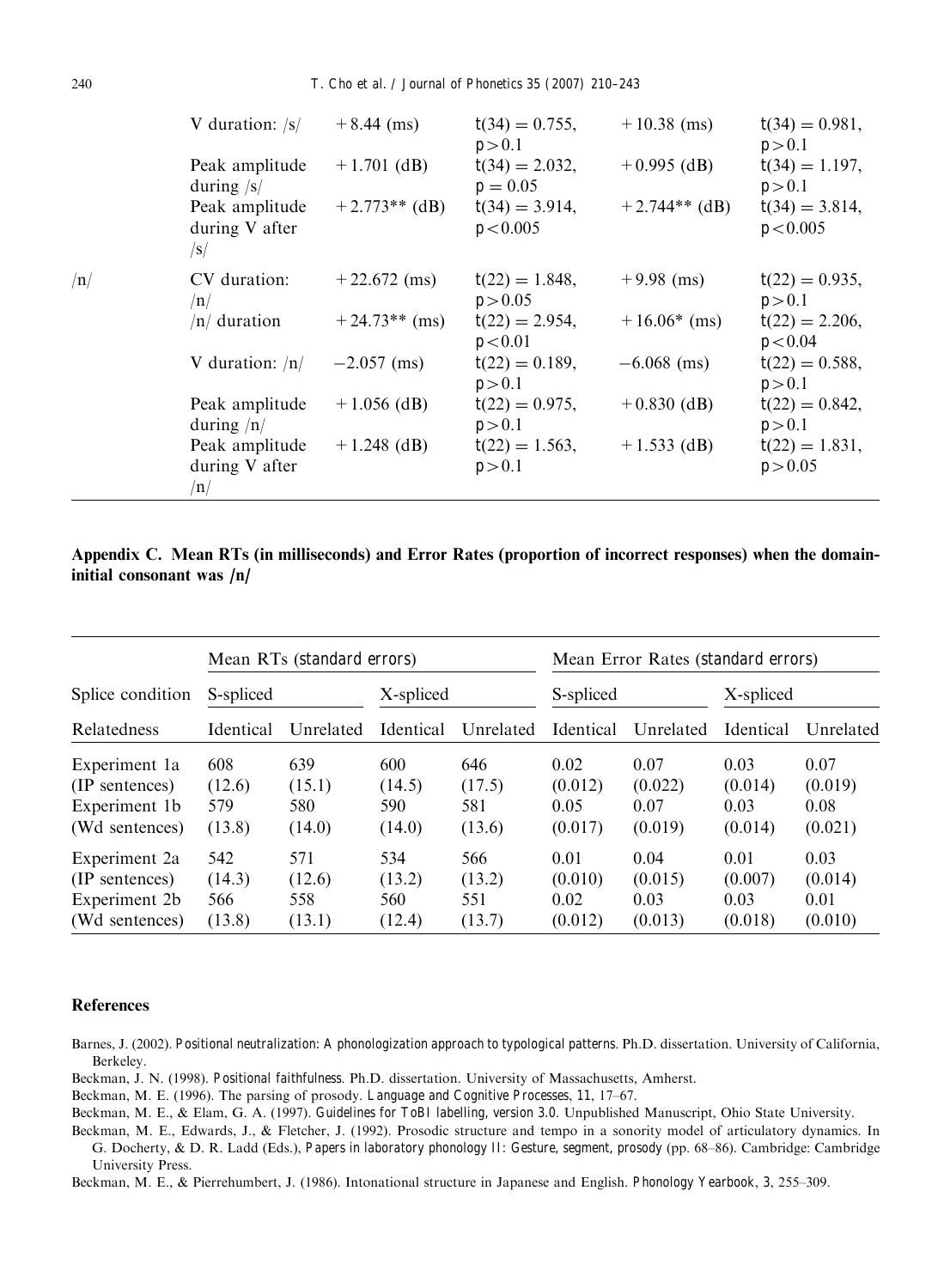- <span id="page-31-0"></span>Bolinger, D. (1970). Relative height. In P. Léon, G. Faure, & A. Rigault (Eds.), Prosodic feature analysis (pp. 109–127). Montreal: Marcel Didier (Reprinted in Bolinger, D. (1972). Intonation: Selected readings. Harmondsworth, Penguin Books.).
- Browman, C., & Goldstein, L. (1992). Articulatory phonology: An overview. Phonetica, 49, 155–180.
- Browman, C. P., & Goldstein, L. (2000). Competing constraints on intergestural coordination and self-organization of phonological structures. Bulletin de la Communication Parlée, 5, 25-34.
- Byrd, D. (1996a). Influences on articulatory timing in consonant sequences. Journal of Phonetics, 24, 209–244.
- Byrd, D. (1996b). A phase window framework for articulatory timing. Phonology, 13, 139–169.
- Byrd, D. (2000). Articulatory vowel lengthening and coordination at phrasal junctures. Phonetica, 57, 3–16.
- Byrd, D., Kaun, A., Narayanan, S., & Saltzman, E. (2000). Phrasal signatures in articulation. In M. Broe, & J. Pierrehumbert (Eds.), Acquisition and the lexicon: Papers in laboratory phonology V (pp. 70–88). Cambridge, UK: Cambridge University Press.
- Byrd, D., & Saltzman, E. (2003). The elastic phrase: Modeling the dynamics of boundary-adjacent lengthening. Journal of Phonetics, 31, 149–180.
- Carlson, K., Clifton, C., & Frazier, L. (2001). Prosodic boundaries in adjunct attachment. Journal of Memory and Language, 45, 58–81.
- Cho, T. (2001). Effects of morpheme boundaries on intergestural timing. Evidence from Korean. Phonetica, 58, 129–162.
- Cho, T. (2002). The effects of prosody on articulation in English. New York, NY: Routledge.
- Cho, T. (2004). Prosodically conditioned strengthening and vowel-to-vowel coarticulation in English. Journal of Phonetics, 32, 141–176.
- Cho, T. (2005). Prosodic strengthening and featural enhancement: Evidence from acoustic and articulatory realizations of  $\langle a, i \rangle$  in English. Journal of the Acoustical Society of America, 117(6), 3867–3878.
- Cho, T. (in press). Manifestation of prosodic structure in articulation: Evidence from lip kinematics in English. In L. M. Goldstein, D. H. Whalen, & C. T. Best (Eds.), Laboratory phonology 8: Varieties of phonological competence. Berlin & New York: Mouton de Gruyter.
- Cho, T., & Jun, S. (2000). Domain-initial strengthening as featural enhancement: Aerodynamic evidence from Korean. Chicago Linguistics Society, 36, 31–44 (Also appeared in UCLA Working Papers in Phonetics, 99, 57–70.).
- Cho, T., & Keating, P. (2001). Articulatory and acoustic studies of domain-initial strengthening in Korean. Journal of Phonetics, 29, 155–190.
- Choi, H. (2003). Prosody-induced acoustic variation in English stop consonants. In M. J. Solé, D. Recasens, & J. Romero (Eds.), Proceedings of the 15th international congress of phonetic sciences. Adelaide: Causal Productions.
- Christophe, A., Peperkamp, S., Pallier, C., Block, E., & Mehler, J. (2004). Phonological phrase boundaries constrain lexical access: I. Adult data. Journal of Memory and Language, 51, 523–547.
- Cohn, A. (1990). Phonetic and phonological rules of nasalization. UCLA Working Papers in Phonetics (Vol. 76) (Ph.D. dissertation, UCLA.)
- Cole, J., Choi, H., Kim, H., & Hasegawa-Johnson, M. (2003). The effect of accent on the acoustic cues to stop voicing in Radio News speech. In M. J. Solé, D. Recasens, & J. Romero (Eds.), Proceedings of the 15th international congress of phonetic sciences. Adelaide: Causal Productions.
- Cooper, A. (1991). Glottal gestures and aspiration in English. Ph.D. dissertation, Yale University.
- Cooper, W. E., & Paccia-Cooper, J. (1980). Syntax and speech. Cambridge, MA: Harvard University Press.
- Davis, M. H., Marslen-Wilson, W. D., & Gaskell, M. G. (2002). Leading up the lexical garden-path: Segmentation and ambiguity in spoken word recognition. Journal of Experimental Psychology: Human Perception and Performance, 28, 218–244.
- De Jong, K. (1995). The supraglottal articulation of prominence in English: Linguistic stress as localized hyperarticulation. Journal of the Acoustical Society of America, 97, 491–504.
- Docherty, G. J. (1992). The timing of British English obstruents. Berlin: Foris.
- Dumay, N., Frauenfelder, U. H., & Content, A. (2000). Acoustic–phonetic cues and lexical competition in segmentation of continuous speech. In A. Cutler, J. M. McQueen, & R. Zondervan (Eds.), Proceedings of the workshop on spoken word access processes (pp. 127–130). Nijmegen: MPI for Psycholinguistics.
- Edwards, J. E., Beckman, M. E., & Fletcher, J. (1991). The articulatory kinematics of final lengthening. Journal of the Acoustical Society of America, 89, 369–382.
- Ferreira, F. (1993). Creation of prosody during sentence production. Psychological Review, 100, 233–253.
- Fougeron, C. (1999). Prosodically conditioned articulatory variations: A review. UCLA Working Papers in Phonetics, 97, 1–74.
- Fougeron, C. (2001). Articulatory properties of initial segments in several prosodic constituents in French. Journal of Phonetics, 29, 109–135.
- Fougeron, C., & Keating, P. A. (1997). Articulatory strengthening at edges of prosodic domains. Journal of the Acoustical Society of America, 101(6), 3728–3740.
- Gaskell, M. G., & Marslen-Wilson, W. D. (1997). Integrating form and meaning: A distributed model of speech perception. Language and Cognitive Processes, 12, 613–656.
- Goldinger, S. D. (1996). Words and voices: Episodic traces in spoken word identification and recognition memory. Journal of Experimental Psychology: Learning, Memory, and Cognition, 22, 1166–1183.
- Goldinger, S. D. (1998). Echoes of echoes?: An episodic theory of lexical access. Psychological Review, 105, 251–279.
- Gout, A., Christophe, A., & Morgan, J. L. (2004). Phonological phrase boundaries constrain lexical access: II. Infant data. Journal of Memory and Language, 51, 548–567.
- Gow, D. W. (2001). Assimilation and anticipation in continuous spoken word recognition. Journal of Memory and Language, 45, 133–159.
- Gow, D. W. (2002). Does English coronal place assimilation create lexical ambiguity? Journal of Experimental Psychology: Human Perception and Performance, 28, 163–179.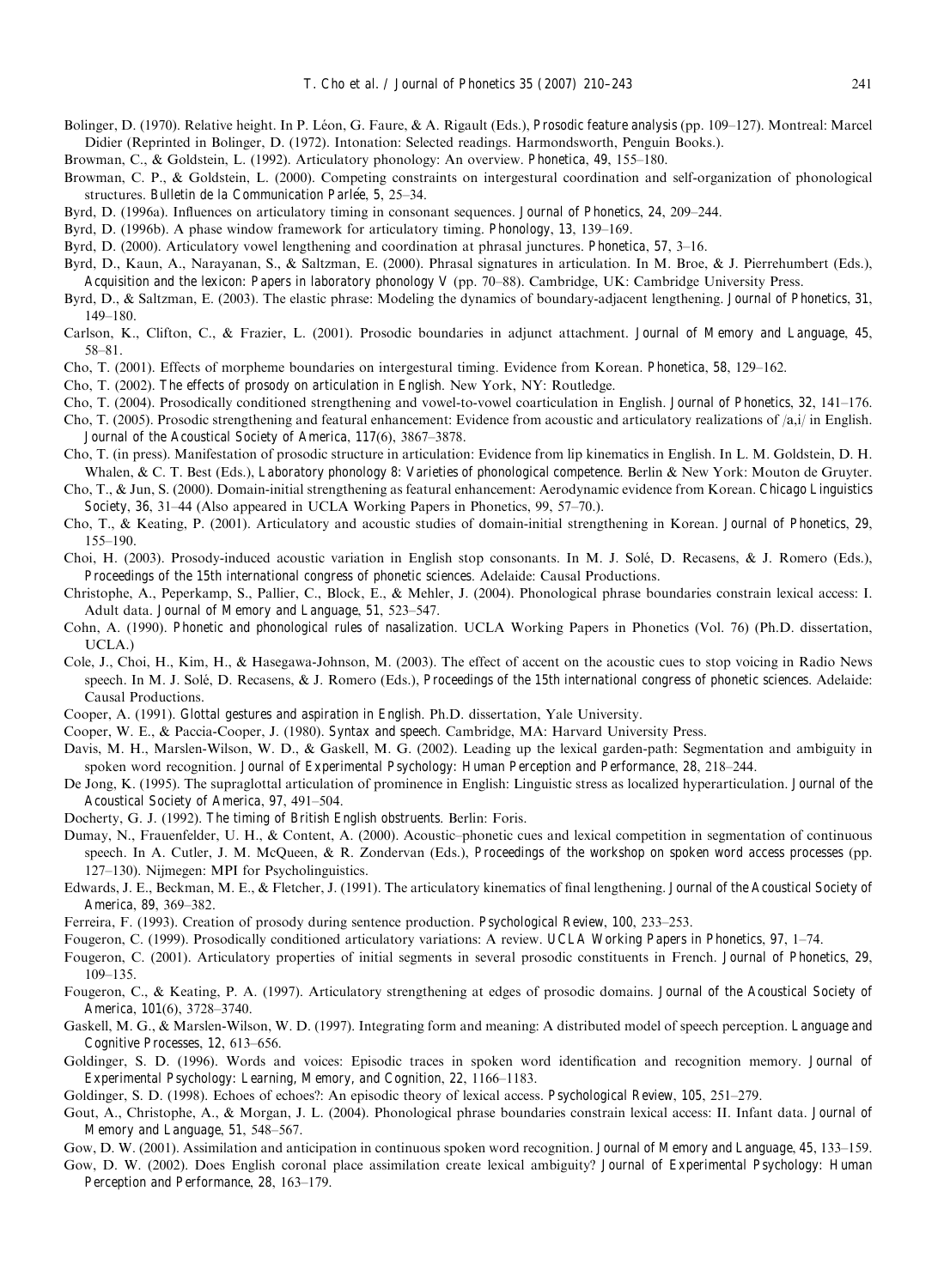- <span id="page-32-0"></span>Gow, D. W., & Gordon, P. C. (1995). Lexical and prelexical influences on word segmentation: Evidence from priming. Journal of Experimental Psychology: Human Perception and Performance, 21, 344–359.
- Gow, D. W., Melvold, J., & Manuel, S. (1996). How word onsets drive lexical access and segmentation: Evidence from acoustics, phonology and processing. In H. T. Bunnell, & W. Idsardi (Eds.), Proceedings of ICSLP 96 (CD-ROM). Philadelphia: University of Delaware & Alfred I. duPont Institute.
- Guenther, F. H. (1995). Speech sound acquisition, coarticulation, and rate effects in a neural network model of speech production. Psychological Review, 102, 594–621.
- Guenther, F. H., Hampson, M., & Johnson, D. (1998). A theoretical investigation of reference frames for the planning of speech movements. Psychological Review, 105, 611–633.
- Harrington, J. (2003). Commentary: Consonant strengthening and lengthening in various languages. In J. Local, R. Ogden, & R. Temple (Eds.), Papers in laboratory phonology 6: Phonetic interpretations (pp. 183–196). Cambridge, UK: Cambridge University Press.
- Johnson, E. K. (2003a). Word segmentation during infancy: The role of subphonemic cues to word boundaries. PhD. Dissertation, The Johns Hopkins University.
- Johnson, E. K. (2003b). Speaker intent influences infants' segmentation of potentially ambiguous utterances. In M. J. Solé, D. Recasens, & J. Romero (Eds.), Proceedings of the 15th international congress of phonetic sciences (pp. 1995–1998). Adelaide: Causal Productions.
- Johnson, K. (1997). Speech perception without speaker normalization. In K. Johnson, & J. W. Mullennix (Eds.), Talker variability in speech processing (pp. 145–166). San Diego: Academic Press.
- Jun, S.-A. (1993). The phonetics and phonology of Korean prosody. Ph.D. dissertation, Ohio State University.

Jun, S.-A. (1998). The accentual phrase in the Korean prosodic hierarchy. Phonology, 15, 189–226.

- Keating, P. A. (1990). The window model of coarticulation: Articulatory evidence. In J. Kingston, & M. Beckman (Eds.), Papers in laboratory phonology I: Between the grammar and the physics of speech (pp. 451–470). Cambridge: Cambridge University Press.
- Keating, P. A. (1996). The phonology–phonetics interface. In U. Kleinhenz (Ed.), Interfaces in phonology (pp. 262–278). Berlin: Studia grammatica 41, Akademie Verlag.
- Keating, P. A., Cho, T., Fougeron, C., & Hsu, C. (2003). Domain-initial strengthening in four languages. In J. Local, R. Ogden, & R. Temple (Eds.), Papers in laboratory phonology 6: Phonetic interpretations (pp. 145–163). Cambridge, UK: Cambridge University Press.
- Keating, P. A., & Shattuck-Hufnagel, S. (2002). A prosodic view of word form encoding for speech production. UCLA Working Papers in Phonetics, 101, 112–156.
- Keating, P. A., Wright, R., & Zhang, J. (1999). Word-level asymmetries in consonant articulation. UCLA Working Papers in Phonetics, 97, 157–173.
- Kim, S. (2003a). Domain-initial strengthening of Korean fricatives. In S. Kuno, et al. (Eds.), Harvard studies in Korean linguistics (Vol. IX, pp. 164–173).
- Kim, S. (2003b). The role of post-lexical tonal contours in word segmentation. In M. J. Solé, D. Recasens, & J. Romero (Eds.), Proceedings of the 15th international congress of phonetic sciences. Adelaide: Causal Productions.
- Kirk, C. (2000). Syllabic cues to word segmentation. In A. Cutler, J. M. McQueen, & R. Zondervan (Eds.), Proceedings of the Workshop on Spoken Word Access Processes (pp. 131–134). Nijmegen: MPI for Psycholinguistics.
- Kjelgaard, M. M., & Speer, S. R. (1999). Prosodic facilitation and inference in the resolution of temporal syntactic closure ambiguity. Journal of Memory and Language, 40, 153–194.
- Klatt, D. H. (1975). Vowel lengthening is syntactically determined in connected discourse. Journal of Phonetics, 3, 129–140.
- Ladefoged, P. (2000). A Course in Phonetics (4th Ed.). Fort Worth: Harcourt, Brace, Jovanovich.
- Lehiste, I. (1972). The timing of utterances and linguistic boundaries. Journal of the Acoustical Society of America, 51, 2018–2024.
- Levelt, W. J. M. (1989). Speaking: From intention to articulation. Cambridge: MIT Press.
- Levelt, W. J. M., Roelofs, A., & Meyer, A. S. (1999). A theory of lexical access in speech production. Brain and Behavioral Sciences, 22, 1–38.
- Liberman, A. M., & Mattingly, I. G. (1985). The motor theory of speech perception revised. Cognition, 21, 1–36.
- Luce, P. A., & Pisoni, D. B. (1998). Recognizing spoken words: The neighborhood activation model. Ear and Hearing, 19, 1–36.
- Marslen-Wilson, W. D. (1987). Functional parallelism in spoken word-recognition. Cognition, 25, 71–102.
- Marslen-Wilson, W. D., & Welsh, A. (1978). Processing interactions and lexical access during word recognition in continuous speech. Cognitive Psychology, 10, 29–63.
- McClelland, J. L., & Elman, J. L. (1986). The TRACE model of speech perception. Cognitive Psychology, 18, 1–86.
- McQueen, J. M. (1998). Segmentation of continuous speech using phonotactics. Journal of Memory and Language, 39, 21–46.
- McQueen, J. M. (2005). Speech perception. In K. Lamberts, & R. Goldstone (Eds.), The handbook of cognition (pp. 255–275). London: Sage Publications.
- McQueen, J. M., & Cho, T. (2003). The use of domain-initial strengthening in segmentation of continuous English speech. In M. J. Solé, D. Recasens, & J. Romero (Eds.), Proceedings of the 15th international congress of phonetic sciences (pp. 2993–2996). Adelaide: Causal Productions.
- McQueen, J. M., Cutler, A., & Norris, D. (in press). Phonological abstraction in the mental lexicon, Cognitive Science.
- Nakatani, L. H., & Dukes, K. D. (1977). Locus of segmental cues for word juncture. Journal of the Acoustical Society of America, 62, 714–719.
- Nearey, T. M. (1990). The segment as a unit of speech perception. Journal of Phonetics, 18, 347–373.
- Nespor, M., & Vogel, I. (1986). Prosodic phonology. Dordrecht: Foris Publications.

Nooteboom, S. G. (1981). Lexical retrieval from fragments of spoken words: Beginnings vs. endings. Journal of Phonetics, 9, 407–424.

Norris, D. (1994). Shortlist: A connectionist model of continuous speech recognition. Cognition, 52, 189–234.